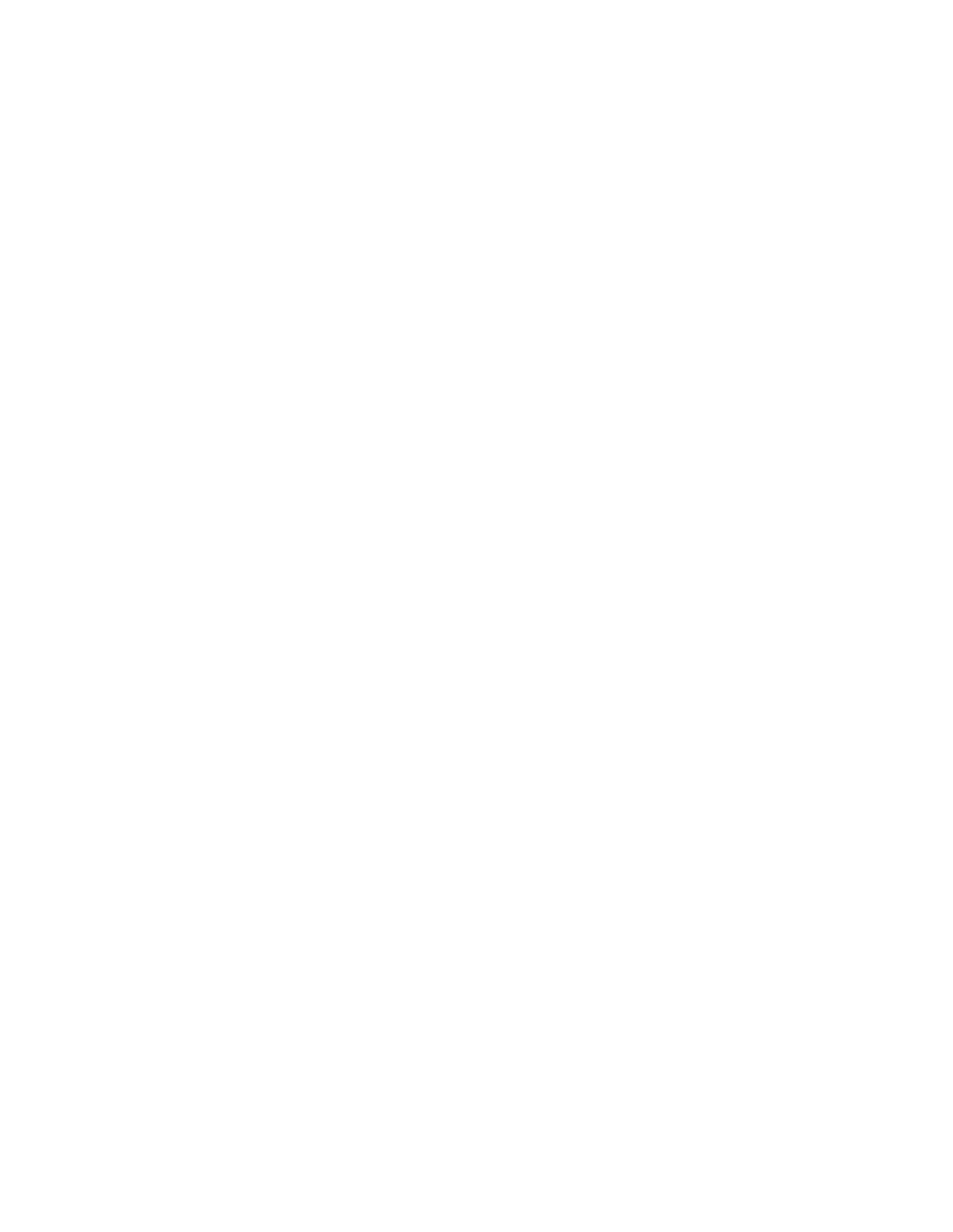# **TABLE OF CONTENTS**

| ITEM NO. |                                              | PAGE NO.       |
|----------|----------------------------------------------|----------------|
| 1.       | Scope of examination                         | $\overline{2}$ |
| 2.       | Executive summary                            | 3              |
| 3.       | Claims processing                            | 5              |
| 4.       | Schedule H (aging analysis of unpaid claims) | 22             |
| 5.       | Compliance with prior report on examination  | 26             |
| 6.       | Summary of comments and recommendations      | 42             |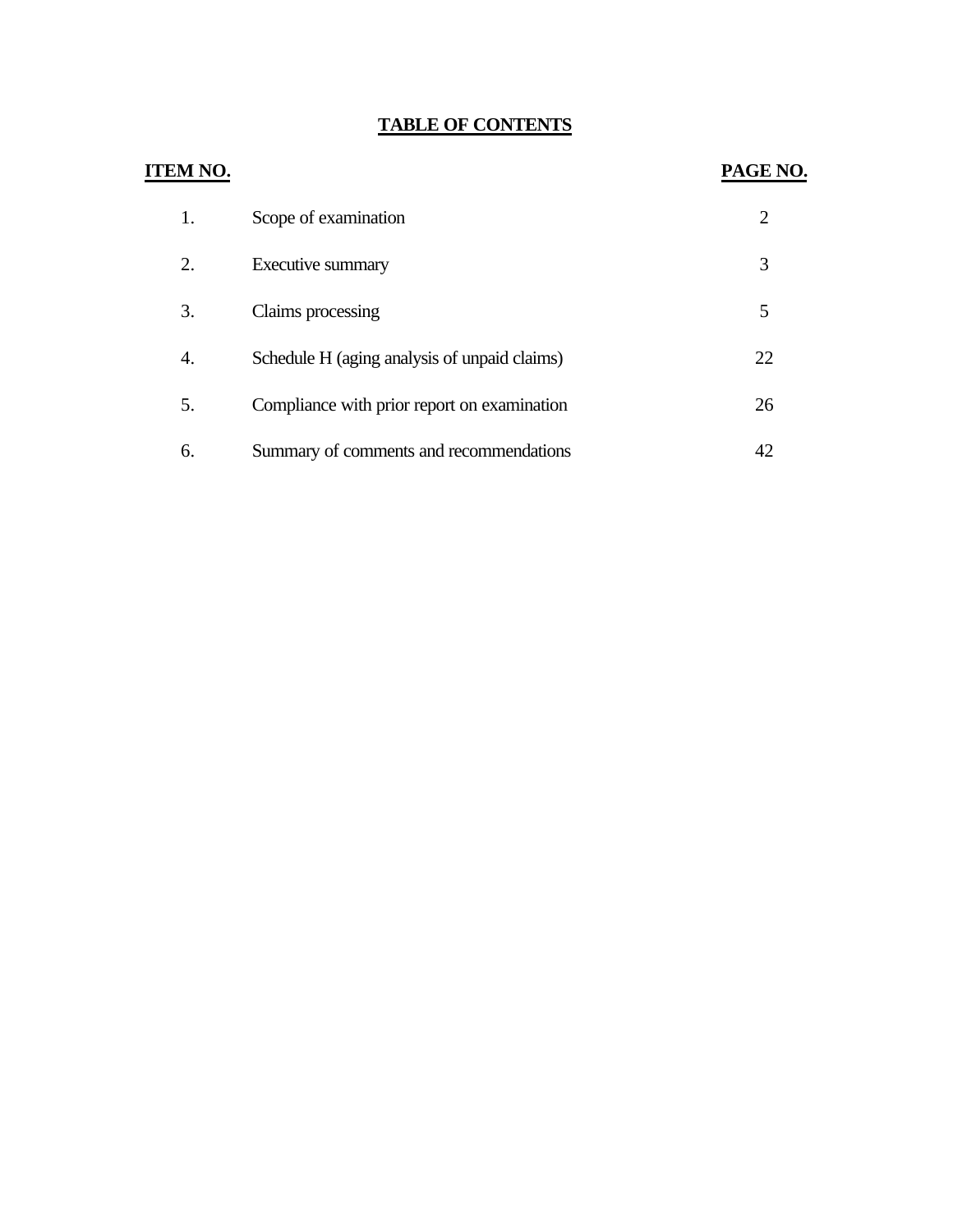

STATE OF NEW YORK INSURANCE DEPARTMENT 25 BEAVER STREET NEW YORK, NY 10004

August 30, 2001

Honorable Gregory V. Serio Superintendent of Insurance Albany, New York 12257

Sir:

Pursuant to the provisions of the New York Insurance Law and acting in accordance with directions contained in Appointment Numbers 21618 and 21619 dated October 2, 2000, and annexed hereto, I have made an examination into the affairs of U.S. HealthCare, Inc. ("USHC-NY"), a for-profit health maintenance organization licensed pursuant to the provisions of Article 44 of the Public Health Law and U.S. Health Insurance Company, ("USHIC-NY") an accident and health insurance company licensed under Article 42 of the New York Insurance Law. The following report, as respectfully submitted, deals with the findings concerning the manner in which USHC-NY and USHIC-NY conduct their business practices and fulfill their contractual obligations to policyholders and claimants.

Whenever the term "U.S. HealthCare" appears herein without qualification, it should be understood to refer to both USHC-NY and USHIC-NY. Wherever a distinction needs to be made, the terms "USHC-NY" and/or "USHIC-NY" shall be used.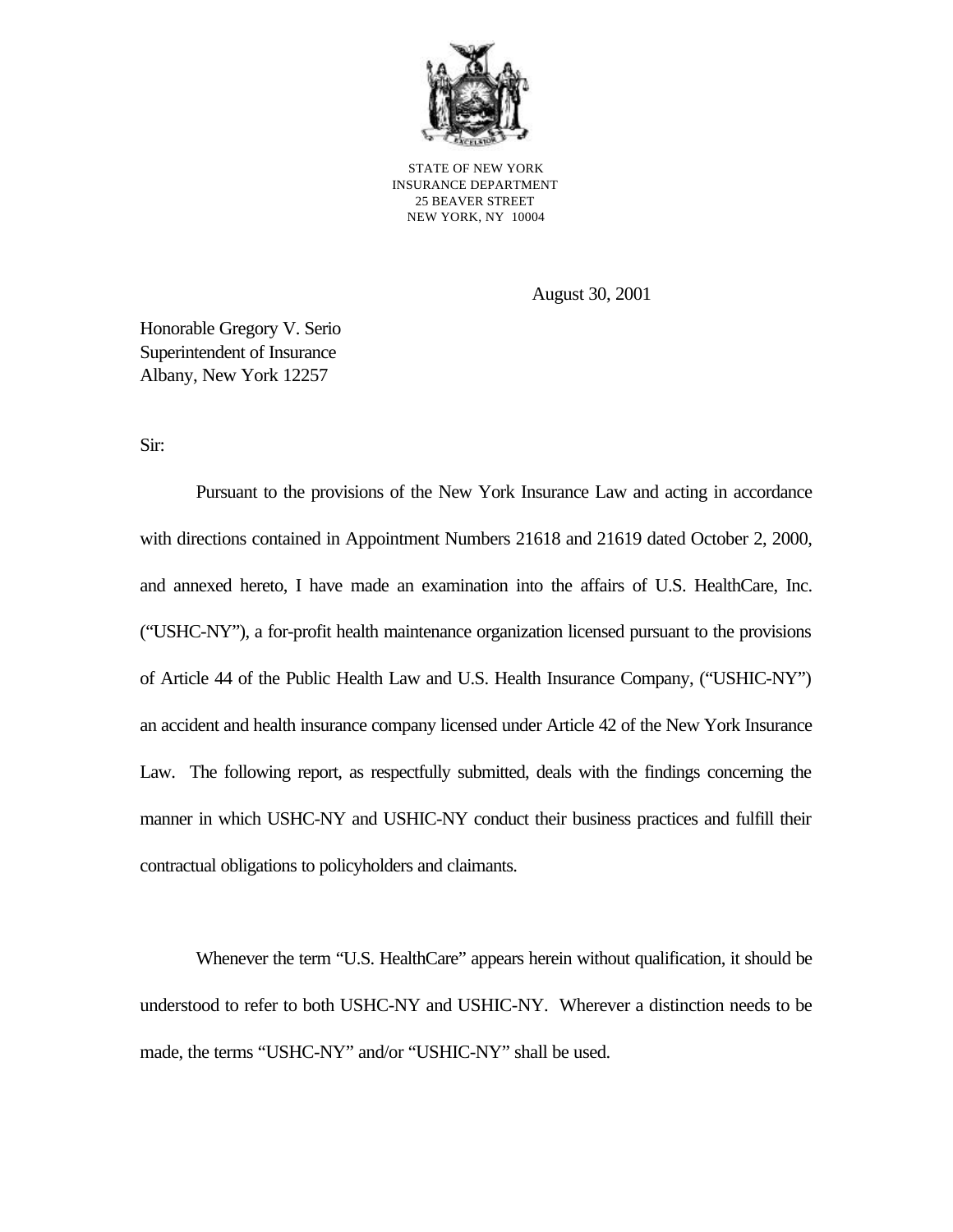# **1. SCOPE OF EXAMINATION**

A review of how U.S. HealthCare conducts its business practices and fulfills its contractual obligations to policyholders and claimants was performed. The performance dates of this review are January 1, 2000 through June 30, 2000. The primary purpose of this report is to assist U.S. HealthCare management in addressing problems that are of such a critical nature that immediate and corrective action is required. This report's comments chiefly involve matters that depart from New York laws, regulations and rules or those which are deemed to require an explanation or description from U.S. HealthCare's management.

A previous examination to ascertain the manner in which U.S. HealthCare conducted its business practices and fulfilled its contractual obligations to policyholders and claimants was performed as of March 30, 2000. A report thereon was filed on October 24, 2000. At that time, both the Department and U.S. HealthCare agreed that a second examination comprised of a more detailed statistical review of the claims process procedures and Schedule H (NY Claims Aging Analysis) preparation should be performed.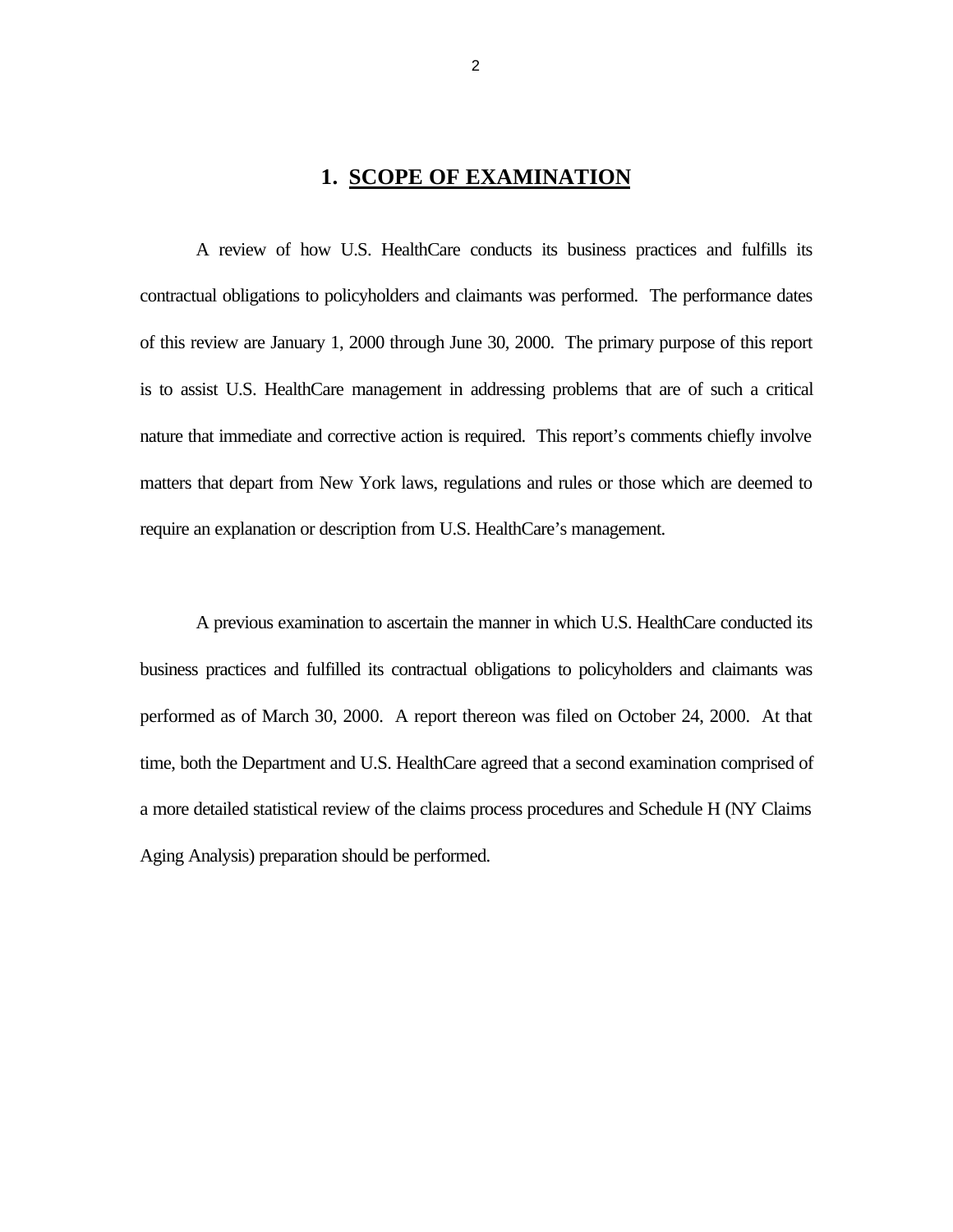# 2**. EXECUTIVE SUMMARY**

The findings and recommendations noted herein reflect a weak management control structure as it pertains to claims processing. The statistical model utilized for testing both attribute (processing operations) and financial accuracy for this examination, revealed a number of diverse errors that together indicate underlying systemic problems. Examples of this are reflected in:

- deductible and/or maximum out-of-pocket amounts incorrectly applied;
- incorrect reimbursement rates and co-payments for both in-network and out-of-network providers;
- failure to remit required New York Health Care Reform Act ("HCRA") surcharges;
- claims denied in violation of applicable New York mandates for coverage (possibly due to medium and large NY employers having employees in multiple locations);
- paper referrals imaged into the claims system were overlooked by the claims processors resulting in an improper rejection of claims;
- · poor monitoring of the outsourcing of chiropractic services to American Chiropractic Network ("ACN") resulting in claims outstanding for several months to over one year with no explanation or documentation either requested or on file;
- routine use of manual overrides:
- multiple re-processing of claims.
- unclear and often incorrect explanation of benefits language ("EOB"); and
- record maintenance and retention practices relating to claims processing in violation of New York Regulations.

These problems are further exacerbated by the need for enhanced claims processing

monitoring and quality control and support the Department's recommendations that

management examine the current structure upon which the maintenance of performance statistics

is analyzed.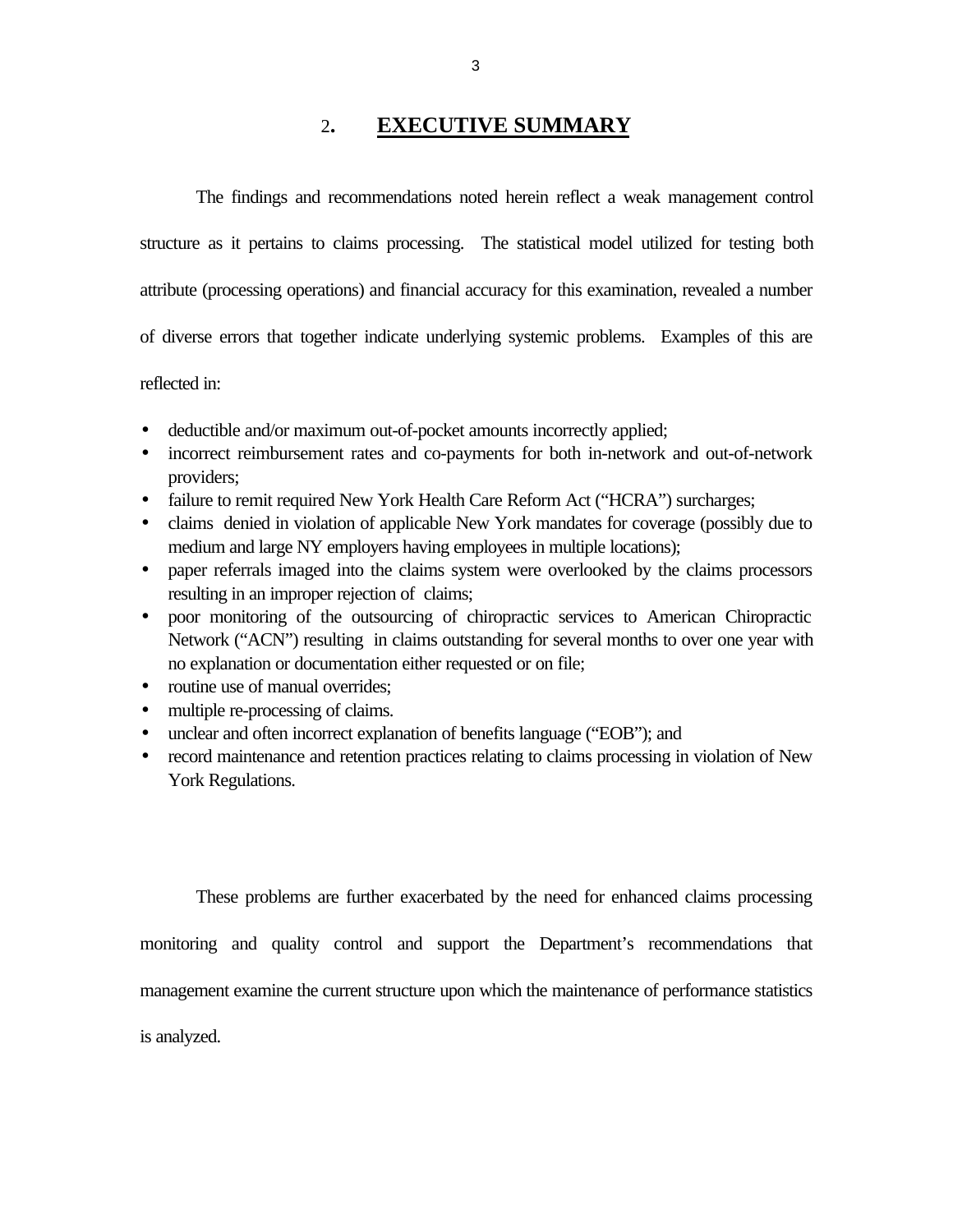U.S. Healthcare recently reported to the Department that it has initiated a wide scale project named "First Claim Resolution". The initial step in this program is an internal in-depth review of claims processing, cross-functional operations and recommended information systems enhancements. The results of this review will be presented to senior management so that appropriate business decisions can be made. In addition, U.S. HealthCare has engaged an outside consultant (PriceWaterhouseCoopers LLP) specifically to assist in improving its quality programs including internal audits of claim processing activities.

It is recommended that U.S. HealthCare make periodic reports to the Department on any business decisions made by senior management in response to the "First Claim Resolution" project and provide the Department with final copies of any reports and recommendations rendered by any outside consultant including the PriceWaterhouseCoopers LLP engagement as denoted further herein under Item 3. "Claims Processing."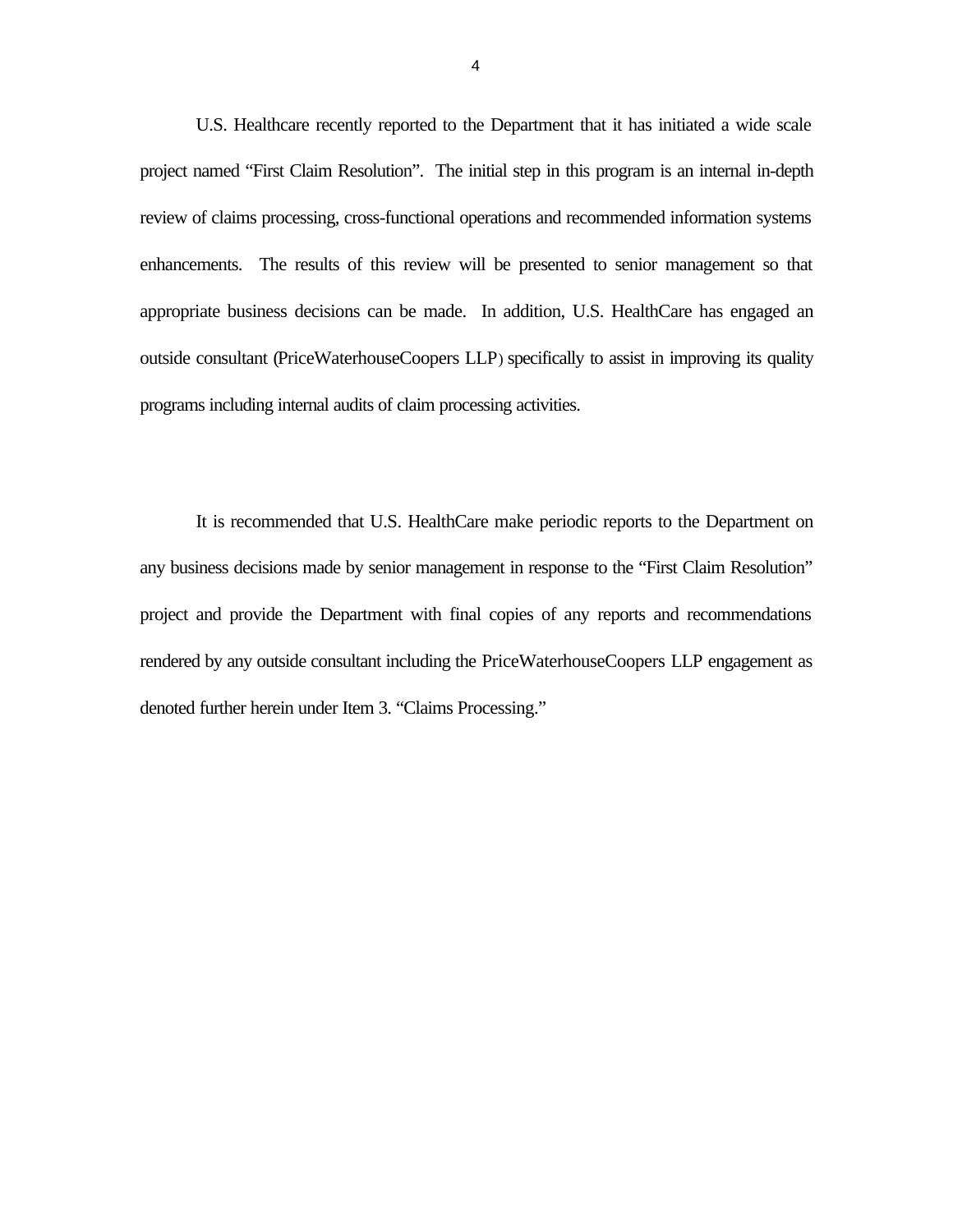# **3. CLAIMS PROCESSING**

<span id="page-7-0"></span>This review was performed by using a statistical sampling methodology covering the scope period in order to evaluate the overall accuracy and compliance environment of U.S. HealthCare's claims processing. In order to achieve the goals of this review, claims were segregated into two primary populations:

- a) US HealthCare, Inc.; and
- b) US Health Insurance Company.

These primary populations were then further divided into hospital and medical claims segments. Therefore, a total of four groups were established. A random statistical sample was drawn from each of the four groups. It should be noted that for the purpose of this project, those medical costs characterized as Pharmacy, Medicare/Medicaid, Dental, Capitated Payments, Accrued Physician Distribution, SMC, SRR/FRO, and HCRA bulk payments were excluded.

This statistical random sampling process was devised to test various attributes deemed necessary for successful claims processing activity. The objective of this sampling process was to be able to test and reach conclusions about all predetermined attributes, individually or on a combined basis. For example, if 10 attributes were being tested, conclusions about each attribute individually or on a collective basis could be concluded for each item in the sample. The following parameters were established to determine the sample size for the statistical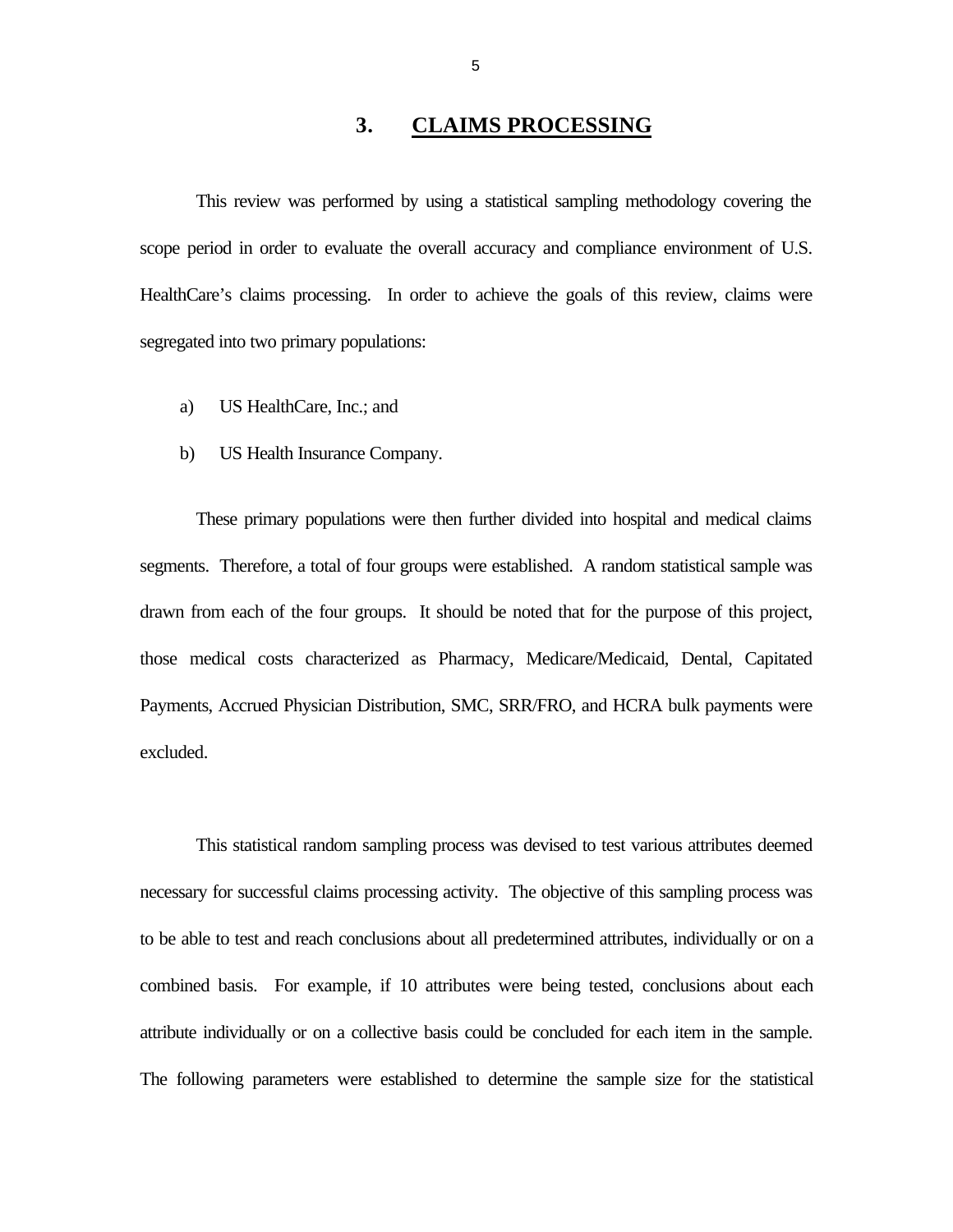sampling model:

#### **a) Confidence Level –**

The rate was set at 95%, which infers that there is a 95% chance that the sample will yield an accurate result.

#### **b) Tolerance Error -**

The rate was set at 5%. It was determined that a 5% error rate would be acceptable for this sample.

#### **c) Expected Error –**

It was anticipated that a 2% error rate exists in the entire population subject to sampling, which was deemed acceptable for the model design.

#### **d) Sample Size –**

The sample size for each of the four populations described herein was comprised of 167 randomly selected unique claims. A second random sample of 50 items from each of the four groups was also generated as "replacement items" in the event it was determined a particular claim selected in the sample should not be tested. Accordingly, various replacement items were appropriately utilized. In total, 668 claims for the scope period were selected for review. This reflects 334 claims for USHC-NY and 334 claims for USHIC-NY.

#### **e) Sample Unit –**

The term "claim" can be defined in a myriad of ways. The following is an explanation of the term for the purpose of this report. The receipt of a "claim," which is defined by U.S.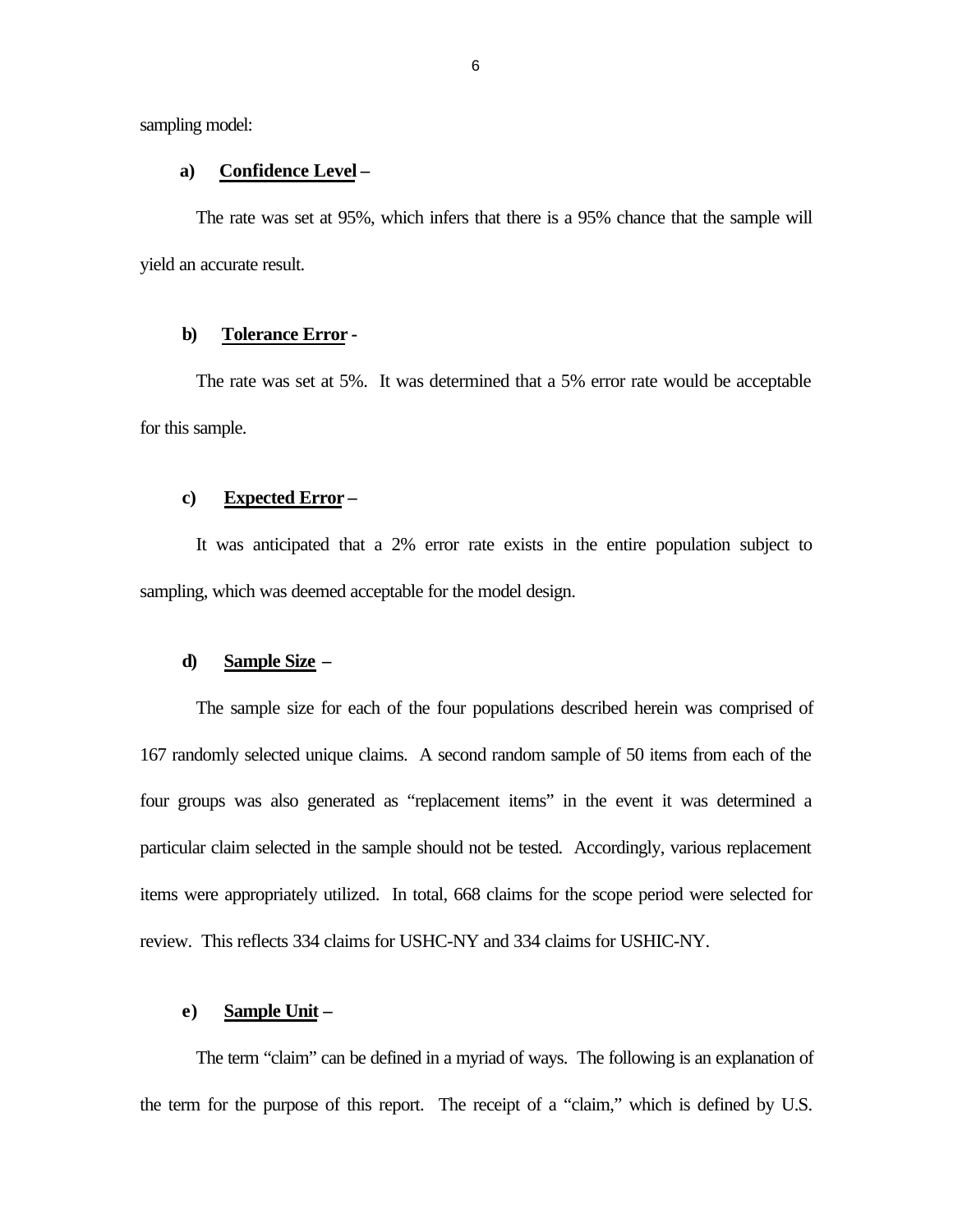HealthCare as the total number of items submitted by a single provider with a single claim form, is reviewed and entered into the claims processing system in a series of screens each containing up to four line items. Therefore, a "claim" as defined in this paragraph may consist of multiple screens. For example, for a claim submitted that contained twelve services, three screens would exist for this claim. It is possible, through the coding associated with each screen, to match or "roll-up" all screens with the original claim form submitted, which is the basis of the Department's statistical sample of claims or the sample unit. This is an important distinction as U.S. HealthCare does not base its QAP on a "roll up" of all screens related to the original submission, only on the screen selected for audit.

Accordingly, the sampling results are based on the roll-up of screens to an original submission. For purposes of the sampling, U.S. HealthCare has agreed to this methodology.

To ensure the completeness of the claims population being tested, the total dollars paid were accumulated and reconciled to the financial data reported by US HealthCare. To verify each service (item) that resulted in no payment, a reconciliation of transaction counts was performed.

Findings indicate there are serious internal control and claims processing deficiencies within U.S. HealthCare's claims processing system. These deficiencies appear to have an adverse impact on U.S. HealthCare's ability to process claims with minimal errors on a timely basis. The examination review revealed overall claims processing financial accuracy levels were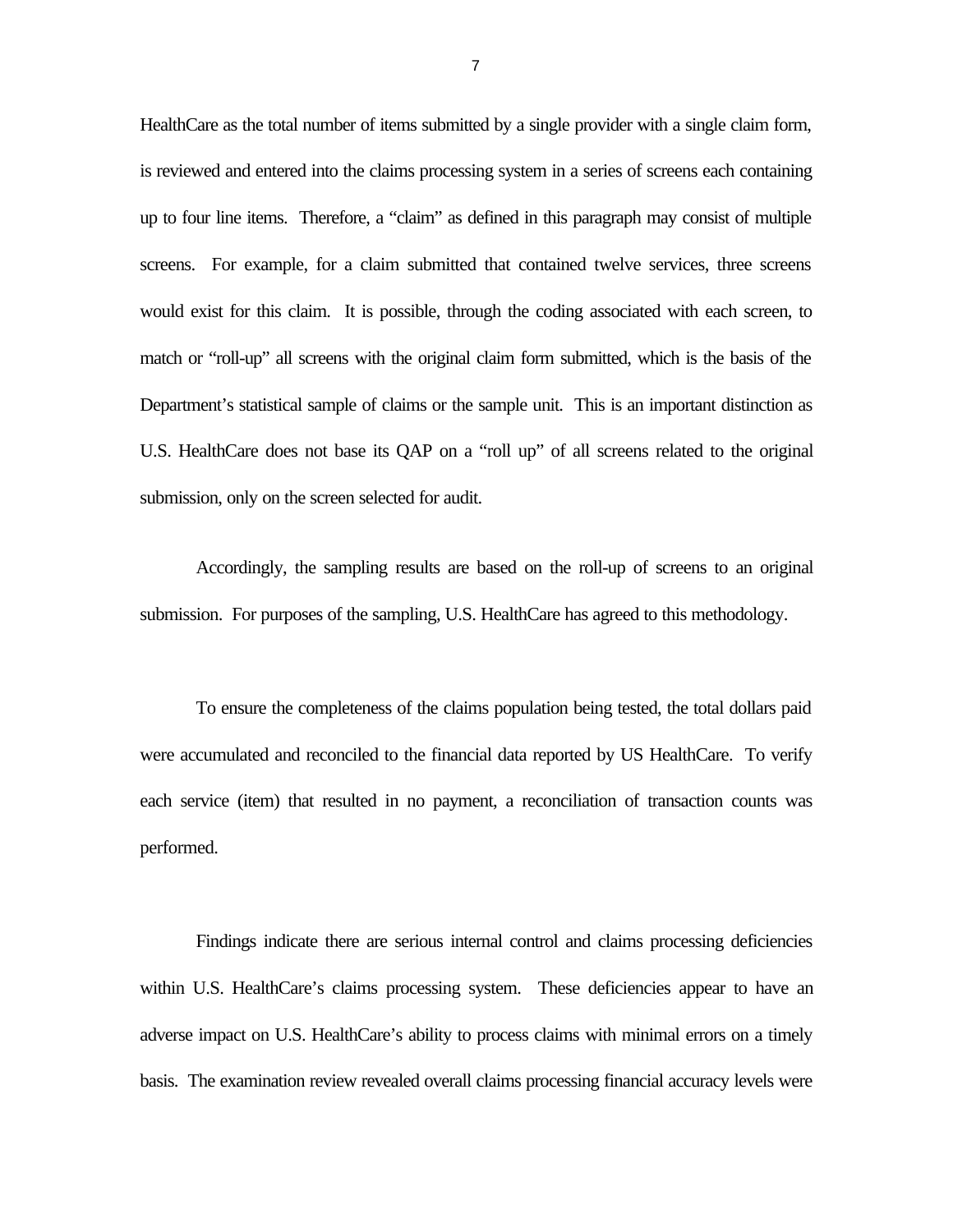only 83.83% for USHC-NY Medical, 61.08% for USHC-NY Hospital, 66.47% for USHIC-NY Medical and 65.87% USHIC-NY Hospital respectively. Overall claims processing procedural accuracy levels were only 81.44% for USHC-NY Medical, 58.05% for USHC-NY Hospital, 41.92% for USHIC-NY Medical and 60.48% for USHIC-NY Hospital respectively. Financial accuracy is defined as the percentage of times the dollar value of the claim payment was correct. Procedural accuracy is defined as the percentage of times a claim was processed in accordance U.S. HealthCare's claim processing guidelines. An error in processing accuracy may or may not affect the financial accuracy.

In summary, of the 668 claims reviewed, 264 contained one or more claims processing procedural errors. Of these 264 claims, 205 contained one or more financial errors. U.S. HealthCare has currently established key performance indicators for quality of 99 percent for procedural and financial accuracy. The examination findings show a significant gap.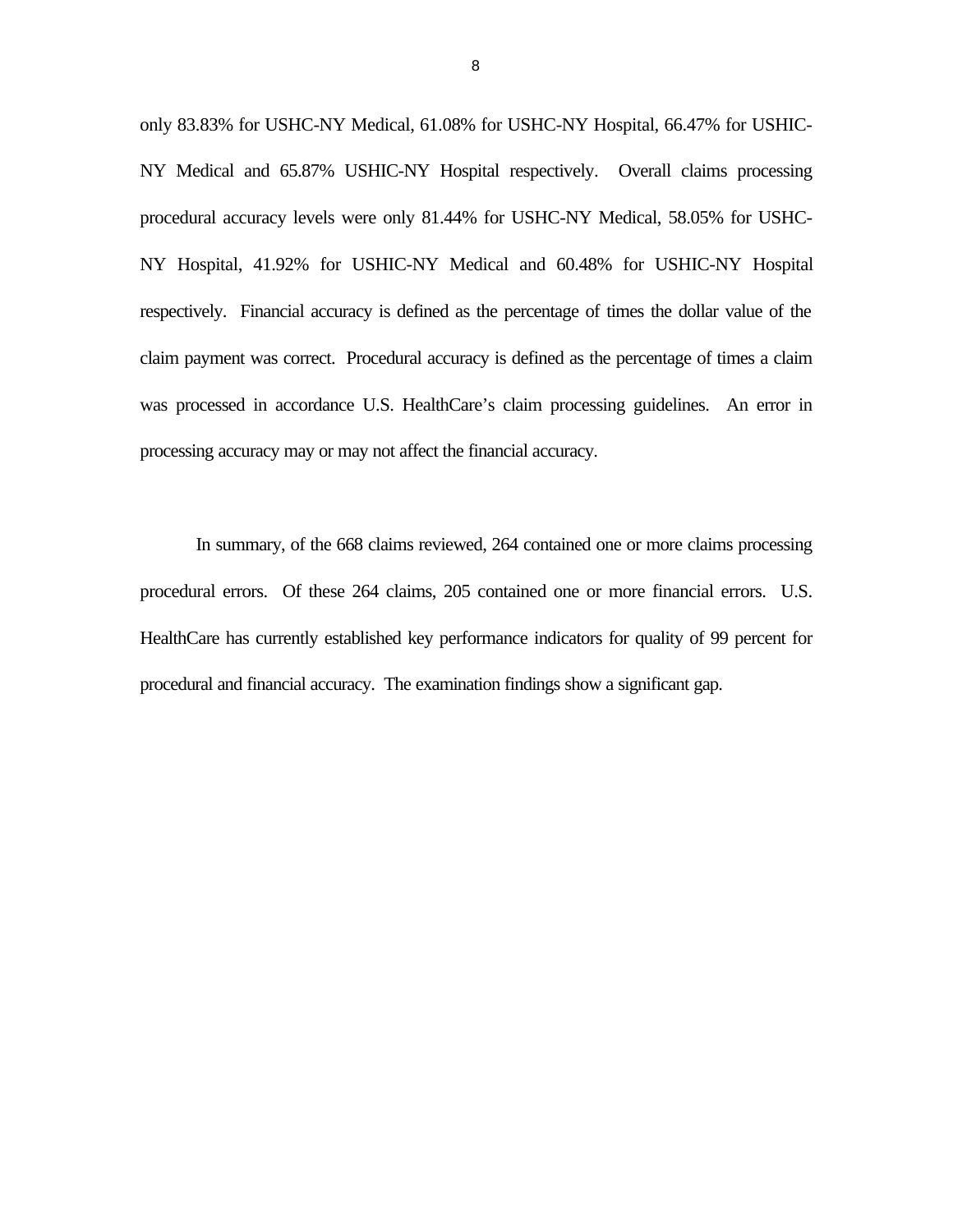The following charts illustrate the financial and procedural claims accuracy findings summarized above:

|                                      | <b>USHC-NY</b> | <b>USHC-NY</b> | <b>USHIC-NY</b> | <b>USHIC-NY</b> |
|--------------------------------------|----------------|----------------|-----------------|-----------------|
|                                      | Medical        | Hospital       | Medical         | Hospital        |
| <b>Claim Population</b>              | 322,534        | 2,512,588      | 304,081         | 35,326          |
| <b>Sample Size</b>                   | 167            | 167            | 167             | 167             |
| mber of claims with Financial Errors | 27             | 65             | 56              | 57              |
| <b>Calculated Error Rate</b>         | <u>16.17%</u>  | 38.92%         | 33.53%          | 34.13%          |
| <b>Upper Error limit</b>             | 21.75%         | 46.32%         | 40.69%          | 41.32%          |
| <b>Lower Error limit</b>             | 10.58%         | 31.53%         | 26.37%          | 26.94%          |
| <b>Upper limit Claims in error</b>   | 70,156         | 1.163.759      | 123,741         | 14,598          |
| Lower limit Claims in error          | 34.124         | 792.219        | 80.189          | 9,517           |

### **Summary of Financial Claims Accuracy**

**Note: The upper and lower error limits represent the range of potential error (e.g., if 100 samples were selected the rate of error would fall between these limits 95 times.)** 

# **Summary of Procedural Accuracy**

|                                         | <b>USHC-NY</b> | <b>USHC-NY</b> | <b>USHIC-NY</b> | <b>USHIC-NY</b> |
|-----------------------------------------|----------------|----------------|-----------------|-----------------|
|                                         |                |                |                 |                 |
|                                         | Medical        | Hospital       | Medical         | Hospital        |
| <b>Claim Population</b>                 | 322,534        | 2,512,588      | 304,081         | 35,326          |
| <b>Sample Size</b>                      | 167            | 167            | 167             | 167             |
| <b>Number of claims with Procedural</b> | 31             | 70             | 97              | 66              |
| <b>Calculated Error Rate</b>            | <u>18.56%</u>  | 41.92%         | 58.08%          | 39.52%          |
|                                         |                |                |                 |                 |
| <b>Upper Error limit</b>                | 24.46%         | 49.40%         | 65.57%          | 46.94%          |
|                                         |                |                |                 |                 |
| <b>Lower Error limit</b>                | $12.67\%$      | 34.43%         | 50.60%          | 32.11%          |
| <b>Upper limit Claims in error</b>      |                |                |                 |                 |
|                                         | <u>78,981</u>  | 1.241.215      | 199.378         | 16.581          |
| Lower limit Claims in error             | 40.865         | 865.084        | 153.865         | 11.343          |
|                                         |                |                |                 |                 |

**Note: The Upper and lower error limits represent the range of potential error (e.g., if 100 samples were selected the rate of error would fall between these limits 95 times.)**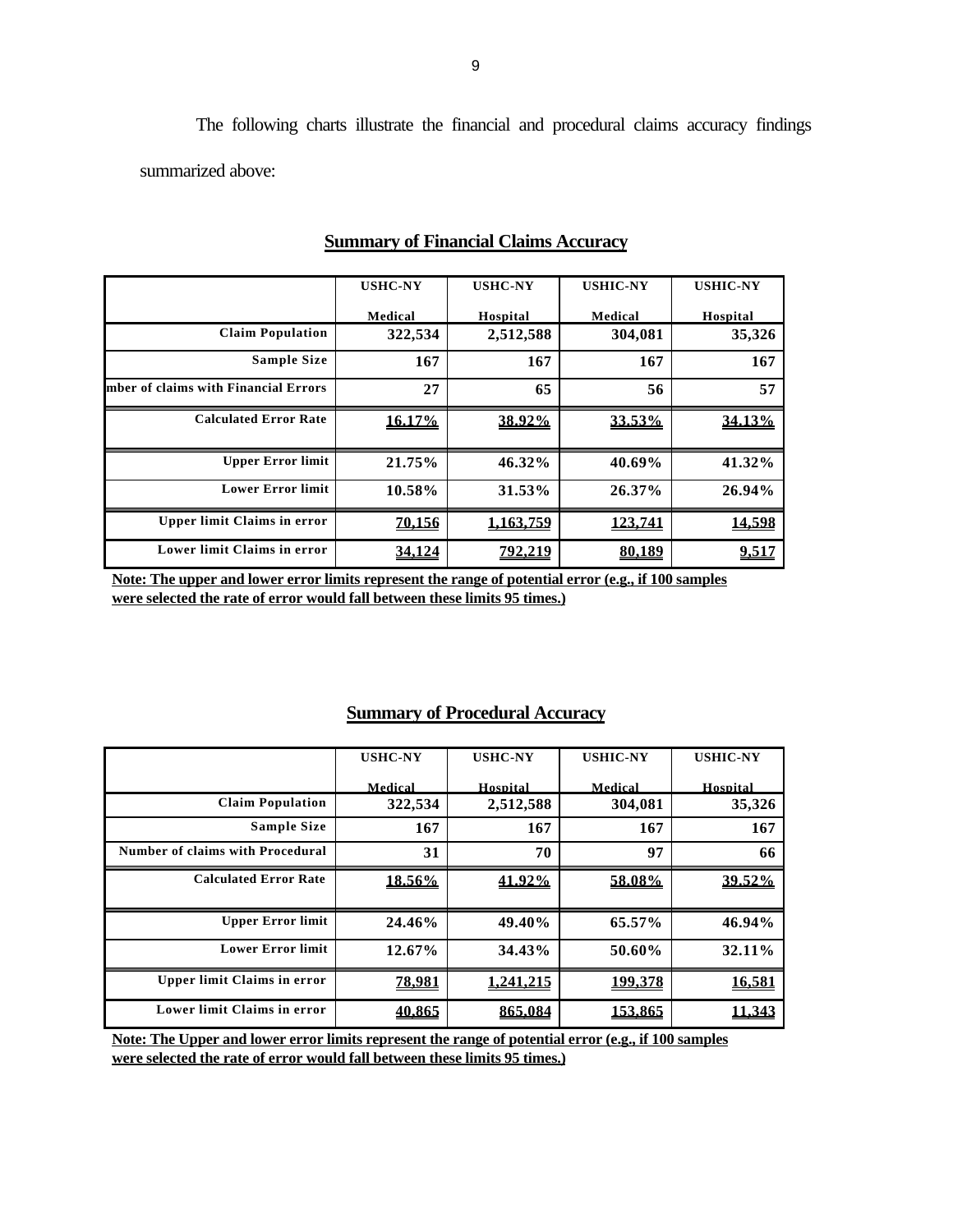The concept of internal control incorporates a number of key elements in the successful operation of any entity. These are embodied in such areas as manpower controls, compliance controls, operational controls, monitoring controls (usually the audit and/or quality assurance areas), accounting controls (books and records and management reporting, including information systems), and overall management standards (policies and procedures) set by the Board of Directors through to the line supervisor. The statistical sample findings not only show individual errors, both in terms of overpayments and underpayments – symptoms (which can be projected to the whole), but also management issues that relate to the cause of the errors. It is important that management recognizes and develops programs to address the control weaknesses noted herein.

U.S. HealthCare has a Quality Assurance Program ("QAP") in place to review payment and financial accuracy of claims. As previously noted, U.S. HealthCare's claims processing system is organized in a series of screens called "claims." Each claim screen may include up to four unique detail lines. Therefore, an incoming claims form with a large number of services will be entered on multiple claim screens. All claims screens that will result in a payment greater than \$1,500 are sent to QAP for review prior to release of payment. Additionally, three percent of all claims processed are randomly selected for review by QAP.

The following chart below sets forth the number of claims reviewed, total dollars reviewed and the subsequent results (financial accuracy) for the Northeast Region ("NE") - (New York, Connecticut, Massachusetts, New Hampshire, Rhode Island, Vermont and Maine)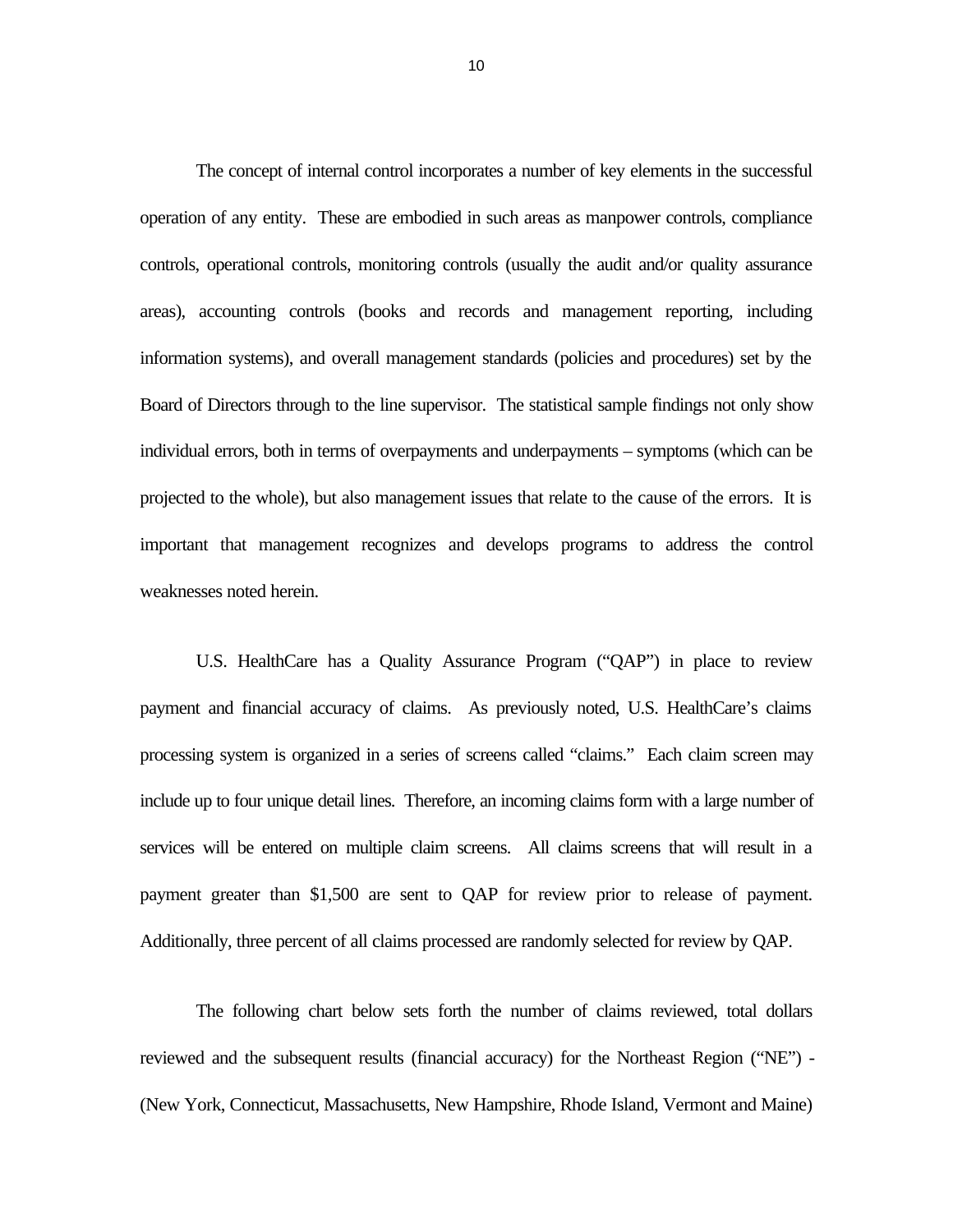HMO Claims Operations for the period under review. As defined by U.S. HealthCare, the NE Region HMO Claims Operations would include HMO and Out-of-Network claims including claims for USHC-NY and USHIC-NY. U.S. HealthCare does not maintain statistics separately for USHC-NY and USHIC-NY nor can they break out New York claims from the overall NE Region.

|                  |                 |                 | Number of        |                 |
|------------------|-----------------|-----------------|------------------|-----------------|
|                  | <b>Claims</b>   | <b>Dollars</b>  | <b>Financial</b> | Financial       |
| <b>Month</b>     | <b>Reviewed</b> | <b>Reviewed</b> | <b>Errors</b>    | <b>Accuracy</b> |
| <b>January</b>   | 14,103          | \$24,694,924.66 | 193              | 99.54%          |
| <b>February</b>  | 15,213          | \$27,768,573.12 | 296              | 98.41%          |
| <b>March</b>     | 19,062          | \$37,106,814.69 | 295              | 99.19%          |
| April            | 23,093          | \$47,742,367.50 | 252              | 99.25%          |
| <b>May</b>       | 20,720          | \$43,688,520.91 | 241              | 99.55%          |
| June             | 21,889          | \$49,660,336.34 | 272              | 99.35%          |
| July             | 23,217          | \$59,000,411.75 | 350              | 98.99%          |
| <b>August</b>    | 23,001          | \$55,238,531.00 | 399              | 99.04%          |
| <b>September</b> | 23,738          | \$64,505,041.41 | 499              | 99.22%          |
|                  |                 |                 |                  |                 |
| <b>Totals</b>    | 184.036         | \$409.405.521.3 | 2,797            | <u>99.18%</u>   |
|                  |                 |                 |                  |                 |

U.S. HealthCare Northeast Region 2000 Claim Operations QAP Reviews

Albeit, the QAP process is performed on a screen by screen basis rather than a "rollup" of all screens with the original claim form submitted, which is the basis of the Department's statistical sample of claims or the sample unit (management indicating that multiple screens comprise less than 10 percent of the overall population), the examination findings are serious enough to warrant a management review of the QAP process.

It is important to note that some of the claims reviewed by the examiners that went through the QAP process were processed incorrectly. For example, from the examination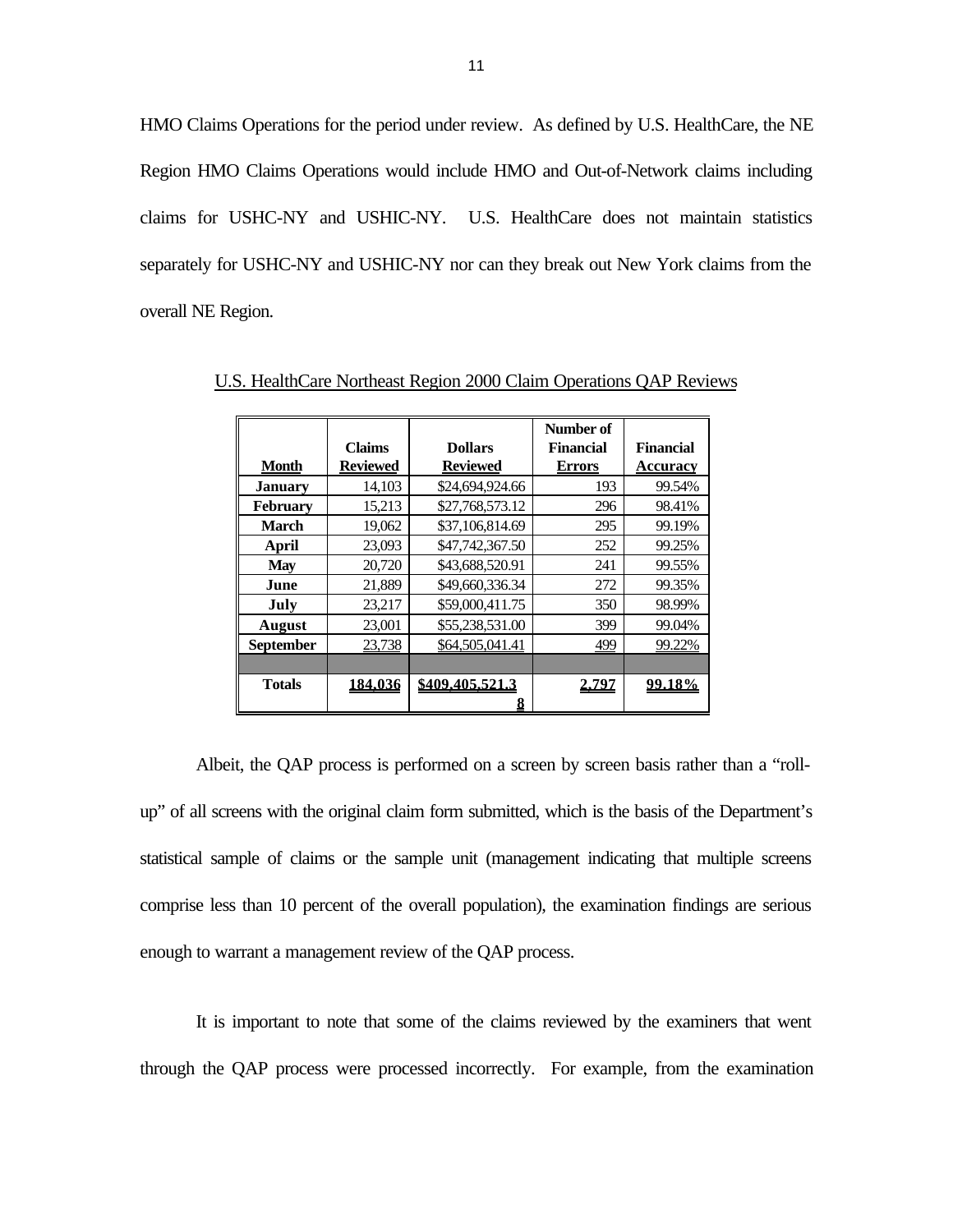sample, nine claims had been forwarded to QAP for review and three of them or 33% were processed in error despite the quality review.

The following represents examples of substantive claims processing findings and issues:

1. In the vast majority of instances, U.S. HealthCare was not able to produce copies of correspondence, referrals, medical and/or utilization reviews for the claims reviewed. Therefore, the examiners were unable to reconstruct all events relating to the processing of specific claims. Claims correspondence, whether originated from the subscriber or internally generated, is a critical part of the claims review process. It also provides an audit trail that helps document the history of the claim should additional review or research in contested claims become necessary.

New York State Insurance Department Regulation No. 152 (11 NYCRR 243) sets forth standards of retention of records by insurance companies.

Section 243.2(b)(4) states that an insurer shall maintain:

"a claim file for six calendar years after all elements of the claim are resolved and the file is closed or until after the filing of the report on examination in which the claim file was subject to review, whichever is longer. A claim file shall show clearly the inception, handling and disposition of the claim, including the dates that forms and other documents were received."

U.S. HealthCare's failure to retain all the requisite claims information is a violation of Department Regulation No. 152.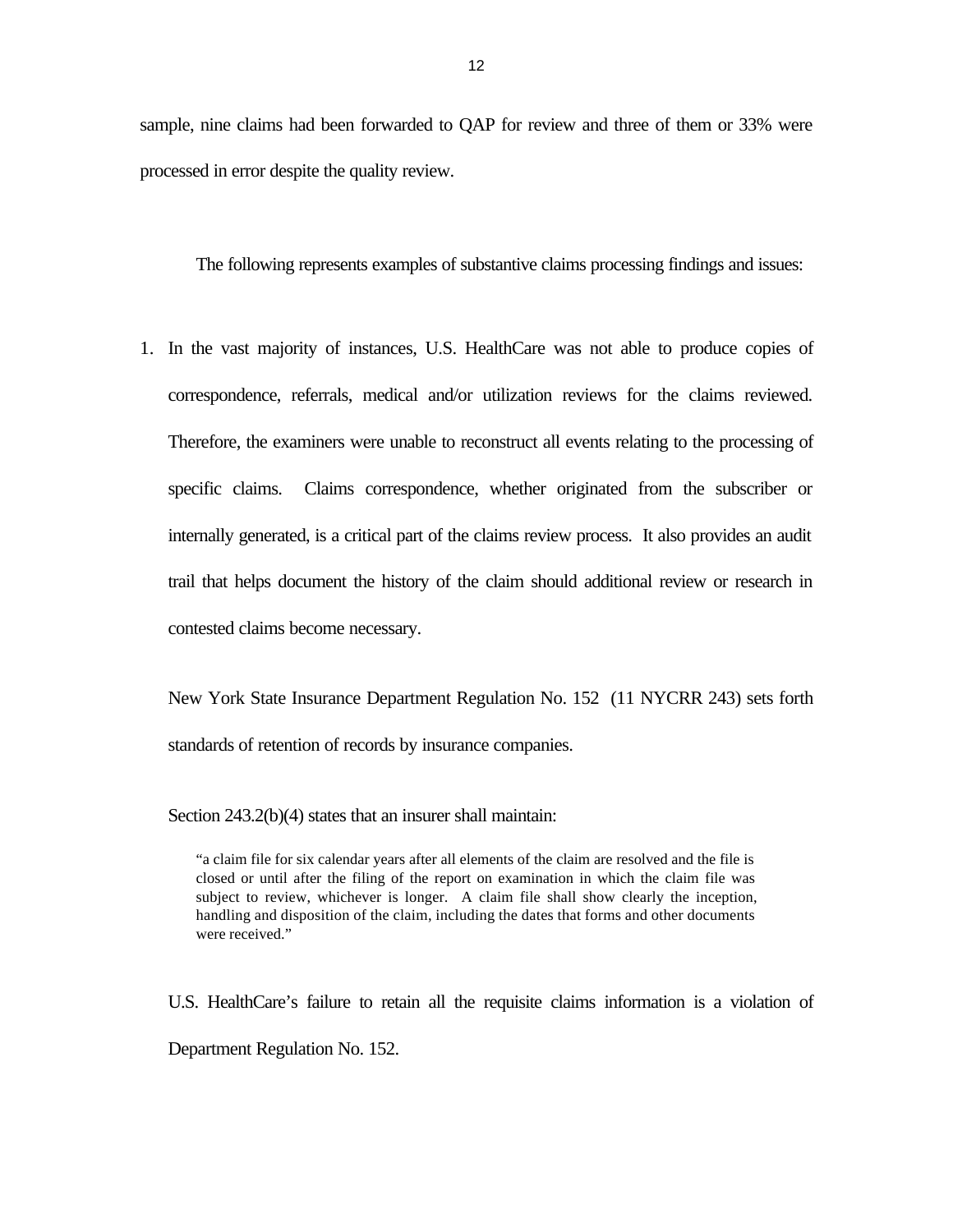- 2. U.S. HealthCare's claims processors utilize overrides as a normal procedure to by-pass various systems edits within the claims processing system. For example, of the 668 claim files reviewed, 193 files or 29% were processed utilizing one or more manual overrides. Moreover, in almost all cases U.S. HealthCare was unable to explain why the claims processing system adjudicated these claims in such a manner that a manual override was required. Overrides should never be considered a routine procedure in a tight control environment.
- 3. A significant amount of the claims reviewed were reprocessed multiple times and were still not adjudicated correctly. In one instance, a claim was resubmitted six times and improperly denied five times as a duplicate. There is no evidence that the processors checked the reason for the initial non-payment. If this had been done, it would have revealed that the referral was not on file when the claim was originally adjudicated. Included with all five re-submissions was a copy of the referral, however, the claim was not processed correctly and paid until the sixth submission.

Of the 334 files reviewed pertaining to USHC-NY, 39 claims or 12% were reprocessed because the claim was not paid correctly on the initial adjudication. Additionally, 15 of the reprocessed claims required further re-processing because even upon multiple reprocessing, the claims were not correctly adjudicated.

Of the 334 files reviewed pertaining to USHIC-NY, 58 claims or 17% were reprocessed because the claim was not paid correctly on the initial adjudication. Additionally, 31 of the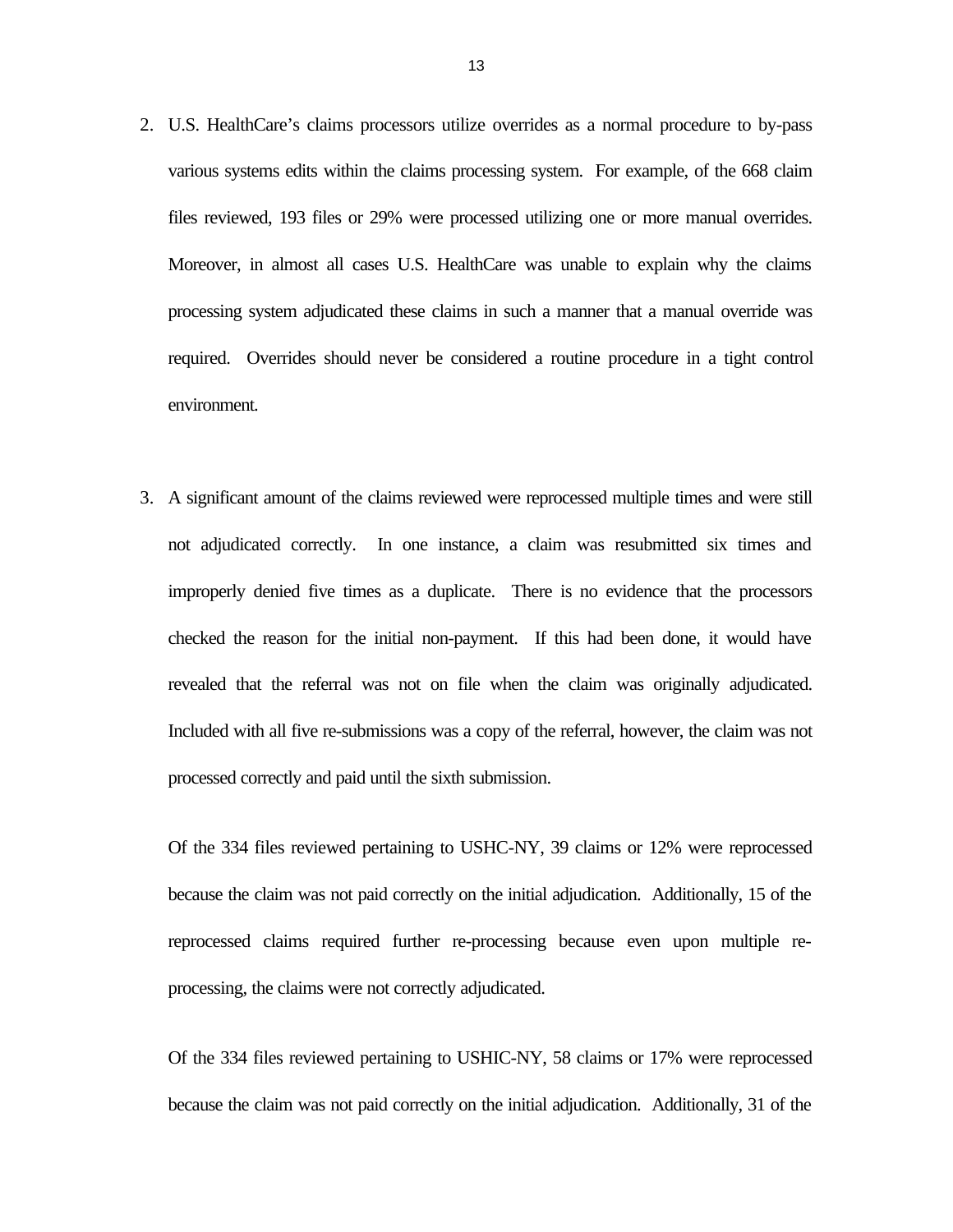reprocessed claims required further re-processing because even upon multiple reprocessing, the claims were not correctly adjudicated.

- **4.** Instances were noted where subscribers referred to non-participating providers by USHC-NY were incorrectly reimbursed at the lower participating provider rate fee. This caused the subscriber to be "balance billed" the difference. Only upon appeal and/or multiple resubmission of a claim were adjustments made. This matter was also a finding that was discussed in detail in the previous U.S. HealthCare Market Conduct Report on Examination as of March 30, 2000.
- 5. Instances were noted where deductibles and/or maximum out of pocket amounts were incorrectly applied. For example, in one claim reviewed, it was noted that U.S. HealthCare's claims processing system showed that \$3,073 was accumulated as out of pocket expenses to a subscriber who contractually had a \$2,000 maximum out of pocket limit. In this situation, after co-insurance split, the subscriber should have been reimbursed at 100% after incurring \$2,000 in out of pocket costs. U.S HealthCare underpaid the member submitting these claims by \$1,073. Of the 334 files reviewed pertaining to USHIC-NY 26 instances or 8% were noted with errors as to the application of a deductible and/or a maximum out-of-pocket limit.

One possible reason for this occurring is that when a manual adjustment is made, the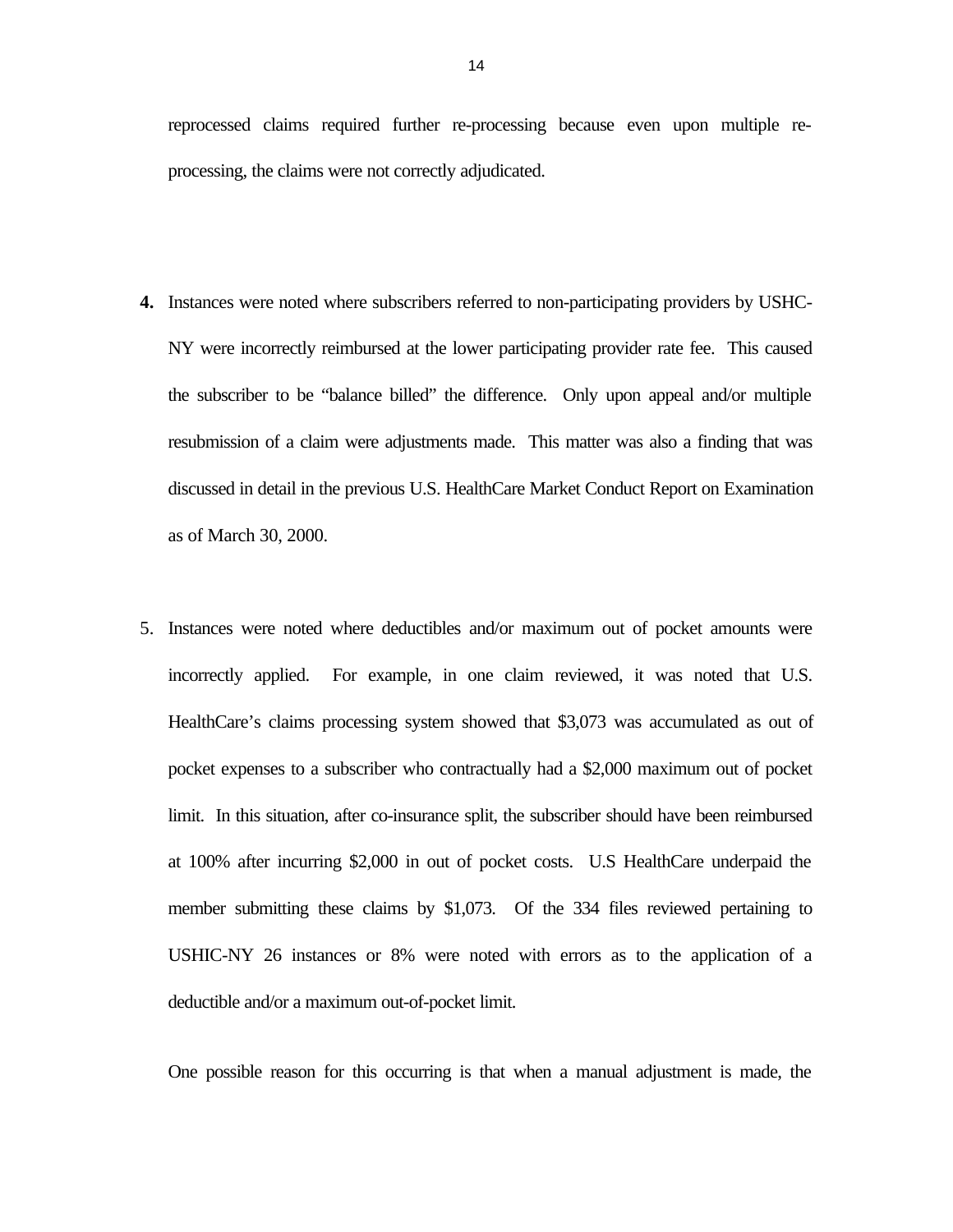deductible accumulator, and/or the maximum out of pocket accumulator amount is not automatically adjusted. When manual adjustments outside the program's parameters are made, it is important to adjust all areas of impact. This further supports the Department's conclusions regarding the weak control environment and the need for additional training and an enhanced monitoring system.

6. Numerous instances were noted where U.S. HealthCare did not remit the required New York Health Care Reform Act ("HCRA") Surcharges to New York State. Currently surcharges  $(8.18\% \text{ of the claim settlement})$  are applicable to claims from hospitals (all levels of care), freestanding clinical labs, ambulatory surgery centers, and diagnostic and treatment centers that have registered with the State of New York. It should be noted that some laboratory services from outpatient hospitals, freestanding ambulatory surgical facilities and comprehensive primary health care clinics for service dates on and after October 1, 2000 are exempt from the surcharge. No claims were selected for review with dates of service on or after October 1, 2000.

Of the 334 Hospital claim files reviewed, 76 instances or 23% were noted where U.S. HealthCare did not remit the required HCRA Surcharge to the State of New York. Moreover, in cases where U.S. HealthCare agreed to retroactive contract adjustments for certain providers, it was noted that the HCRA surcharges were not paid to the State of New York for the additional payments. U.S. HealthCare offered no explanation as to why or how this occurred. This matter will be referred for further investigation to the New York State Department of Health.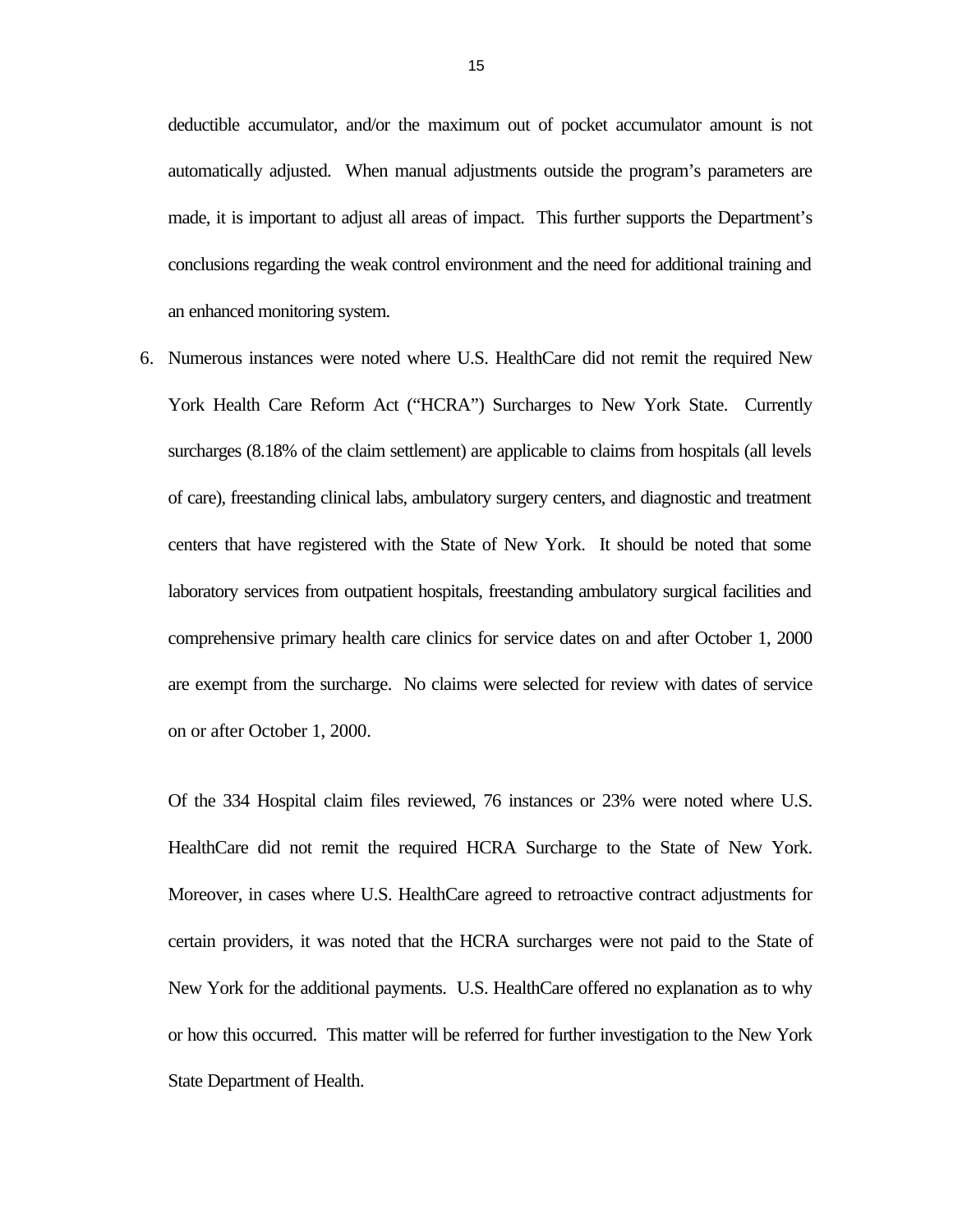U.S. HealthCare should establish a liability on its financial statements since the sample findings indicate that the amount payable may be material.

7. U.S. HealthCare utilizes American Chiropractic Network "(ACN") to review and process claims for all in-network chiropractic services for its New York HMO/QPOS subscribers, and to review prior to payment, claims for all out-of-network chiropractic services. All outof-network chiropractic claims received by U.S. HealthCare are pended "CHRO" and forwarded to ACN for review and/or approval prior to payment. Unless ACN instructs U.S. HealthCare how to pay the claim, it retains its pended status. Documentation regarding ACN's instructions with respect to payment for out-of-network chiropractic services is not maintained within U.S. HealthCare's claims system in violation of Department Regulation 152 as previously described herein.

The examination review revealed that ACN did not forward completed reviews to U.S. HealthCare in a timely manner. For example, one claim for chiropractic services was submitted to U.S. HealthCare on three separate occasions. Each time U.S. HealthCare referred it to ACN. ACN did not instruct U.S. HealthCare on how to adjudicate the claim until one year later.

8. Findings also revealed instances where incorrect co-payment amounts were applied to the claim files reviewed. U.S. HealthCare's claims processing system is designed to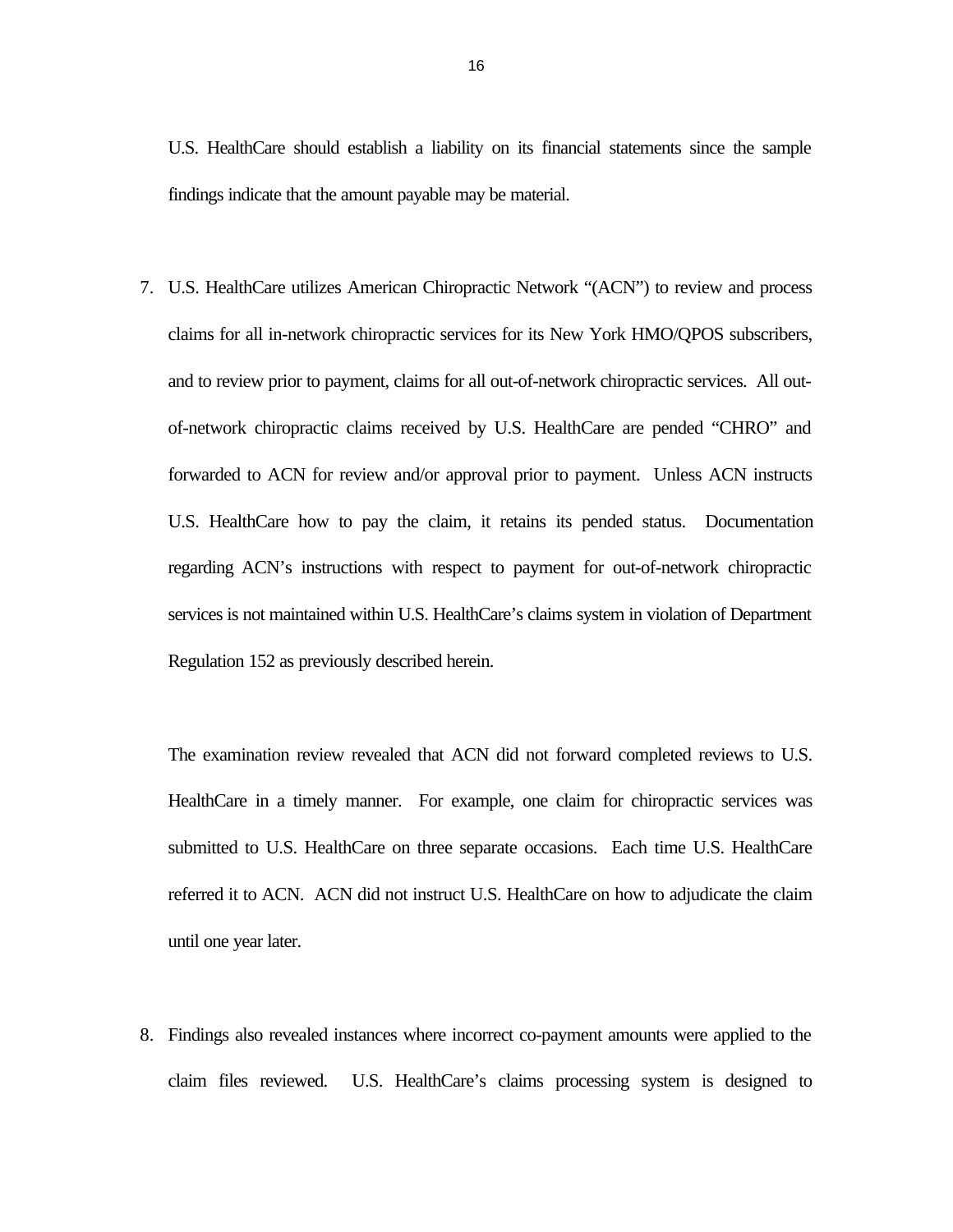automatically apply co-payments as applicable to specific contracts. Of the 334 files reviewed pertaining to USHC-NY, 8 instances or 2% were noted where incorrect copayment amounts were applied. U.S. HealthCare was not able to explain how these errors occurred.

- 9. Examination reviews revealed claims where incorrect participating provider reimbursement rates were applied. U.S. HealthCare's claim processing system is designed to automatically apply participating provider rates as applicable to the specific contract. Of the 334 files reviewed analyzed pertaining to USHC-NY, 40 instances or 12% were noted as having incorrect participating provider rates. U.S. HealthCare was not able to explain how these errors occurred.
- 10. Examination findings revealed instances where incorrect non-participating provider payment amounts were applied. Of the 334 files reviewed pertaining to USHIC-NY, 25 instances or 7% used incorrect non-participating provider payment rates applied. U.S. HealthCare was not able to explain how these errors occurred.
- 11. Instances were noted where participating provider claims were incorrectly paid at the out-of network benefit level. In the majority of these instances, this occurred with claims that consisted of multiple screens. As previously described U.S. HealthCare's claims processing system cannot accommodate more than four lines of information per claim number. In other words, if a claim has more than four procedures, the system assigns a new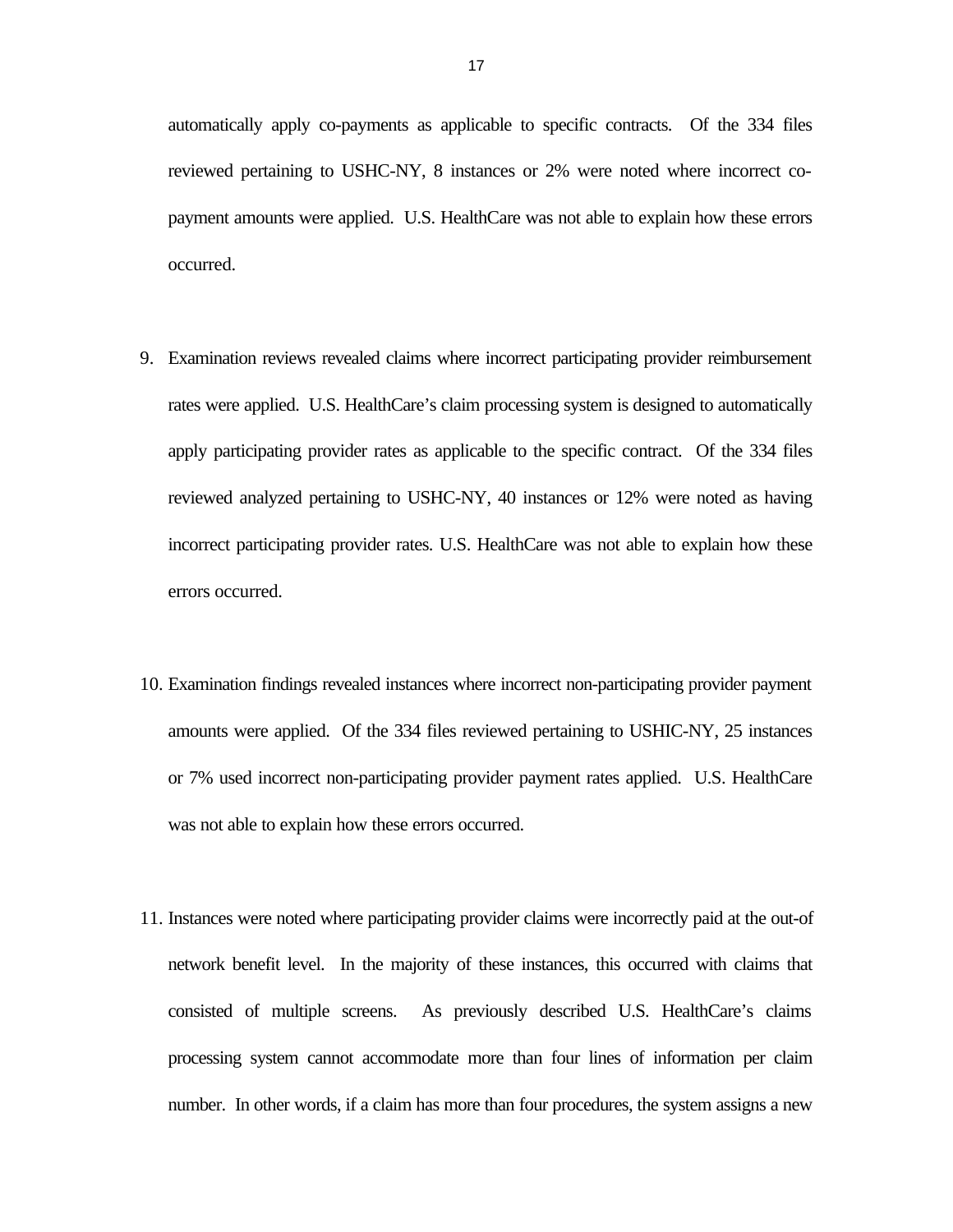claim number to the next screen consisting of the next four procedures until the claim has been fully entered into the system. Therefore, a claim may consist of multiple screens. Claims processors must confirm that all parts of the claim are accounted for in order to accurately process the claim. This was not done and various claims were paid incorrectly. In these cases services contained within one screen were correctly processed at the innetwork level while other screens that were part of the same claim were incorrectly processed as an out-of-network benefit level. Additionally, in some instances, the referral attached to some claims with single screens was overlooked. Of the 334 files reviewed pertaining to USHIC-NY, 16 instances or 5% were noted as having been incorrectly paid at the out-of network benefit level, which resulted in members being required to pay additional co-insurance and/or a higher deductible.

12. Examination revealed that the language contained in the Explanation of Benefits statements ("EOBs") sent to subscribers and/or providers was unclear and/or wrong . EOB Language should clearly communicate to the subscriber and/or provider that U.S. HealthCare has processed a claim and how it was adjudicated. An EOB is an important link between the subscriber, provider and U.S. HealthCare. The language should clearly describe the charges submitted, the date the claim was received, the amount allowed for the services rendered and show any balance owed the provider. It can also serve as the basis for the recovery of any money from coordination of benefits with other insurance carriers.

There are indications that are related to the reasons for the confusion surrounding the EOB

18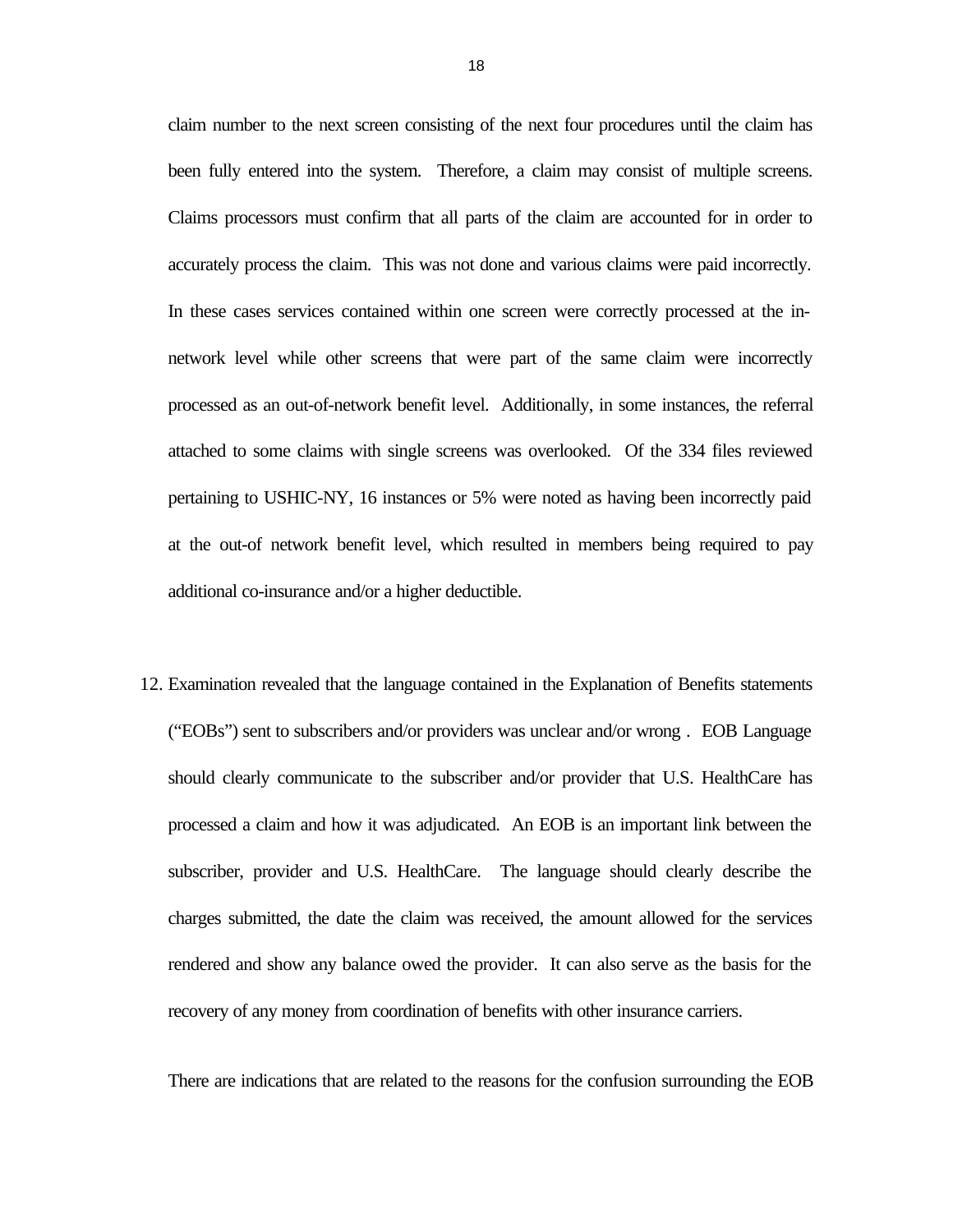problems such as inapplicable processing codes that resulted from the previously described manual overrides. This situation coupled with the issue of confusing language for some of the correct processing codes render the EOB inadequate or in error in many cases.

13. USHC-NY denied claims due to no referrals submitted by participating provider specialists despite their presence. The usual procedure for a USHC-NY member to receive covered care from a specialist physician involves obtaining a referral from the member's participating primary care provider ("PCP") to a participating specialist.

For example, it was noted that upon receipt of a claim accompanied by a paper referral, both the claim and referral are imaged into the system, and a flag is added to the claim screen to instruct the processor to check for an additional document. If the claims processor fails to note the flag and check for the presence of a referral, the claim might be improperly denied for lack of a referral. Within the claims processing sample, this has occurred on several instances.

Further, in instances when a referral arrives after a claim has been denied for lack of referral, and the referral is entered into U.S. HealthCare's claims processing system, no action is taken relative to the denied claim. This processing practice creates the necessity for the member or provider to complain and/or resubmit the claim for proper payment. This problem is further compounded, as upon resubmission, the matter is not always resolved. U.S. Health Care's claims processing system should be improved by a change in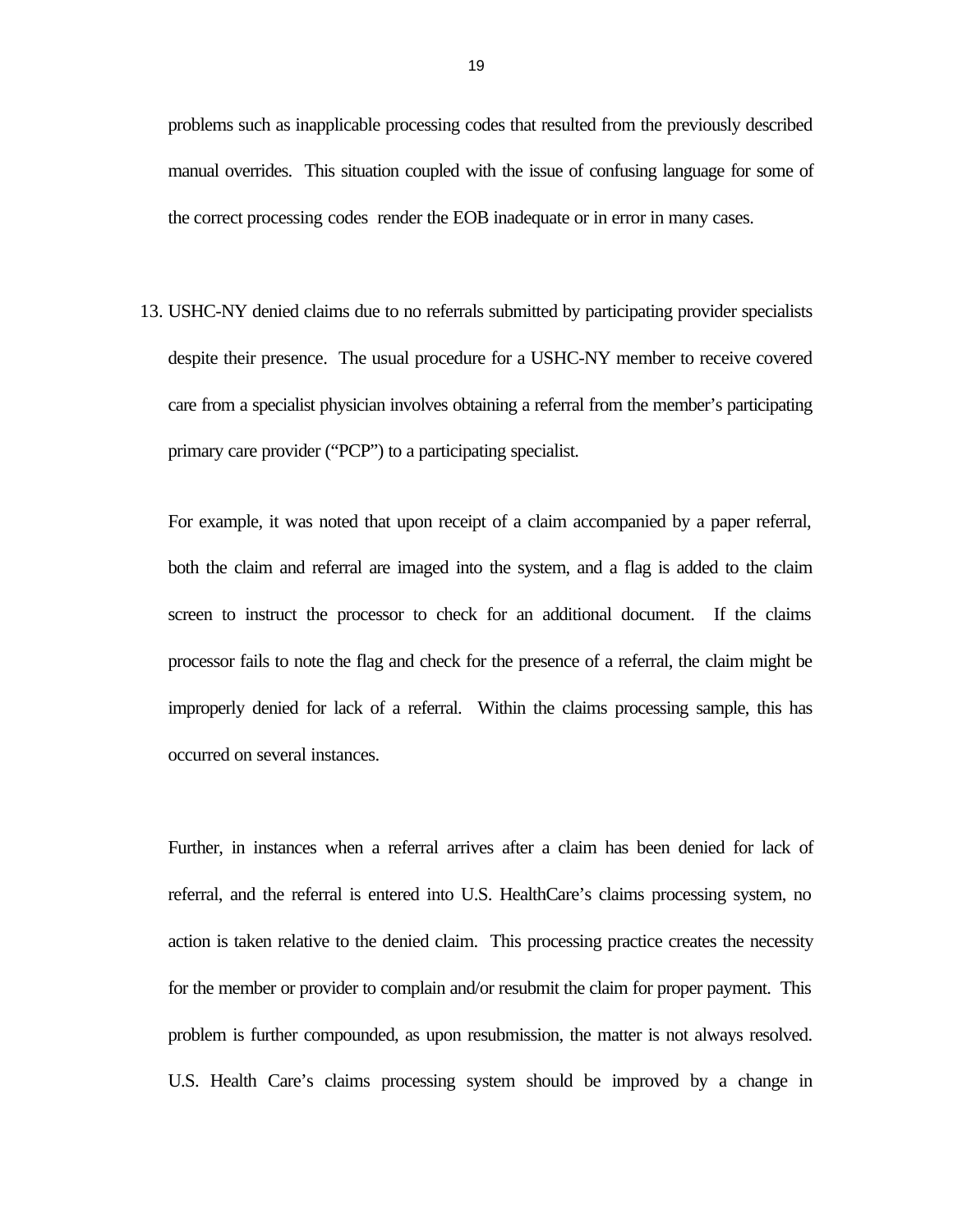programming to ensure that paper referrals are properly administered.

With respect to many of the claims reviewed wherein a paper referral was utilized, no determination could be made as to when USHC-NY actually received the referral. This is due to USHC-NY's inability to produce a copy of paper referrals received.

14. U.S. HealthCare does not require a claim form to be submitted as part of a claims submission process. As long as a subscriber ID number is indicated on the bill, the claim will be adjudicated. Numerous instances were noted where U.S. HealthCare adjudicated claims without having the signature of either the subscriber or the provider on the bill. Additionally, important information with respect to coordination of benefits information and/or other insurance coverage cannot be detected without the filing of a claim form.

Section 86.2 of 11 NYCRR 86 (Regulation 95) reads as follows:

"§86.4 Warning statements.

All applications provided to applicants for [non-automobile] commercial insurance and **all claim forms** for insurance, except personal automobile insurance, delivered to any person residing or located in this State (on and after February 2, 1994) in connection with commercial insurance policies to be issued or issued for delivery in this State shall contain the following statement:

Any person who knowingly and with intent to defraud any insurance company or other person files an application for insurance or statement of claim containing any materially false information, or conceals for the purpose of misleading, information concerning any fact material thereto, commits a fraudulent insurance act, which is a crime and shall be subject to a civil penalty not to exceed five thousand dollars and the stated value of the claim for each such violation." Emphasis added.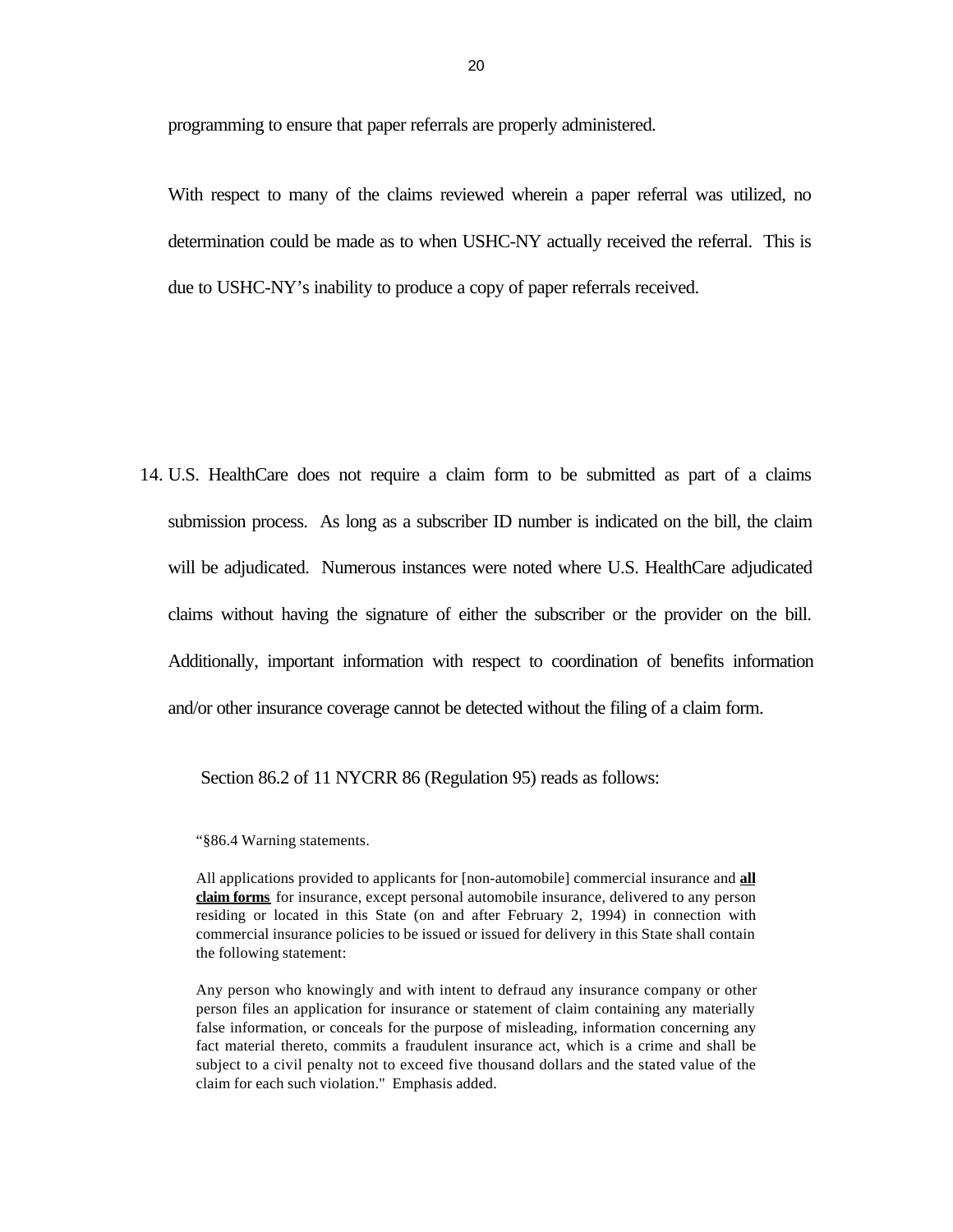Although U.S. HealthCare does not require the use of a claim form, it would be prudent to require the use of a signed claim form or envelope that contains the fraud warning denoted above as well as requiring information with respect to coordination of benefits and/or other insurance coverage.

15. When a claim is received in U.S. HealthCare's mailroom, procedures require that the receipt date to be embossed on the claim form. This date is critical in determining the timeliness of claims processing since it represents the starting point in the claims processing cycle. However, the embossed date did not always appear on the imaged copy. Additionally, for unexplained reasons, many claims were processed before the date was embossed. In these cases, the examiners had to use the date the claim was entered into U.S. HealthCare's claims processing system as the starting point. A "system entry date" may or may not be the same date the claim was received.

In summary, of the 668 claims reviewed, 292 or 44% either did not have the either receipt date of the claim embossed on the claim form or it contained the wrong date.

Other weaknesses in claim processing activities were also noted. Although instances of these issues occur less frequently than those addressed above, it further supports the Department's concern regarding the inadequate control structure within the claims processing system. Some of these issues are as follows: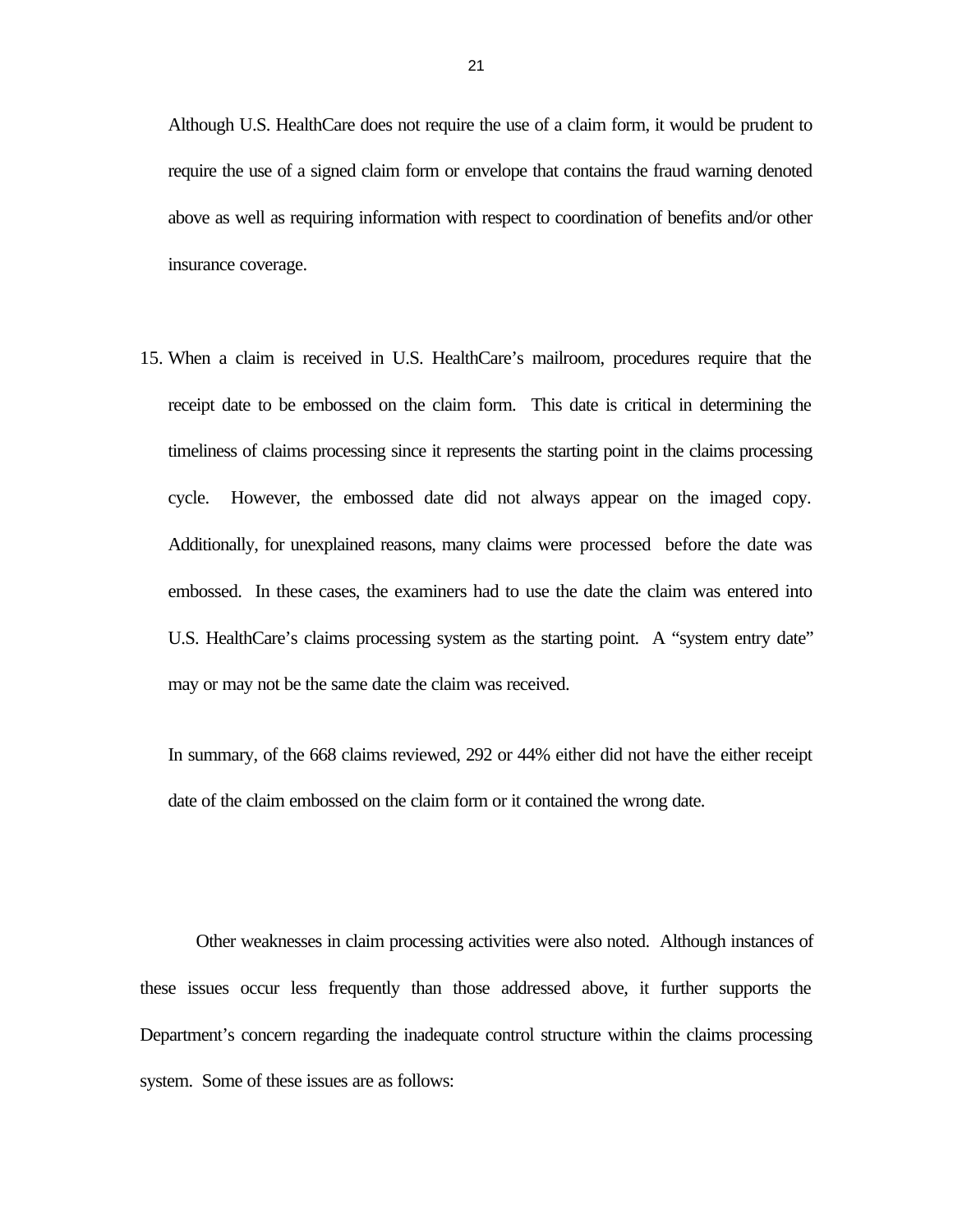- <span id="page-24-0"></span>• not all services that were part of a claim were processed;
- claims were denied with insufficient explanation;
- · documentation to support the dates of member terminations were not maintained;
- services were incorrectly denied as exceeding the contract benefit;
- pre-certification penalties were not correctly applied;
- incorrect CPT codes were used to process claims;
- claims were incorrectly processed at the in-network level benefit;
- · Two instances were noted where services were denied in violation of applicable NY mandates for such coverage. Although the requisite information to process the claim correctly resided within the claims processing system, it appears that the processor failed to apply the proper contract requirements.
- inconsistencies were noted relative to the denial of claims due to a late submission; and
- no documentation was maintained relative to a few claim submissions.

It should be noted that over the last year, U.S. HealthCare has initiated a number of

projects and systems enhancements that should address many of the underlying issues that are the subject of some of the items identified in this report. The most comprehensive of these projects is called "First Claim Resolution" which includes a thorough evaluation and implementation process. The evaluative phase of this project has, in large part, been completed. This included a large-scale analysis of quality assurance processes, which was conducted by PriceWaterhouseCoopers, LLP. The "First Claim" project focuses on identifying and eliminating the root cause problems which could preclude finalizing a claim the first time it is submitted. As part of this effort, U.S. HealthCare conducted focus groups with employers, members and providers, and improved data reporting was initiated.

Specific initiatives included in the "First Claim Resolution" project are:

1) improving communication and efficiencies between the utilization management teams and the claims processing teams;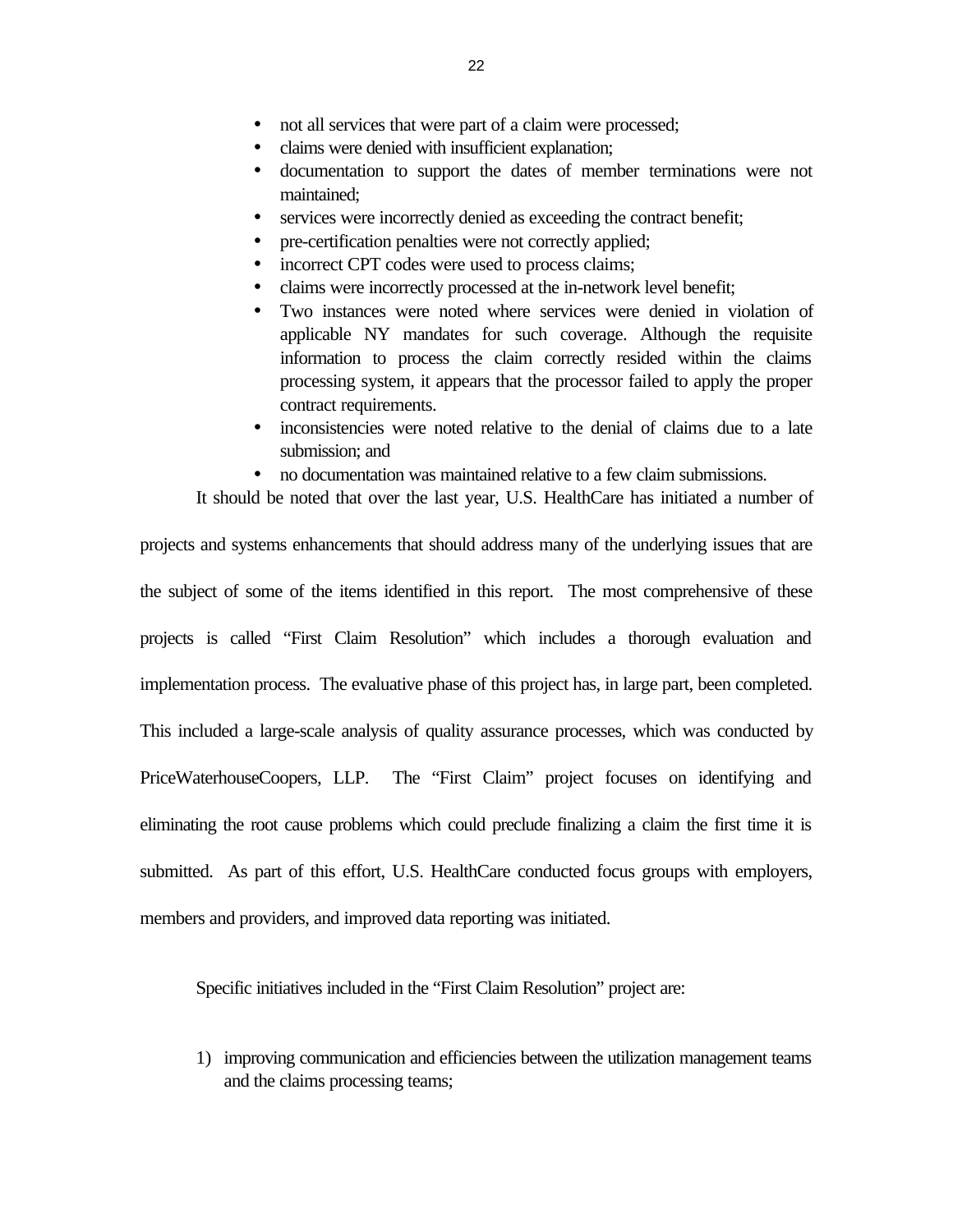- 2) developing targeted claims units to work with particular hospitals, customers, etc, in order to improve relationships and increase efficiencies; and
- 3) identifying and addressing gaps in claim adjudication processes and systems capabilities.

Additionally, being addressed under the "First Claim Resolution" umbrella, is a claims re-work project, with the goal of reducing claims that need to be re-processed more than once.

U.S. HealthCare has also undertaken broader initiatives that focus on redesigning business processes including re-engineering information technology systems, improving physician/member relationships and addressing claim payment issues. Specifically, these initiative focus on:

- improving the accuracy as well as the timeliness of HMO claims payments, including making the adjudication process more automatic so as to eliminate human error and reduce human intervention;
- · documenting and reporting on the reasons that claims may have been processed incorrectly;
- · improving claim payment accuracy by redesigning processes related to duplicate claims; and
- improving accuracy on claim payments based on contracted rates, with the goal of reducing the number of claims having to be resubmitted for additional consideration, as well as provide more timely payment of claims.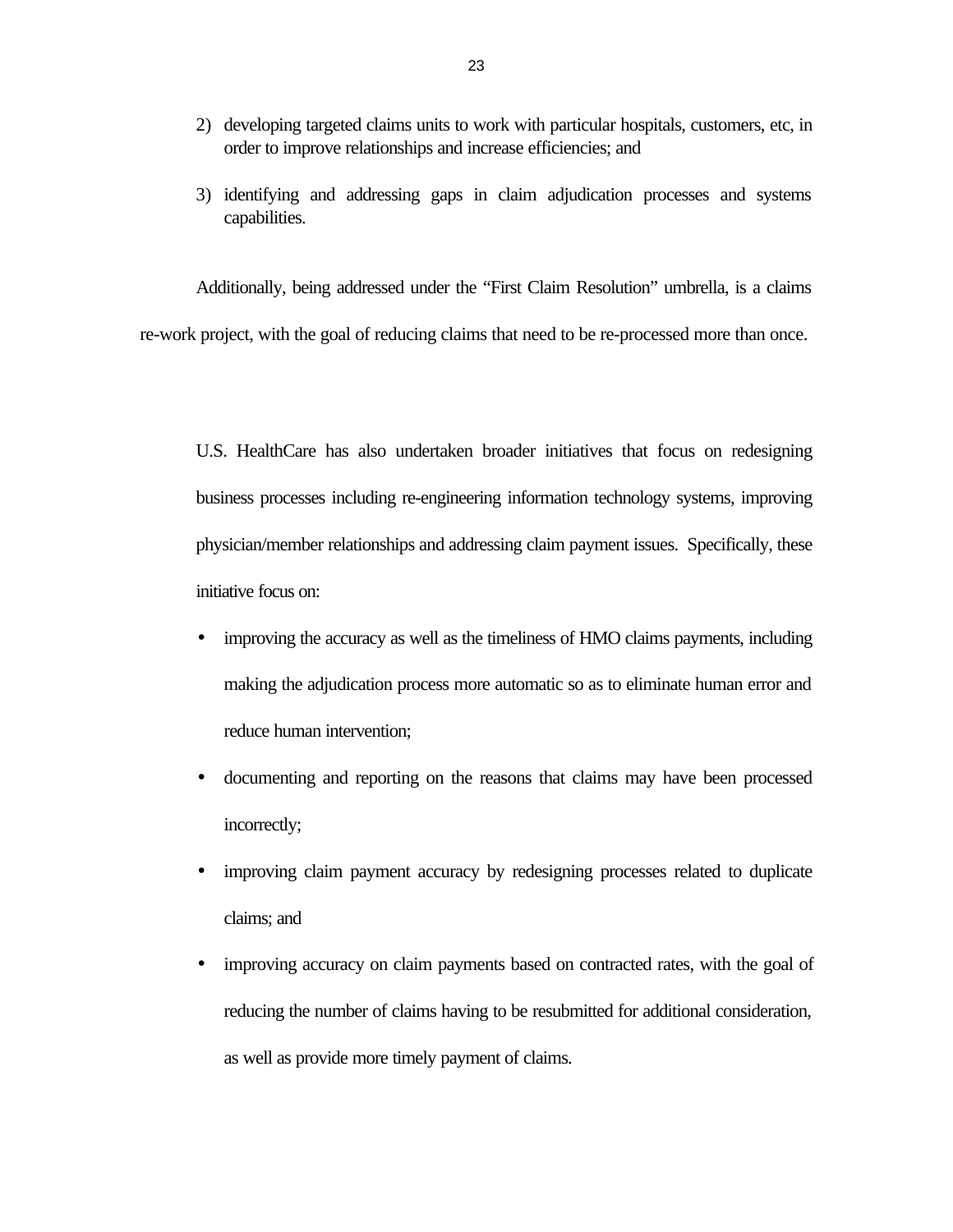Other enhancements include: previous implementation of the Total Utilization Management System ("TUMS"), improved utilization management reporting and documentation, and improvements to address certain of the record retention issues identified in the exam.

#### **4. SCHEDULE H ("AGING ANALYSIS OF UNPAID CLAIMS")**

A follow-up review of U.S. HealthCare's Schedule H submissions ("Aging Analysis of Unpaid Claims") as filed with the Department for the period June 30, 2000 was performed. Ernst & Young LLP ("E&Y") was engaged, pursuant to Section 313 of the New York Insurance Law, as advisor to assist the Department in evaluating the validity of the data submitted on U.S. HealthCare's Schedule H as of June 30, 2000. Accordingly, Agreed Upon Procedures to assess Schedule H data were developed.

As part of he Agreed Upon Procedures, appropriate reconciliations were preformed from the filed Schedule H's to U.S. HealthCare's underlying books and records. Additionally, claim samples were selected for each of the areas contained within Schedule H. This resulted in no exception items. Therefore, it was deemed appropriate that no further sampling be done.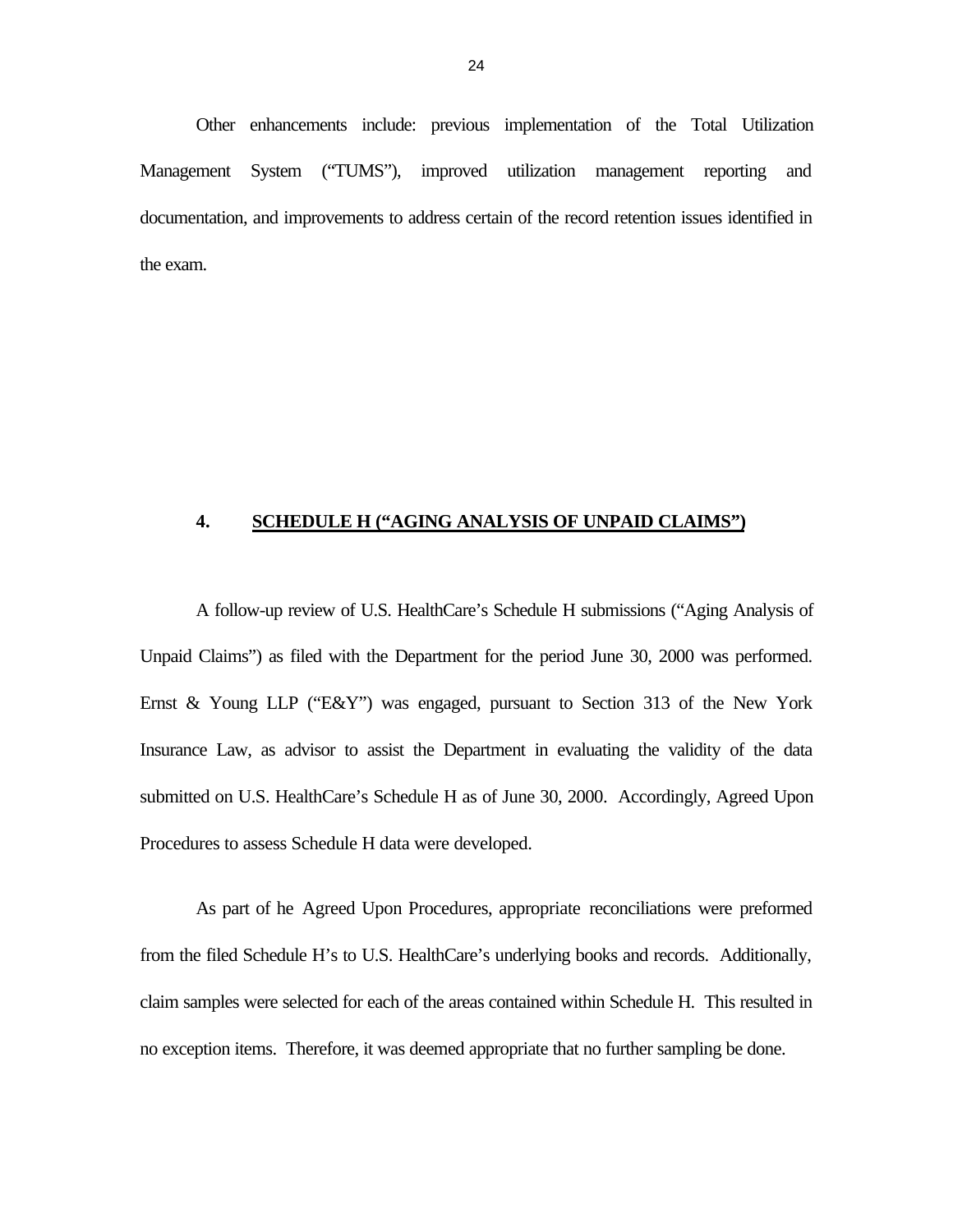U.S. HealthCare's preparation of Schedule H was a finding that was discussed in detail in the previous U.S. HealthCare Market Conduct Report on Examination as of March 30, 2000. That report evidenced U.S. HealthCare's inability to adequately ascertain the aging of its unpaid claims. At that time U.S. HealthCare only aged and reported unpaid claims that were in its accounts payable system. In other words, only claims that were fully adjudicated and forwarded to U.S. HealthCare's accounts payable system for payment were reflected in Schedule H. Claims received by U.S. HealthCare that were in various stages of the claims processing cycle prior to release to accounts payable were excluded. U.S. HealthCare was instructed to take the necessary steps to enable it to complete its Schedule H ("Aging Analysis of Unpaid Claims") in accordance with the Department's instructions.

Based on the findings of E&Y that no significant issues were noted relative to the accuracy of Schedule H, the Department is satisfied that U.S. HealthCare has completed this schedule in compliance with all the reporting requirements prescribe by the Department.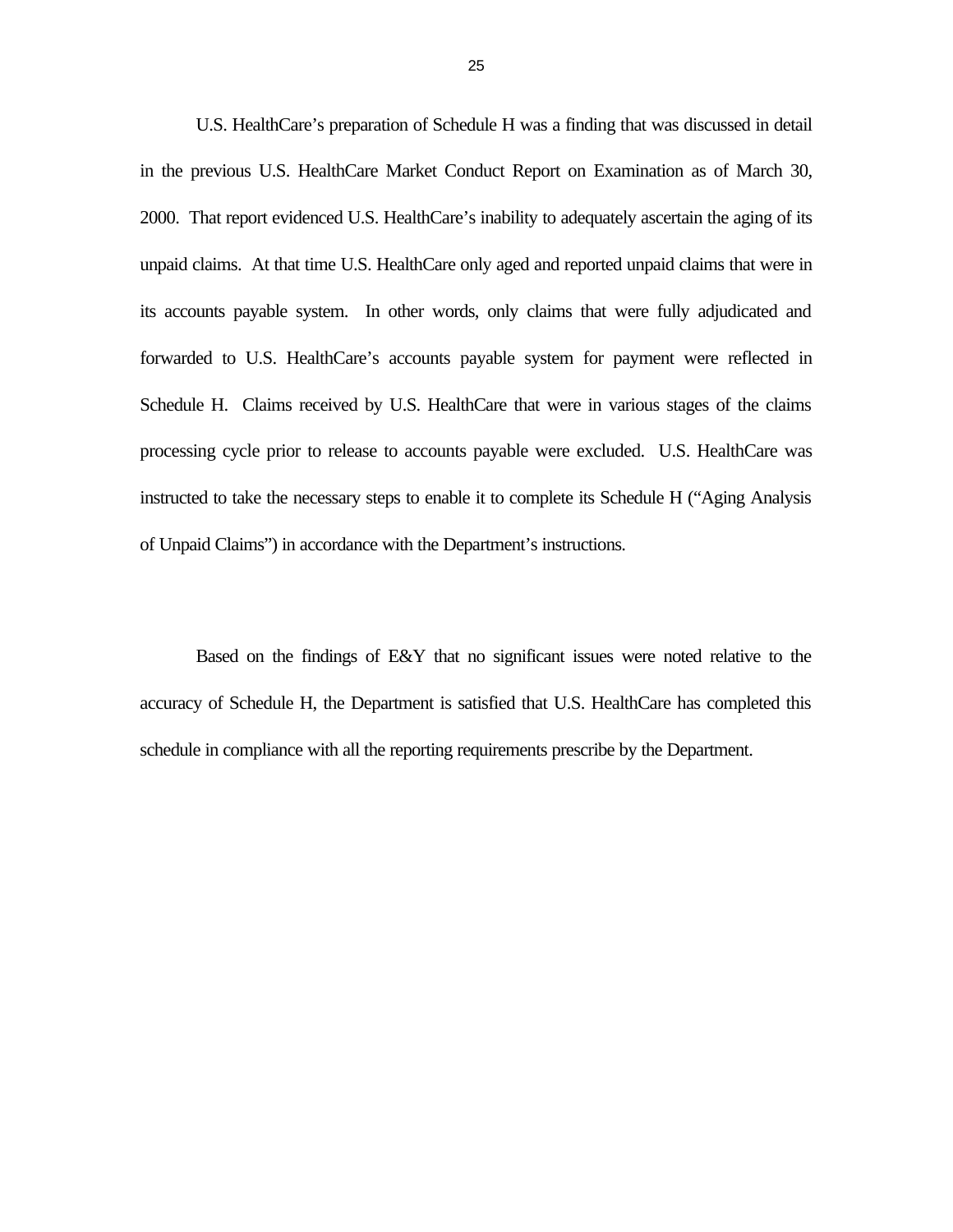### <span id="page-28-0"></span>5. **COMPLIANCE WITH PRIOR REPORT ON EXAMINATION**

The prior report on examination as of March 30, 2000 contained nineteen comments and recommendations as follows (Page numbers refer to the prior report):

#### **ITEM PAGE NO.**

#### *MANAGEMENT*

A. It is recommended that U. S. HealthCare distribute detailed, accurate 2-5 and timely reports relative to its claims processing activities to senior management, its board of directors and the directors of the parent corporation on a regular basis so that management can be in a better position to make informed business decisions.

U.S. HealthCare has complied with this recommendation.

- B. It is recommended that U.S. HealthCare's board of directors and its 2-5 parent company's board of directors immediately adopts the necessary written procedures in accordance with Circular letter No. 9 (1999).
	- U.S. HealthCare has complied with this recommendation.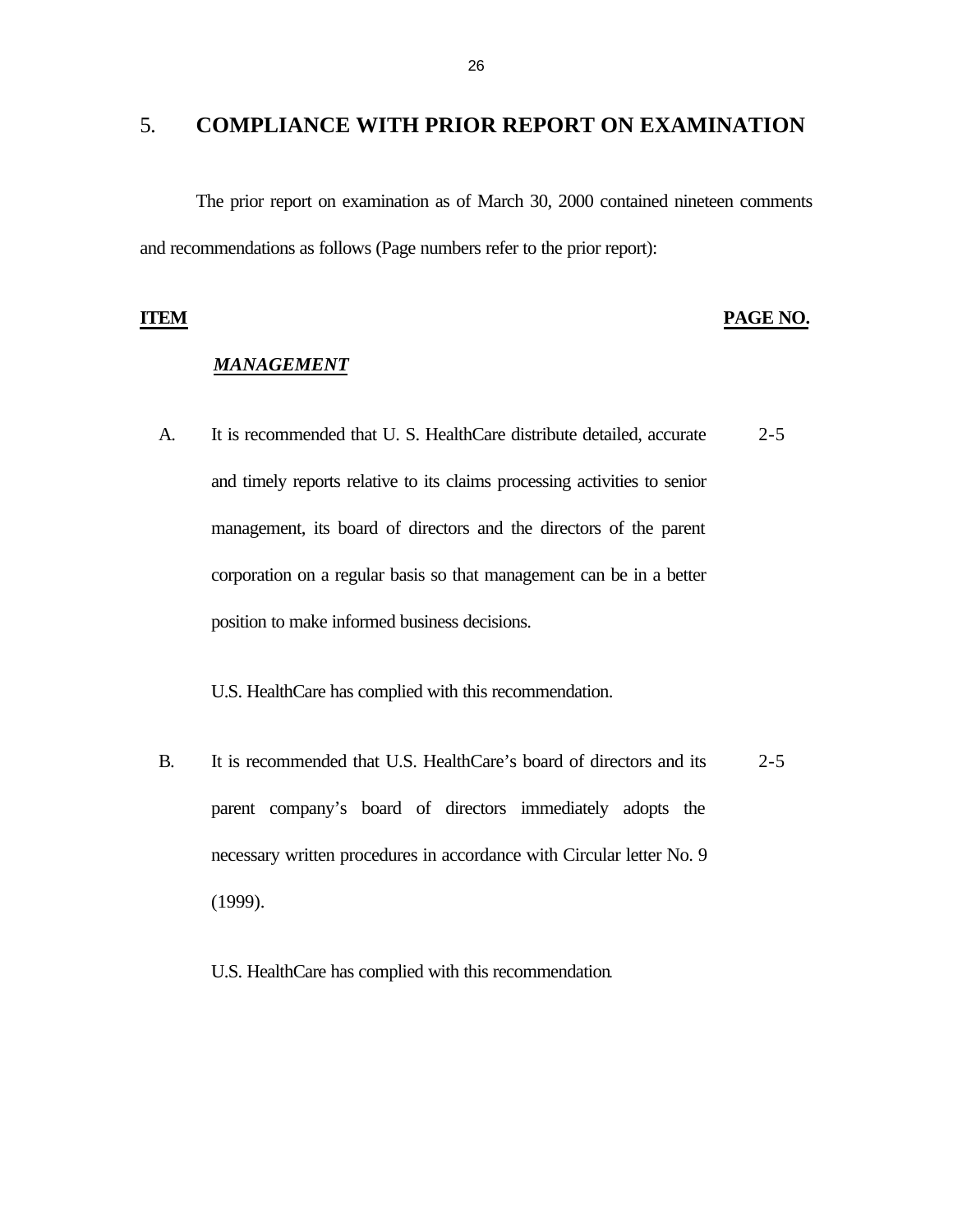#### **PAGE NO.**

#### *CONDUCT OF EXAMINATION*

C. It is strongly recommended that U.S. HealthCare's board of directors and its parent company's board of directors establish and implement a policy designed to ensure that U.S. HealthCare fully complies with the requirements of §310 of the New York Insurance Law. 6-8

U.S. HealthCare has complied with this recommendation.

#### *SALES*

D. It is recommended that U.S. HealthCare ensure that its agents, brokers and employees maintain the requisite license in compliance with New York Insurance Law §2102(a)(1). 8-13

U.S. HealthCare has implemented the necessary procedures to effectuate compliance with this recommendation.

E. It is recommended that U.S. HealthCare comply with NYSID licensing requirements as to all U.S. HealthCare's employees who earn a commission or fee based on sales and to comply with New York Insurance Law  $\S2114(a)(3)$  and  $\S2116$  to ensure that commissions are only paid to licensed agents and brokers. 8-13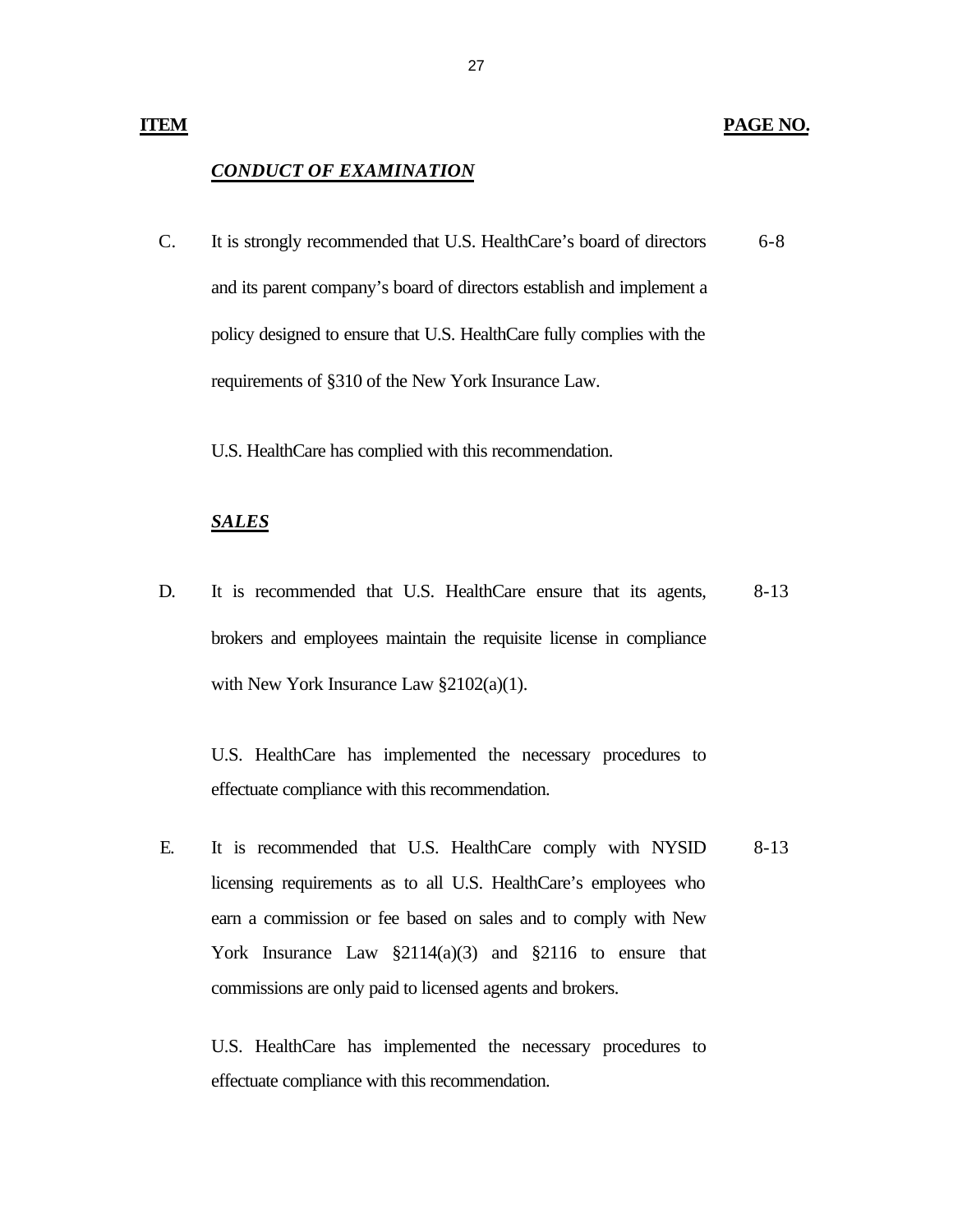#### **PAGE NO.**

F. It is recommended that U.S. HealthCare comply with New York Insurance Law §2112(a) and file all certificates of appointment for its agents with the Department as prescribed by statute. 8-13

U.S. HealthCare has implemented the necessary procedures to effectuate compliance with this recommendation.

G. It is recommended that U.S. HealthCare comply with New York Insurance Law §2112(d) and report terminated agents to the Department as prescribed by statute. 8-13

U.S. HealthCare has implemented the necessary procedures to effectuate compliance with this recommendation.

H. It is recommended that U.S. HealthCare implement the necessary internal control procedures in order to maintain adequate supporting documentation of its commission payments to various external insurance agents and brokers. 8-13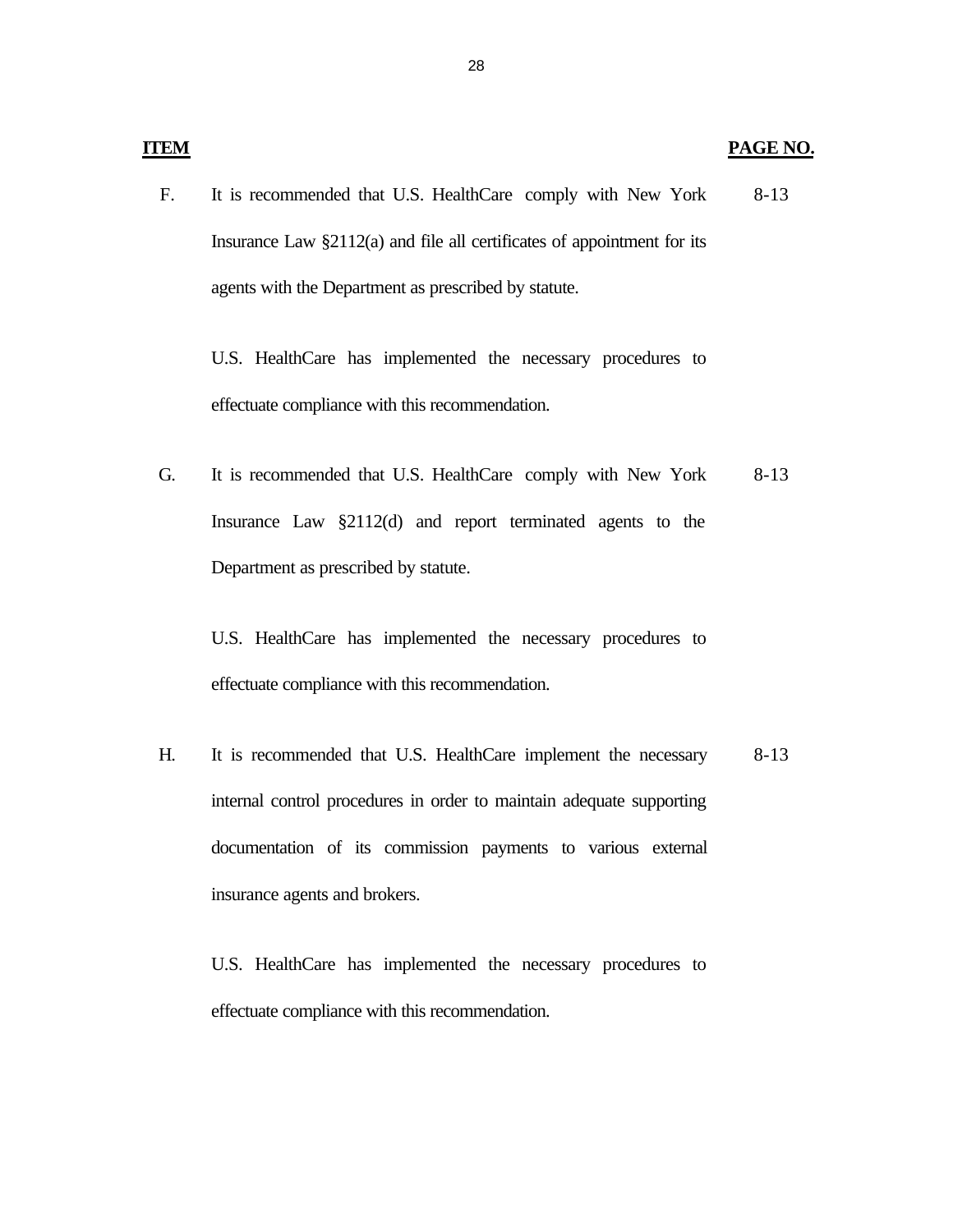#### *ADVERTISING*

I. It is recommended that U.S. HealthCare comply with 11 NYCRR 215 (Regulation No. 34) Section 215.17 to: 14-15

> a) Maintain at its home or principal office a complete advertising file containing every printed, published or prepared advertisement of its polices.

> b) Retain a complete advertising file for a period of either four years or until the filing of the next regular report on examination of the insurer, whichever is the longer period of time.

U.S. HealthCare has complied with this recommendation

#### *WRITTEN DISCLOSURE OF INFORMATION*

J. It is recommended that U.S. HealthCare comply with the requirements of §4324 of the New York Insurance Law and ensure that each subscriber, and upon request each prospective subscriber prior to enrollment, is provided with the required written disclosure information in a timely manner. 15-17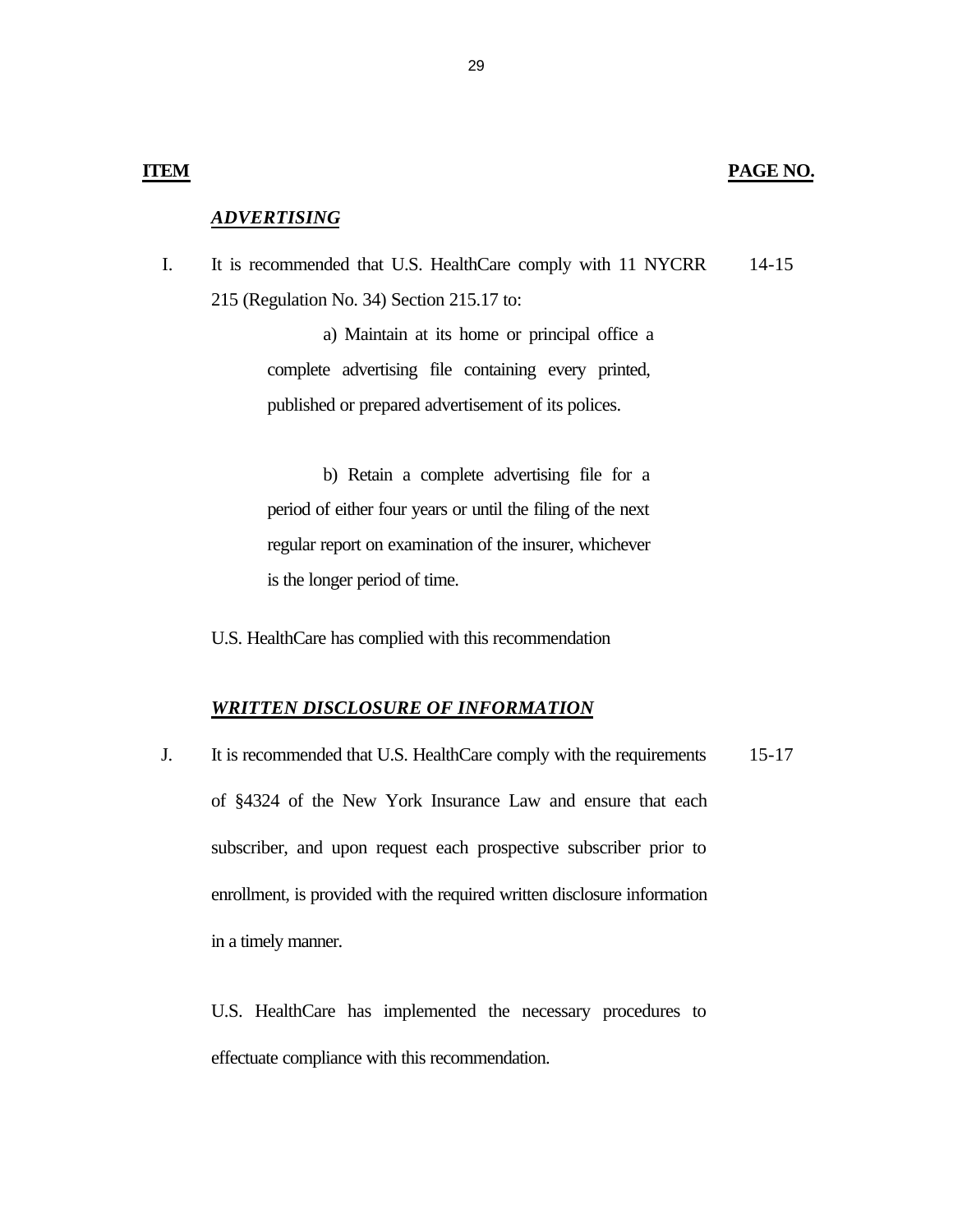#### *UNDERWRITING AND RATING*

K. It is recommended that U.S. HealthCare comply with the provisions of New York Insurance Law Section 4308 and Regulation 62 (11 NYCRR 52) and cease the practice of applying an experience rating methodology to the entire large group POS product until such time as its large group POS experience-rating methodology complies with Circular Letter No. 26 (2000). 17-21

U.S. HealthCare has implemented the necessary procedures to effectuate compliance with this recommendation.

L. It is recommended that U.S. HealthCare undertake a study to accurately determine the percentage of in-network vs. out of network utilization for its POS product in NY and adjust the premium allocation accordingly so that USHC-NY receives an appropriate share of the premium. 18-24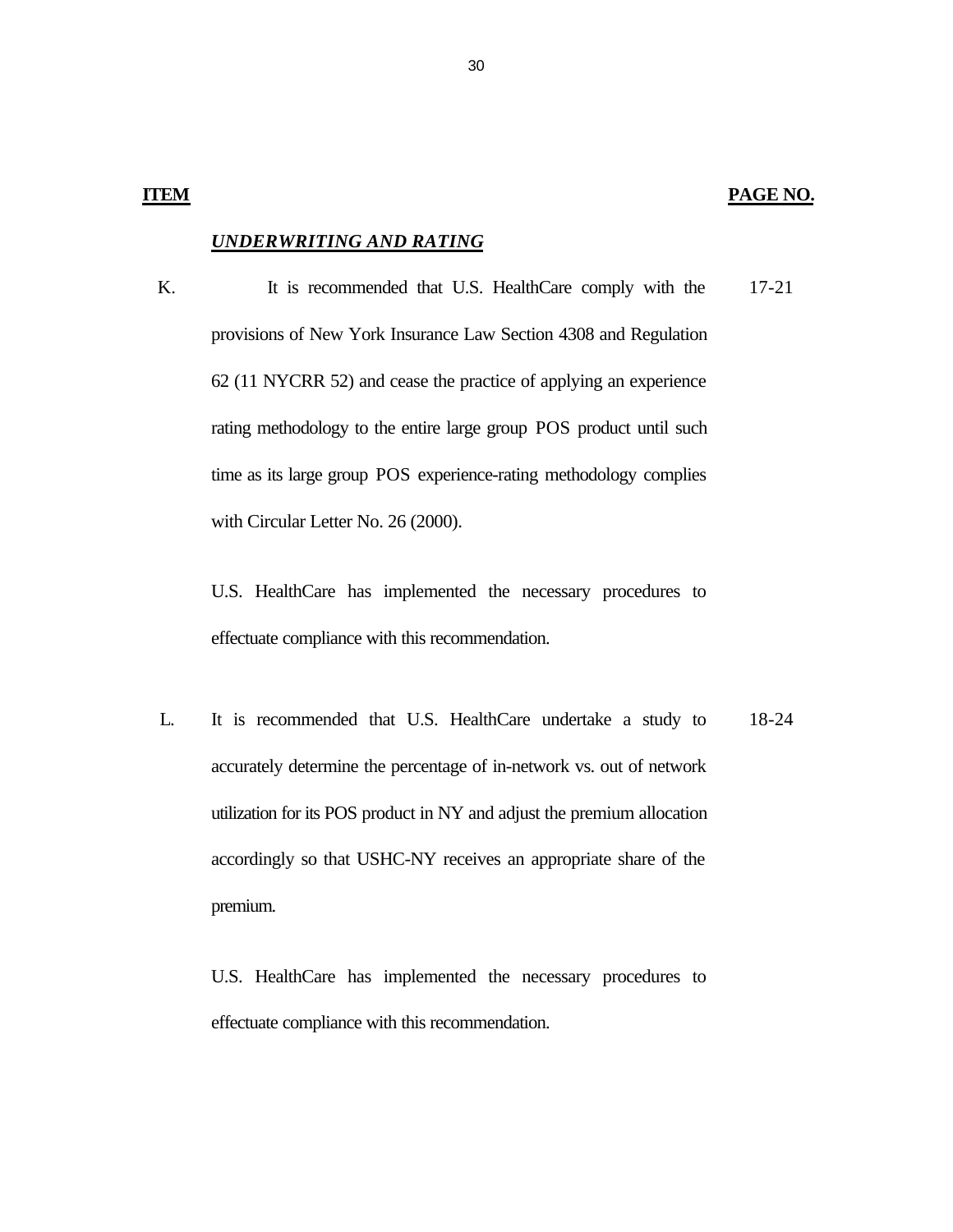| э. |
|----|
|----|

### **PAGE NO.**

M. It is recommended that U.S. HealthCare cease offering its "Oxford Power Play" discounts", "Full Profit, NY/NJ Profit, X% Profit, NY Profit" discounts and its "Field Manager –5%" discount to selected groups. 18-24

U.S. HealthCare has implemented the necessary procedures to effectuate compliance with this recommendation.

N. It is recommended that U.S. HealthCare discontinue offering "Multi-Year Rate Guarantees" to selected groups. 18-24

U.S. HealthCare has implemented the necessary procedures to effectuate compliance with this recommendation.

O. It is recommended that U.S. HealthCare implement procedures whereby the underwriting experience of individual large groups in NY are monitored and reviewed. 18-24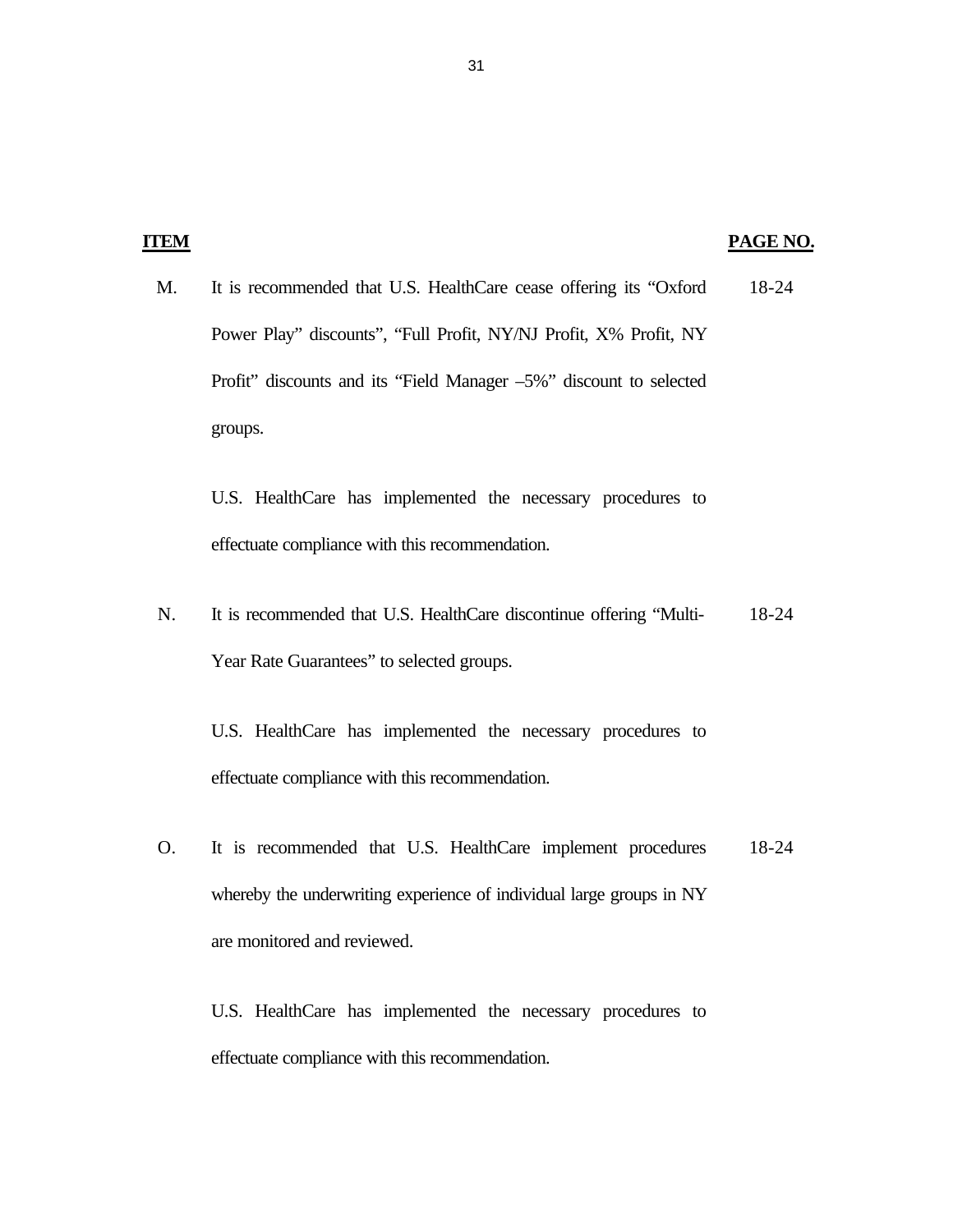32

#### **ITEM**

### *CLAIMS*

P. It is recommended that USHC-NY comply with §4403 6(a) of the New York State Public Health Law, §2601(a)(4) of the New York State Insurance Law and its member handbook and provide full reimbursement beyond the contracted co-payment to all subscribers who are properly referred to a non-participating provider. 21-24

U.S. HealthCare has not complied with this recommendation.

#### *PROMPT PAY*

Q. It is recommended that U.S. HealthCare implement the necessary procedures in order to ensure compliance with §3224-a of the New York Insurance Law "Standards for prompt, fair and equitable settlement of claims for health care and payments for health care services". 24-32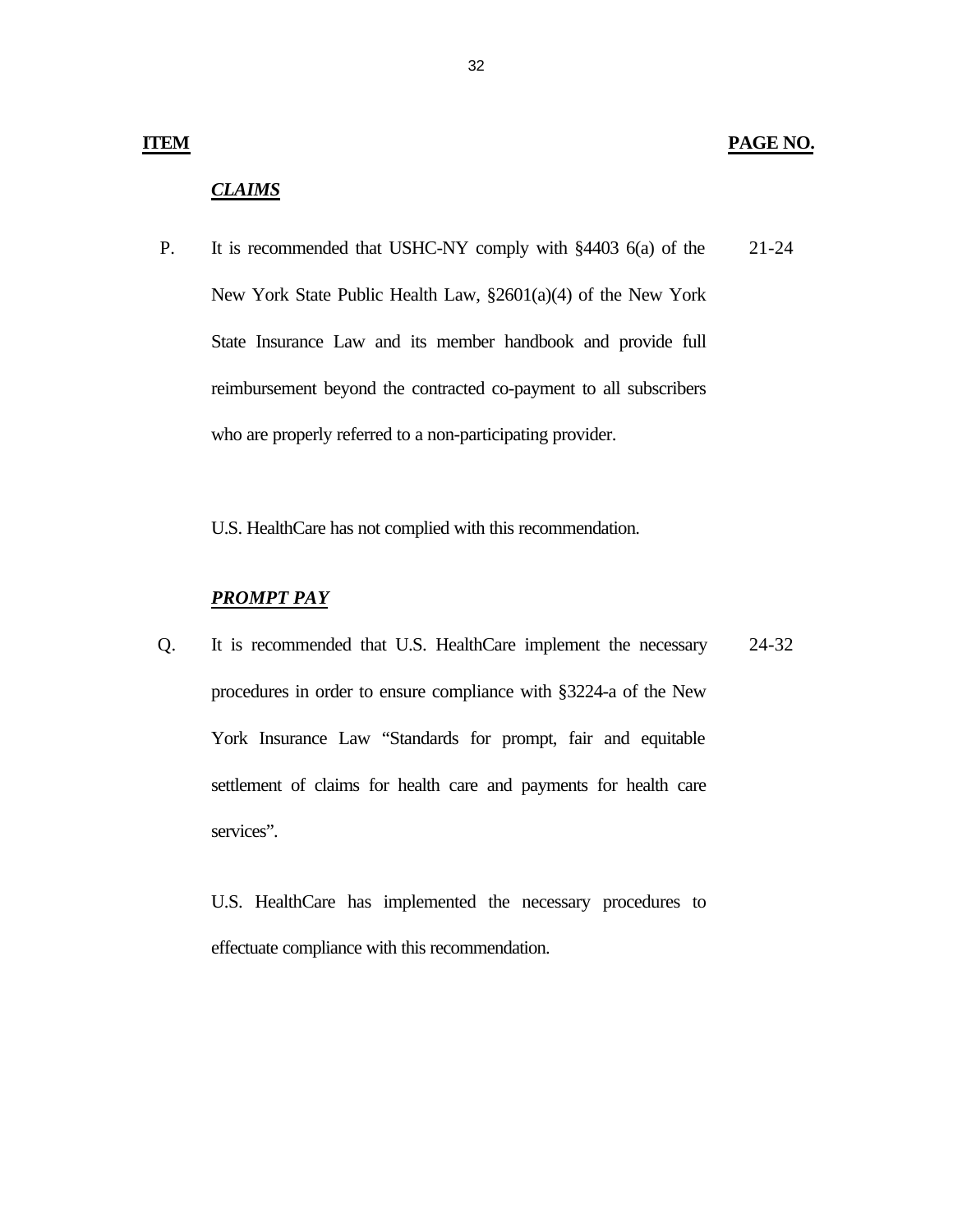#### **PAGE NO.**

R. It is recommended that U.S. HealthCare consider the date a claim is received by Envoy, its electronic data interchange to be the receipt date with respect to compliance with §3224-a of the New York Insurance Law. 24-32

U.S. HealthCare has implemented the necessary procedures to effectuate compliance with this recommendation

S. It is recommended that U.S. HealthCare perform a comprehensive review of all claims that were not processed within 45 days for the period 1998 through present and reprocess those claims where which interest is due pursuant to §3224-a of the New York Insurance Law. Said results should be forwarded to the Department for review. 24-32

As of the date of this Report U.S. HealthCare has not complied with this recommendation.

T. It is recommended that U.S. HealthCare implement the necessary procedures to ensure compliance with §3224-a(b) of the New York Insurance Law and send out requisite notifications within 30 days where applicable. 24-32

U.S. HealthCare has implemented the necessary procedures to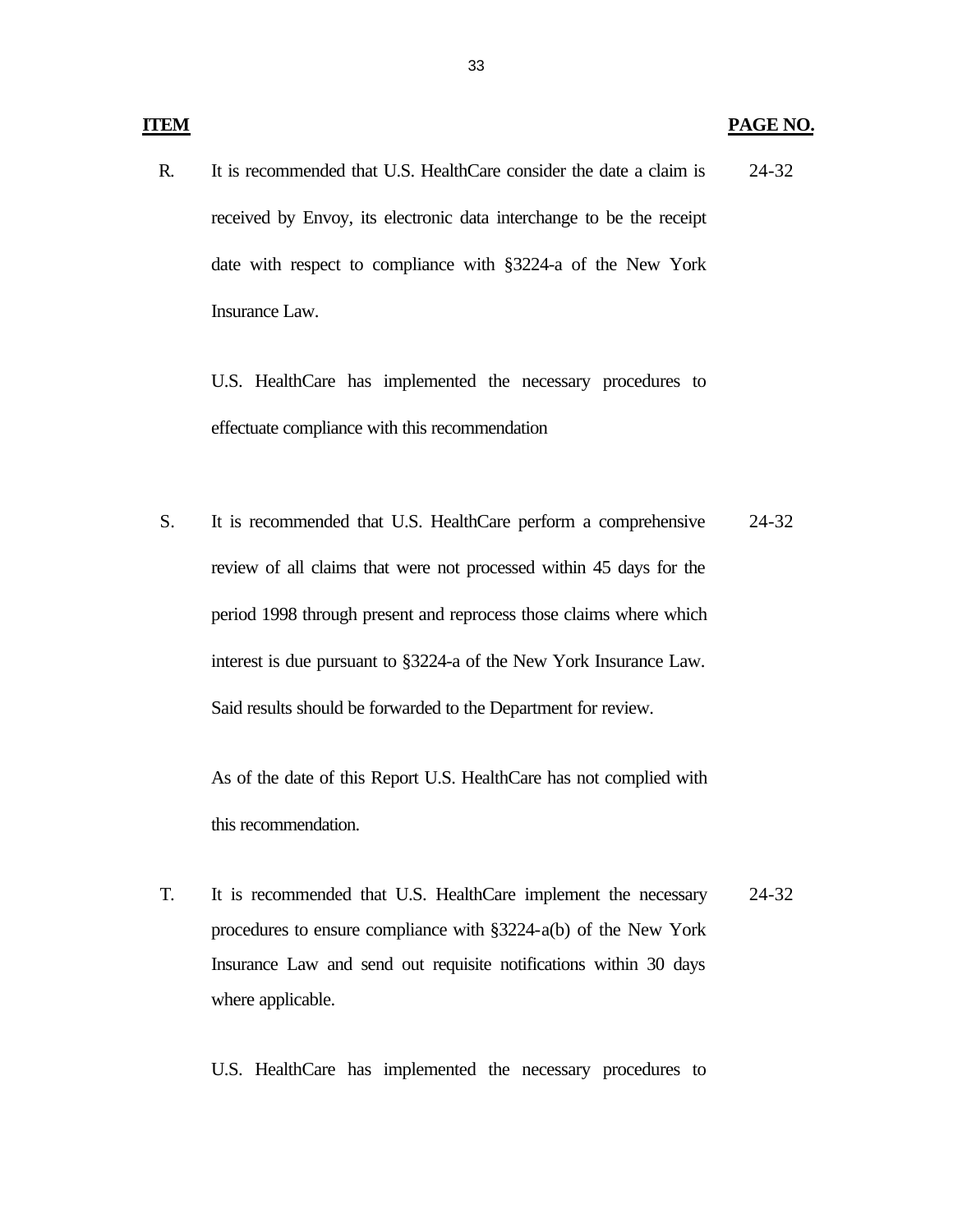effectuate compliance with this recommendation

| <b>ITEM</b> |                                                                     | PAGE NO. |
|-------------|---------------------------------------------------------------------|----------|
|             | It is recommended that U.S. HealthCare automate the interest paying | 24-32    |
|             | process within its claims processing system.                        |          |

U.S. HealthCare has implemented the necessary procedures to effectuate compliance with this recommendation

V. It is recommended that U.S. HealthCare implement the necessary claims processing training in the application of §3224-a of the New York Insurance Law. 24-32

U.S. HealthCare has implemented the necessary procedures to effectuate compliance with this recommendation

W. It is recommended that U.S. HealthCare's Quality Assurance Department establish procedures to periodically test New York claims for compliance with §3224-a of the New York Insurance Law. 24-32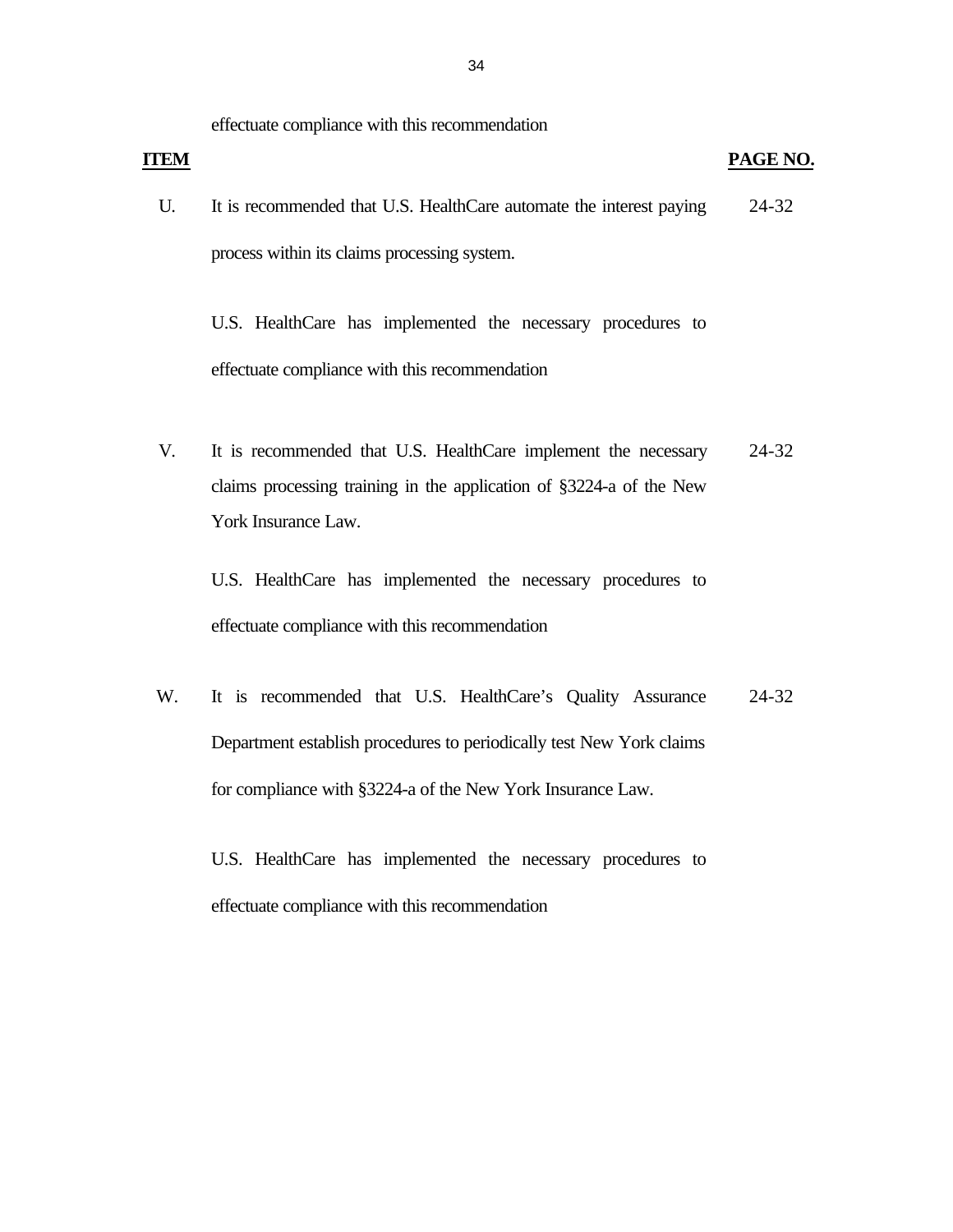# *SCHEDULE H ("AGING ANALYSIS OF UNPAID CLAIMS")*

X. It is recommended that U.S. HealthCare take the necessary steps to enable it to complete its Schedule H ("Aging Analysis of Unpaid Claims") in accordance with the Department's instructions. 32-34

U.S. HealthCare has complied with this recommendation.

Y. It is recommended that U.S. HealthCare submit corrected Schedules H's to the Department forthwith. 32-34

U.S. HealthCare has complied with this recommendation.

#### *EMERGENT CARE*

Z. It is recommended that U.S. HealthCare comply with the prudent layperson person standard for emergency care as defined in  $§3216(i)(9)$  and  $§3221(k)(4)(A)$  of the New York State Insurance Law. 35-37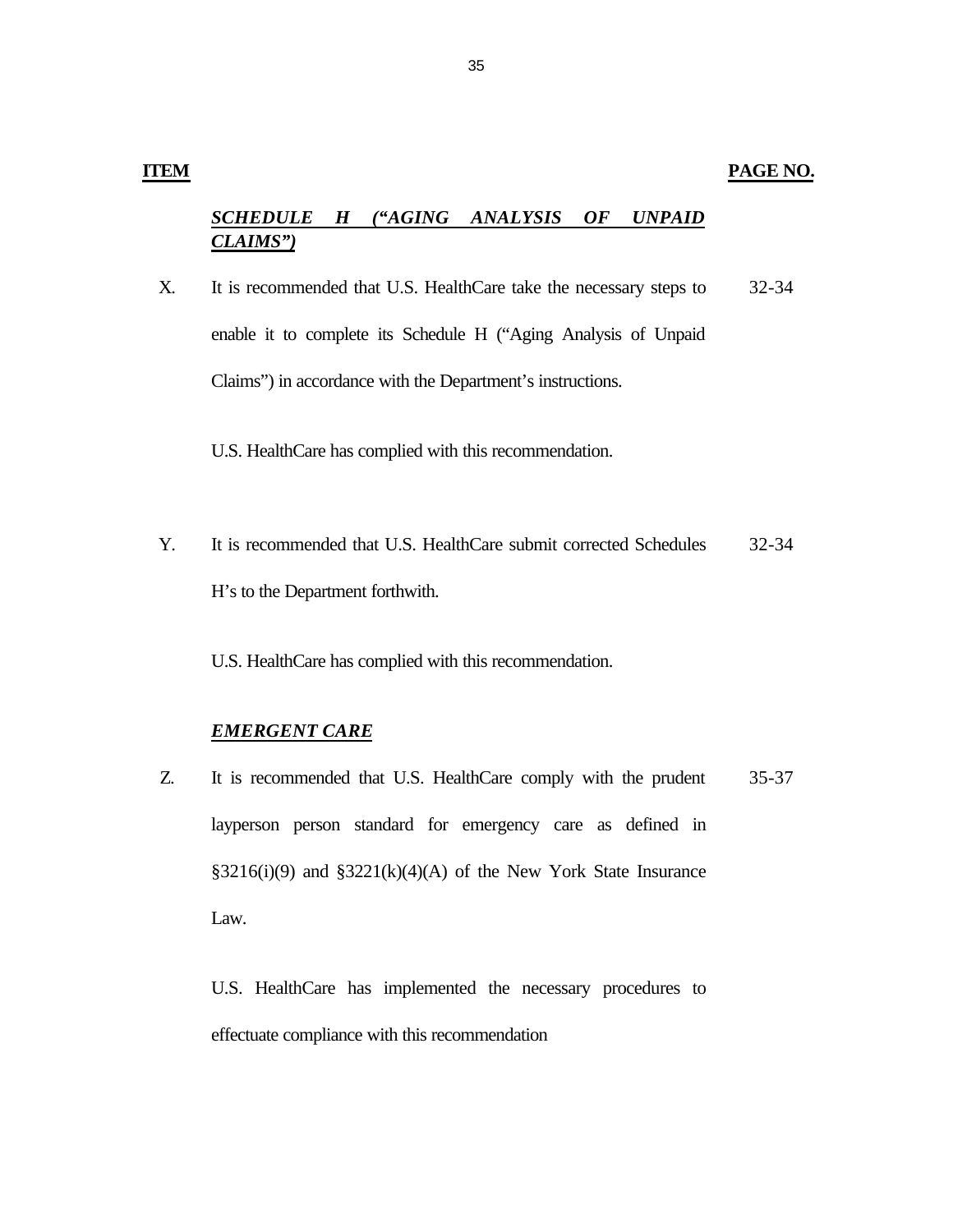AA. It is recommended that U.S. HealthCare review all emergency care claims that were submitted for the period 1998 through present and reprocess those claims that were inappropriately denied. 35-37

U.S. HealthCare has complied with this recommendation.

#### *UTILIZATION REVIEW*

BB. It is recommended that USHC-NY maintain complete and a separate logs for all Utilization Reviews and appeals. 38-41

U.S. HealthCare has implemented the necessary procedures to effectuate compliance with this recommendation

CC. It is recommended that USHC-NY comply with §4903(4) of the New York State Public Health Law and complete utilization reviews within thirty days of receipt. 38-41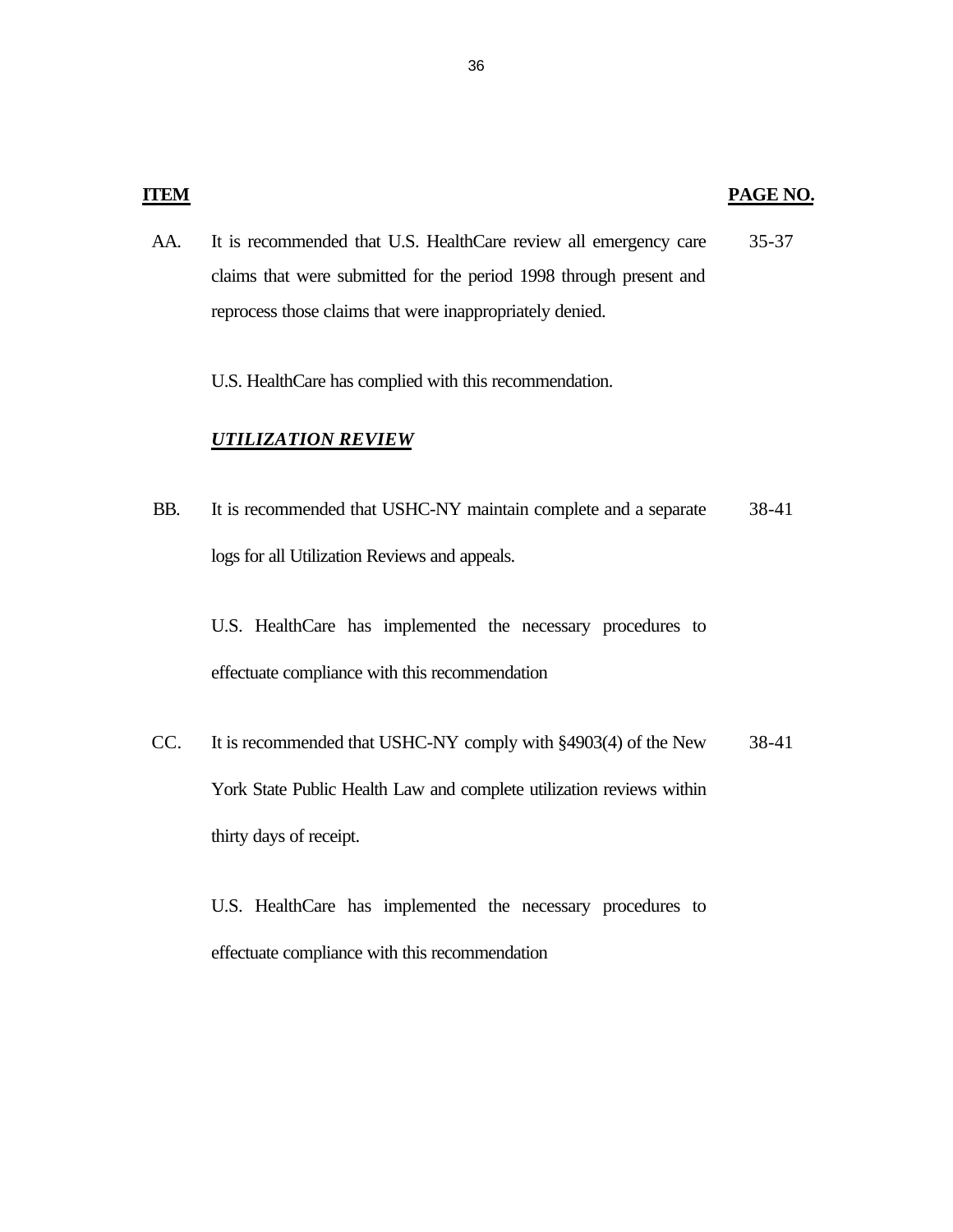|     |                                                                                                               | PAGE NO. |
|-----|---------------------------------------------------------------------------------------------------------------|----------|
| DD. | It is recommended that USHC-NY comply with §4903(5) of the New                                                | 38-41    |
|     | York State Public Health Law and provide notices of adverse                                                   |          |
|     | determinations in accordance with said statute.                                                               |          |
|     | U.S. HealthCare has implemented the necessary procedures to<br>effectuate compliance with this recommendation |          |
| EE. | It is recommended that USHC-NY comply with §4904(3) of the New                                                | 38-41    |
|     | York State Public Health Law and resolve utilization review appeals                                           |          |

within the specified timeframe.

U.S. HealthCare has implemented the necessary procedures to effectuate compliance with this recommendation

# *EXPLANATION OF BENEFITS STATEMENTS*

- FF. It is recommended that U. S. HealthCare modify its EOB to comply with §3234 of the New York Insurance Law. 41-43
	- U.S. HealthCare has complied with this recommendation.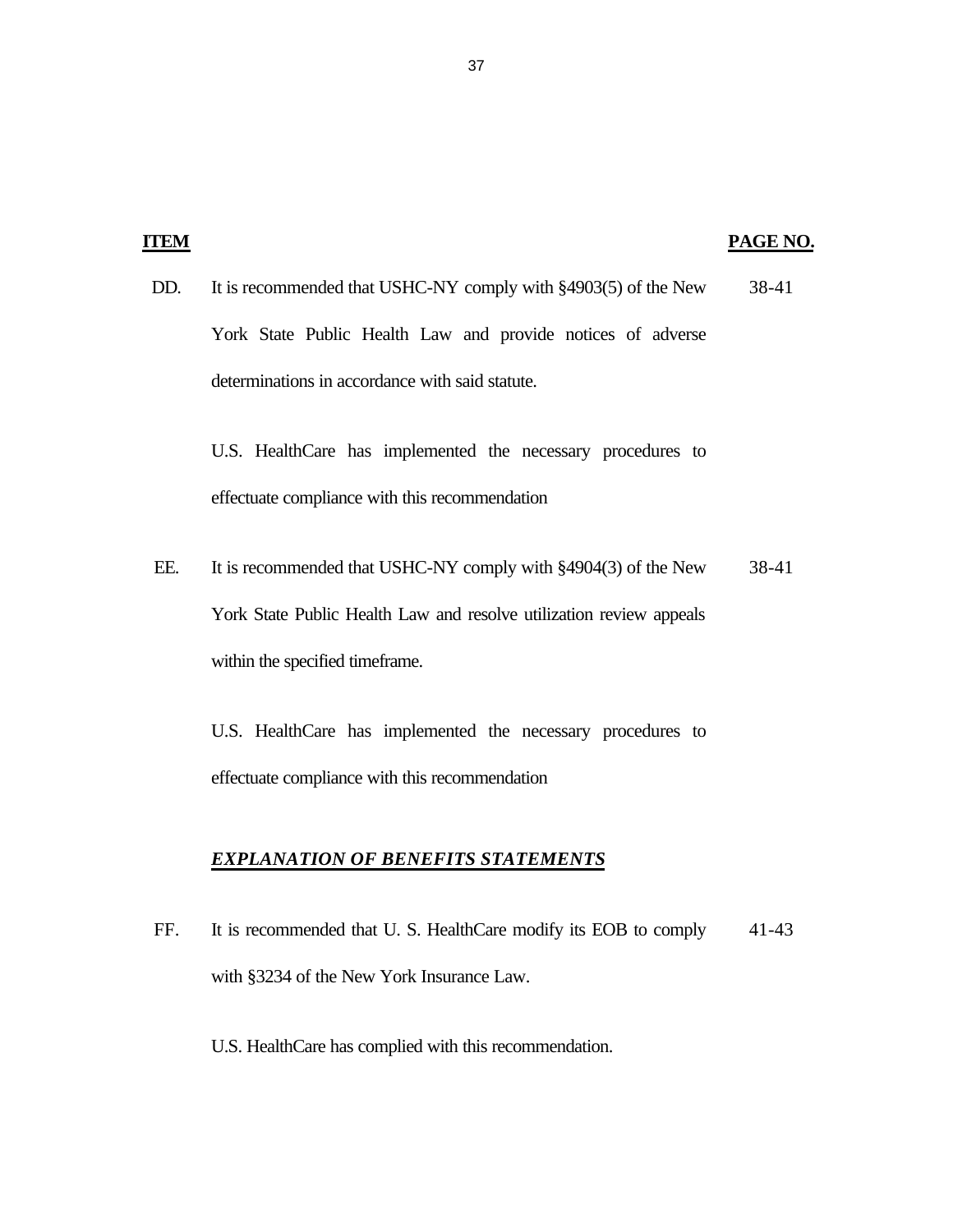#### **PAGE NO.**

GG. It is recommended that U. S. HealthCare include a fraud warning and disclose on the EOB a toll free number where subscribers can call in the event they suspect that a fraud has been committed. 41-43

U.S. HealthCare has implemented the necessary procedures to effectuate compliance with this recommendation

HH. It is recommended that U.S. HealthCare include the date a claim was received on the EOB so that a subscriber and/or the provider cannot determine if any interest is due relative to a claim that took longer than 45 days to process. 41-43

U.S. HealthCare has not complied with this recommendation.

#### *FRAUD PREVENTION AND DETECTION*

II. It is recommended that U. S. HealthCare adequately and appropriately staff its Special Investigation Unit so that frauds can be detected and investigated more effectively. 44-47

U.S. HealthCare has complied with this recommendation.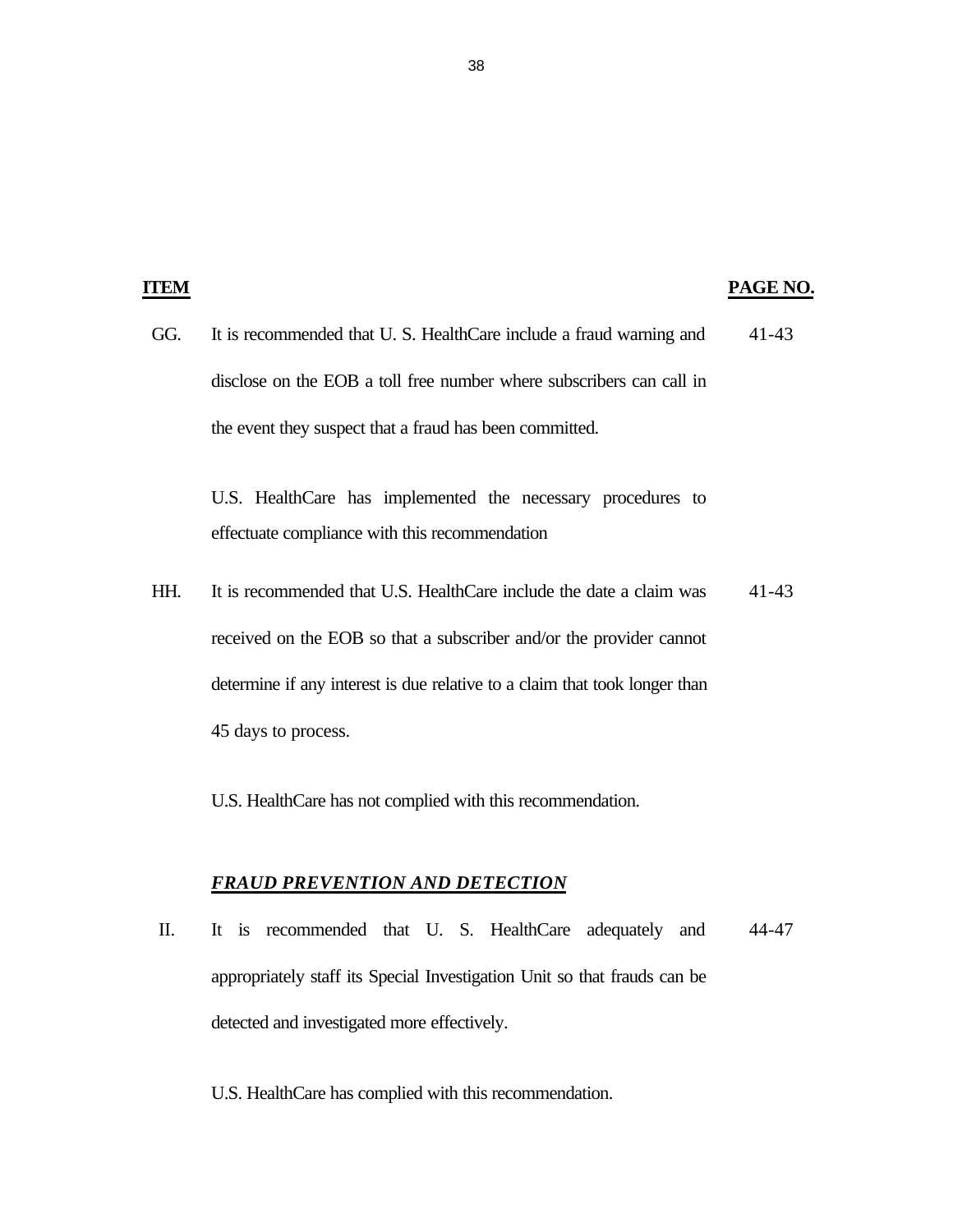JJ. It is recommended that USCH-NY and USHIC-NY each maintain statistics pertaining to the activities of the Special Investigation Unit as it relates to their individual operations. 44-47

U.S. HealthCare has implemented the necessary procedures to effectuate compliance with this recommendation.

#### **ITEM**

#### **PAGE NO.**

KK. It is recommended that USHC-NY and USHIC-NY each maintain documentation relating to budgeted amounts and actual expenses incurred for U.S. HealthCare's Special Investigation Unit. 44-47

U.S. HealthCare has implemented the necessary procedures to effectuate compliance with this recommendation

LL. It is recommended that U.S. HealthCare comply with New York Insurance Law §405 and Department Regulation 95 and ensure that all cases of suspected fraud are reported to the Department as required. 44-47

U.S. HealthCare has implemented the necessary procedures to effectuate compliance with this recommendation

#### *GRIEVANCES, APPEALS AND COMPLAINTS*

MM. It is recommended that USHC-NY provide a written 48-51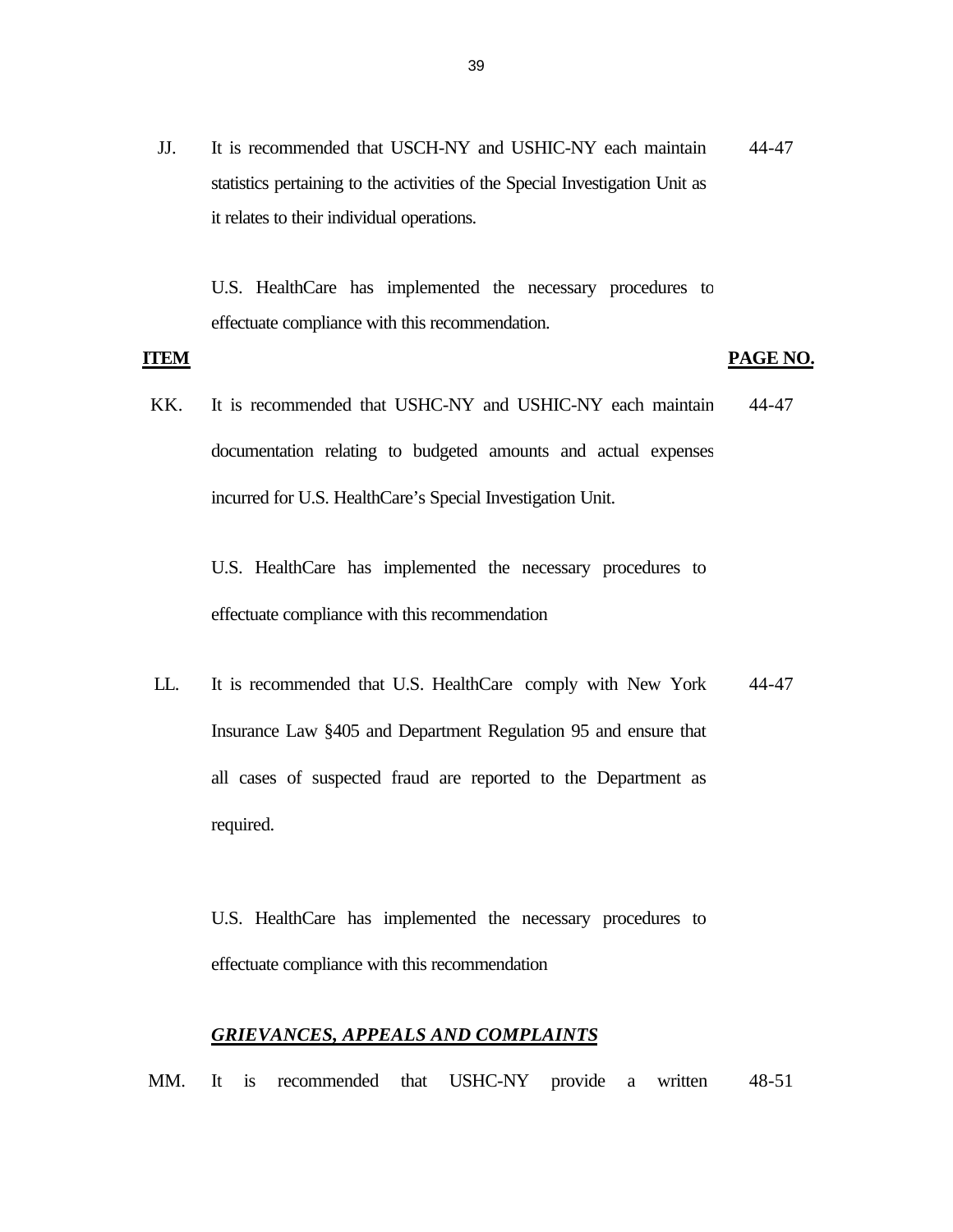acknowledgement for grievances filed as required by §4408-a(4) of the New York State Public Health Law.

U.S. HealthCare has implemented the necessary procedures to effectuate compliance with this recommendation

#### **ITEM**

#### **PAGE NO.**

NN. It is recommended that USHC-NY resolve grievances within thirty days when the grievance pertains to questions of coverage as required by §4408-a (4)(ii) of the New York State Public Health Law. 48-51

U.S. HealthCare has implemented the necessary procedures to effectuate compliance with this recommendation

OO. It is recommended that USHC-NY resolve grievances within fortyfive days for grievances pertaining to issues other than questions of coverage as required by §4408-a (4)(iii) of the New York State Public Health Law. 48-51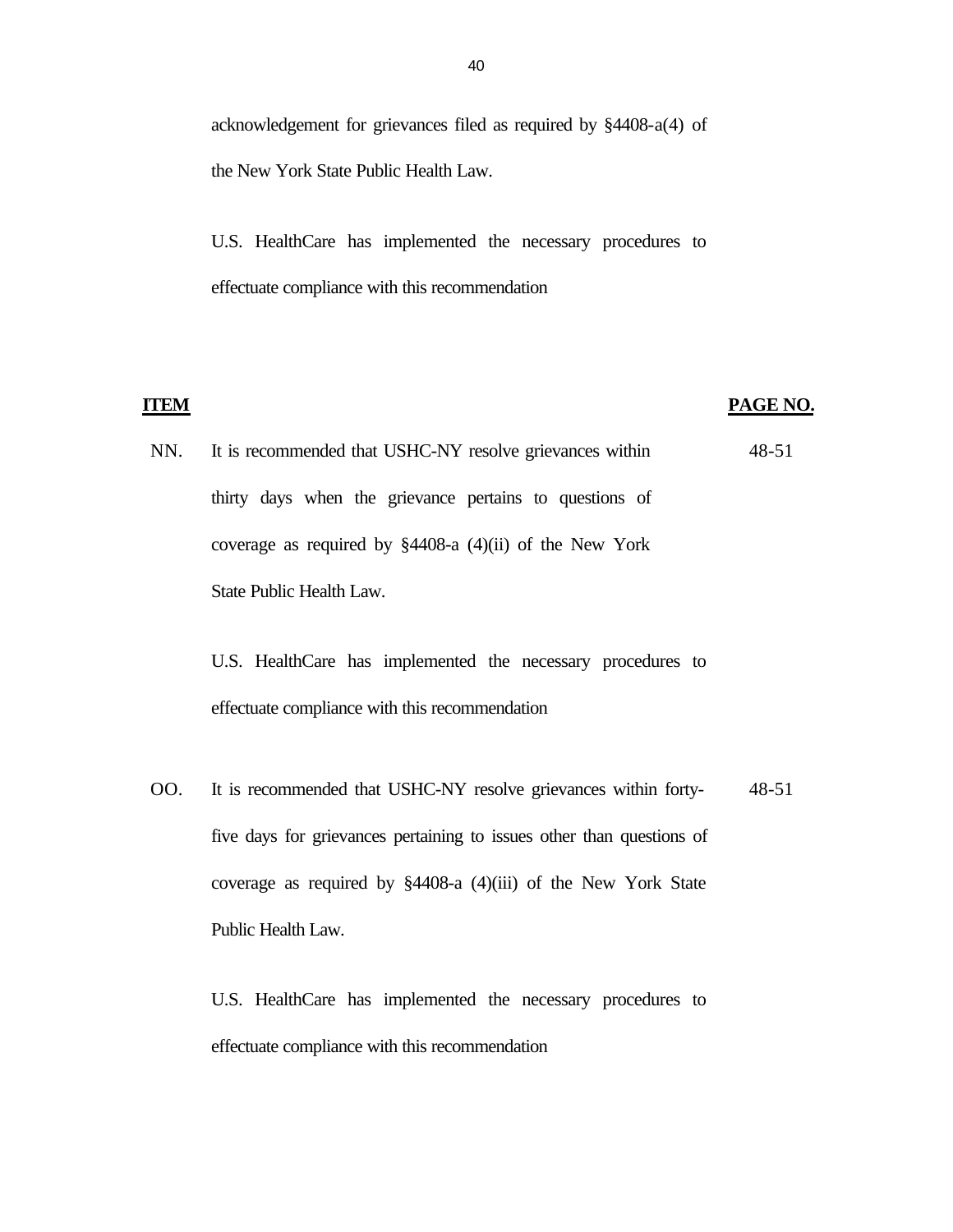PP. It is recommended that USHC-NY provide a written acknowledgement of all appeals filed as required by §4408 (9) of the New York State Public Health Law. 48-51

U.S. HealthCare has implemented the necessary procedures to effectuate compliance with this recommendation

#### **ITEM**

#### **PAGE NO.**

QQ. It is recommended that USHC-NY resolve appeals within thirty days after the receipt of all necessary information as required by §4408 (11) (ii) of the New York State Public Health Law. 48-51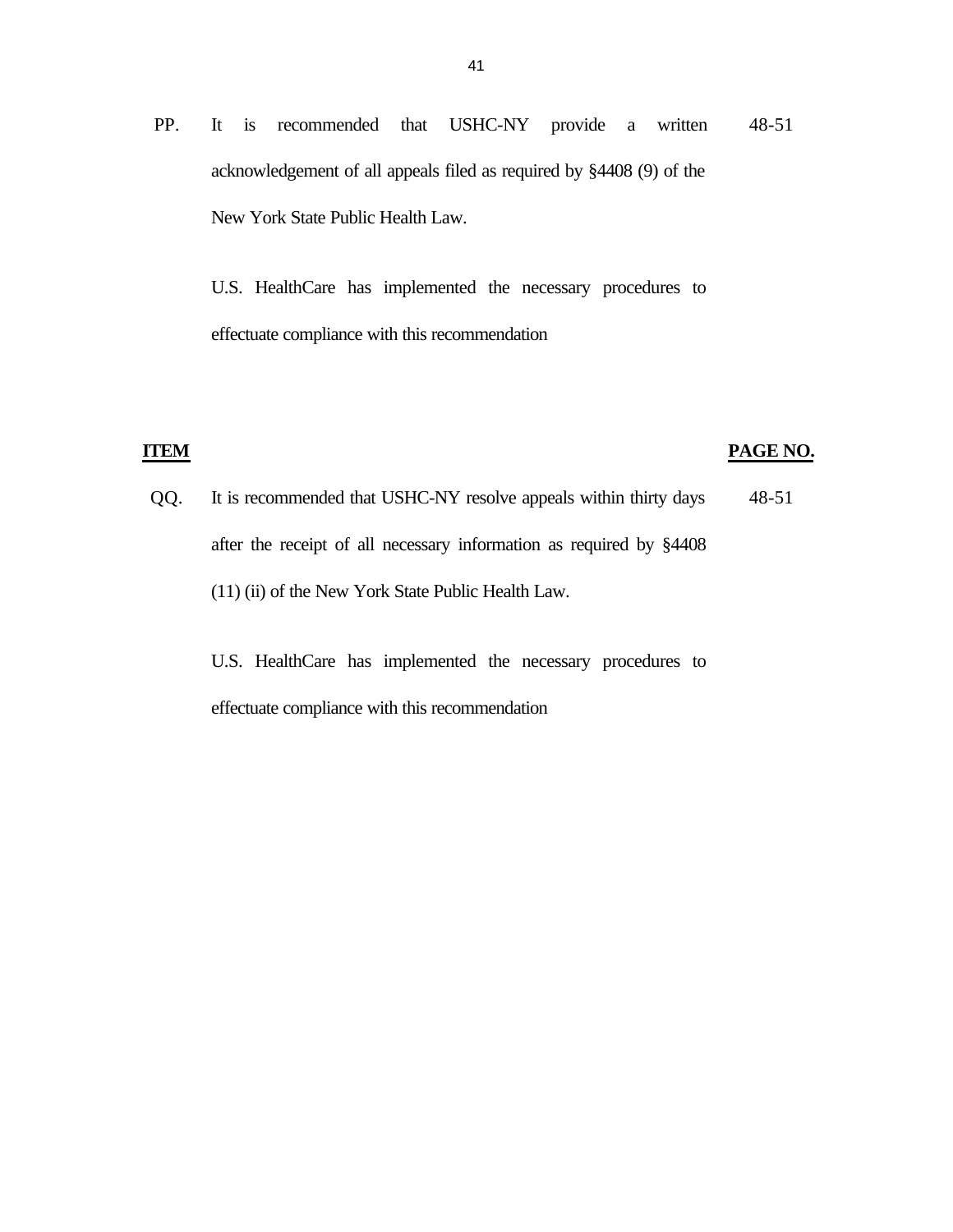# <span id="page-44-0"></span>6**. SUMMARY OF COMMENTS AND RECOMMENDATIONS ITEM PAGE NO.**

#### *EXECUTIVE SUMMARY*

1. It is recommended that U.S. HealthCare make periodic reports to the 3-4 Department on any business decisions made by senior management in response to the "First Claim Resolution' initiative and provide the Department with final copies of any reports and recommendations rendered by its outside consultant including the PriceWaterhouseCoopers LLP engagement as denoted further herein under Item 3. "Claims Processing".

### *CLAIMS PROCESSING*

- 2. It is recommended that U.S. HealthCare implement a comprehensive 5-21 review process that will monitor claims processing accuracy and institute the necessary corrective actions in order to bring the claims processing accuracy to an acceptable level.
- 3. It is recommended that U.S. HealthCare's review its Quality 5-21 Assurance Program. A number of exception items noted during the examination point to failures in the application of the quality control functions.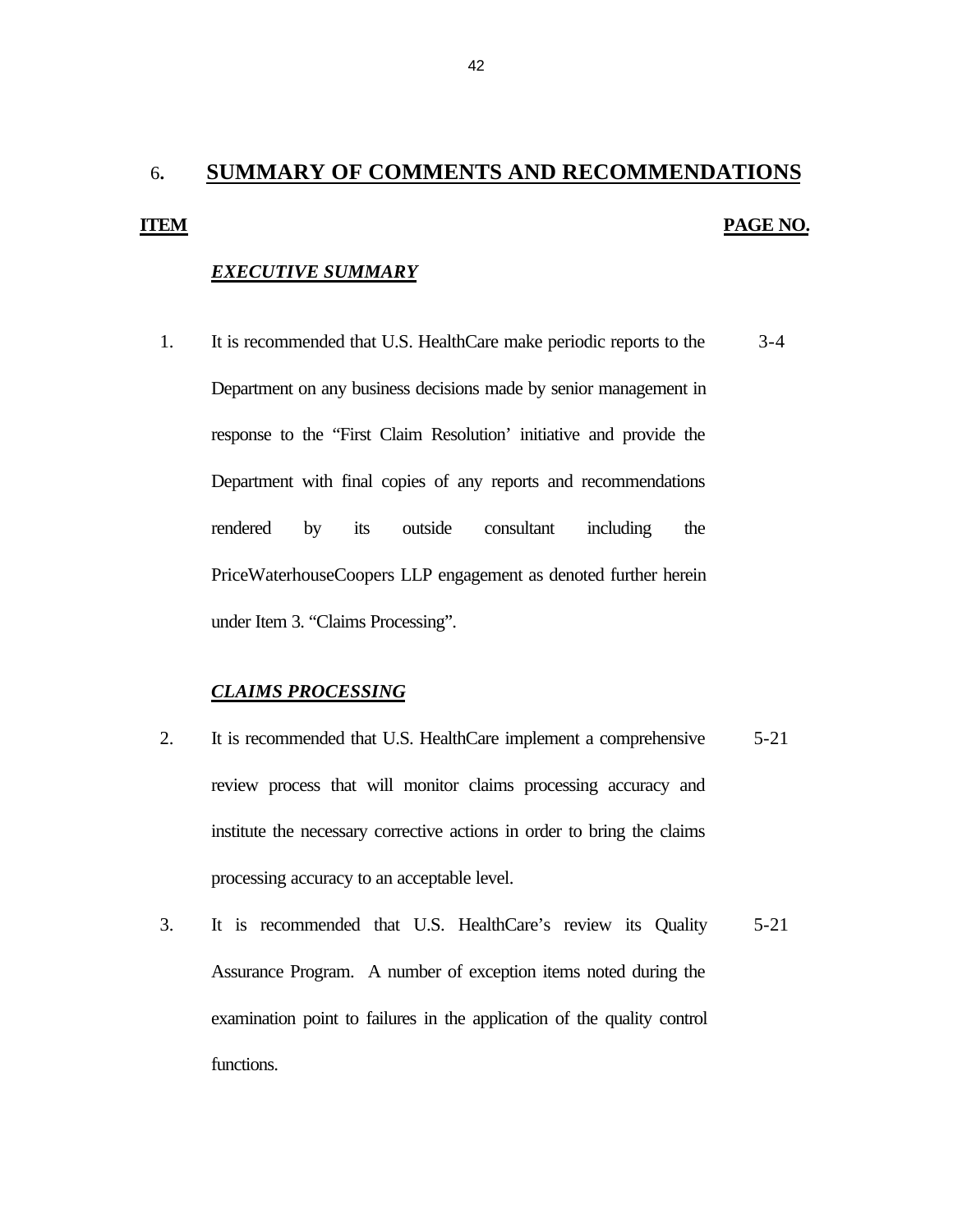#### **ITEM** PAGE NO.

- 4. It is recommended that claims processing statistics be maintained 5-21 separately for USHC-NY and USHIC-NY.
- 5. It is recommended that U.S. HealthCare comply with standards of 5-21 retention of records by insurance companies as set forth in New York State Insurance Department Regulation No. 152 (11 NYCRR 243).
- 6. It is recommended that U.S. HealthCare re-evaluate its internal control 5-21 procedures and policies regarding the acceptability of claims processing overrides. Overrides should never be considered as a routine procedure in a tight control environment.
- 7. It is recommended that U.S. HealthCare perform a comprehensive 5-21 review of claims that have been reprocessed multiple times to determine the causes and implement the necessary corrective actions.
- 9. It is recommended that U.S. HealthCare implement the necessary 5-21 changes to its claims processing system to ensure that deductible accumulator and maximum out of pocket accumulator calculations are working properly and that any adjustments to these items are properly reflected within the claims processing system.

#### **ITEM** PAGE NO.

10. It is recommended that U.S. HealthCare implement the necessary 5-21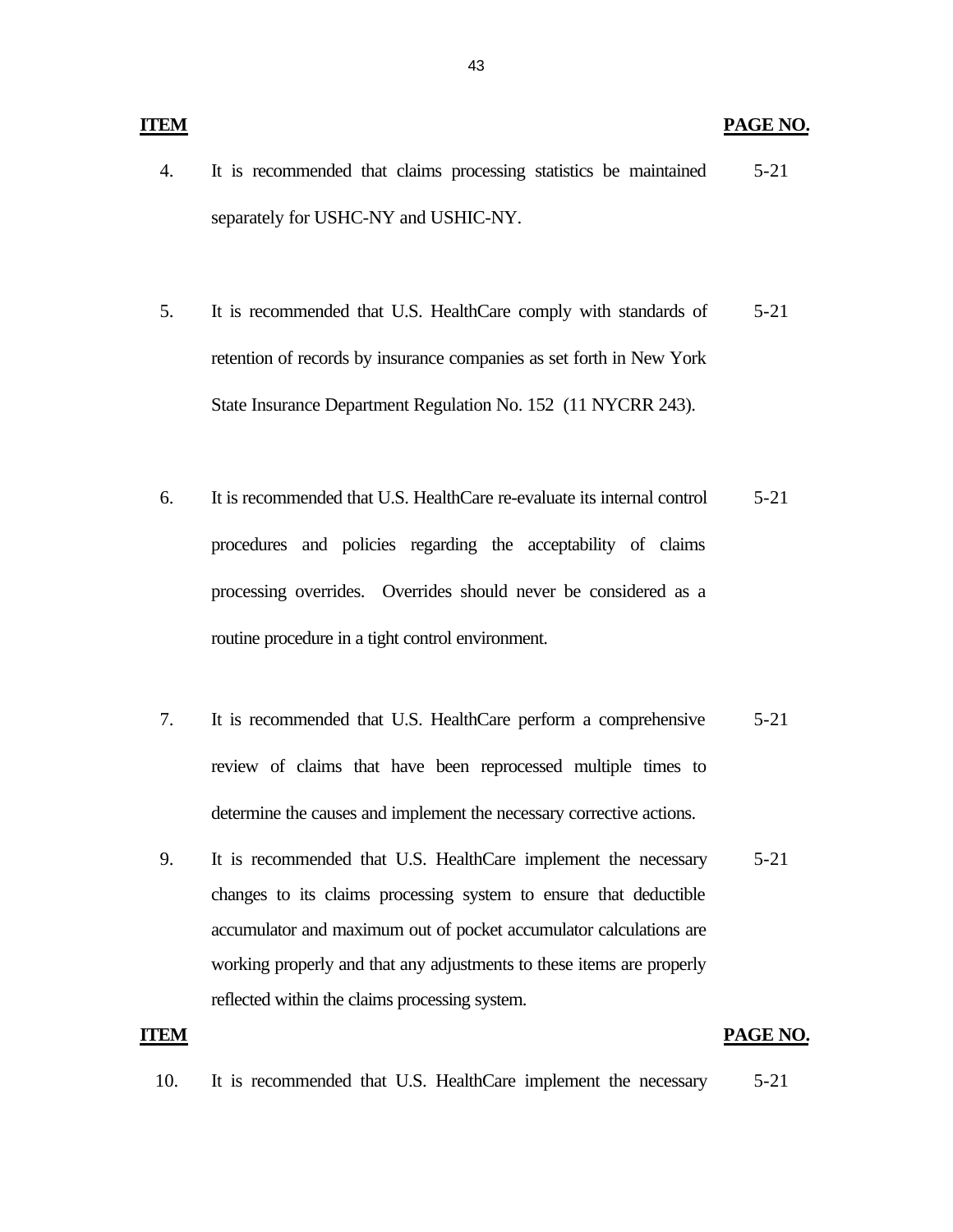changes to its claims processing system to ensure that the required New York Health Care Reform Act ("HCRA") Surcharges are paid to the State of New York. The Department will refer the issue of U.S. HealthCare's failure to properly remit the required New York Health Care Reform Act ("HCRA") Surcharges to the New York State Department of Health for further investigation.

- 11. It is recommended that U.S. HealthCare establish a liability for the unpaid New York Health Care Reform Act ("HCRA") Surcharges on its financial statements since the sample findings indicate that the amount payable may be material. 5-21
- 12. A. It is recommended that U.S. HealthCare institute the necessary procedures to monitor the activities of ACN and ensure there is follow-up for those reviews not forwarded to U.S. HealthCare on a timely basis. 5-21
	- B. It is recommended that U.S. HealthCare make the necessary adjustments so that documentation relative to ACN's payment instructions is maintained within U.S. HealthCare's claims processing system.

#### **ITEM PAGE NO.**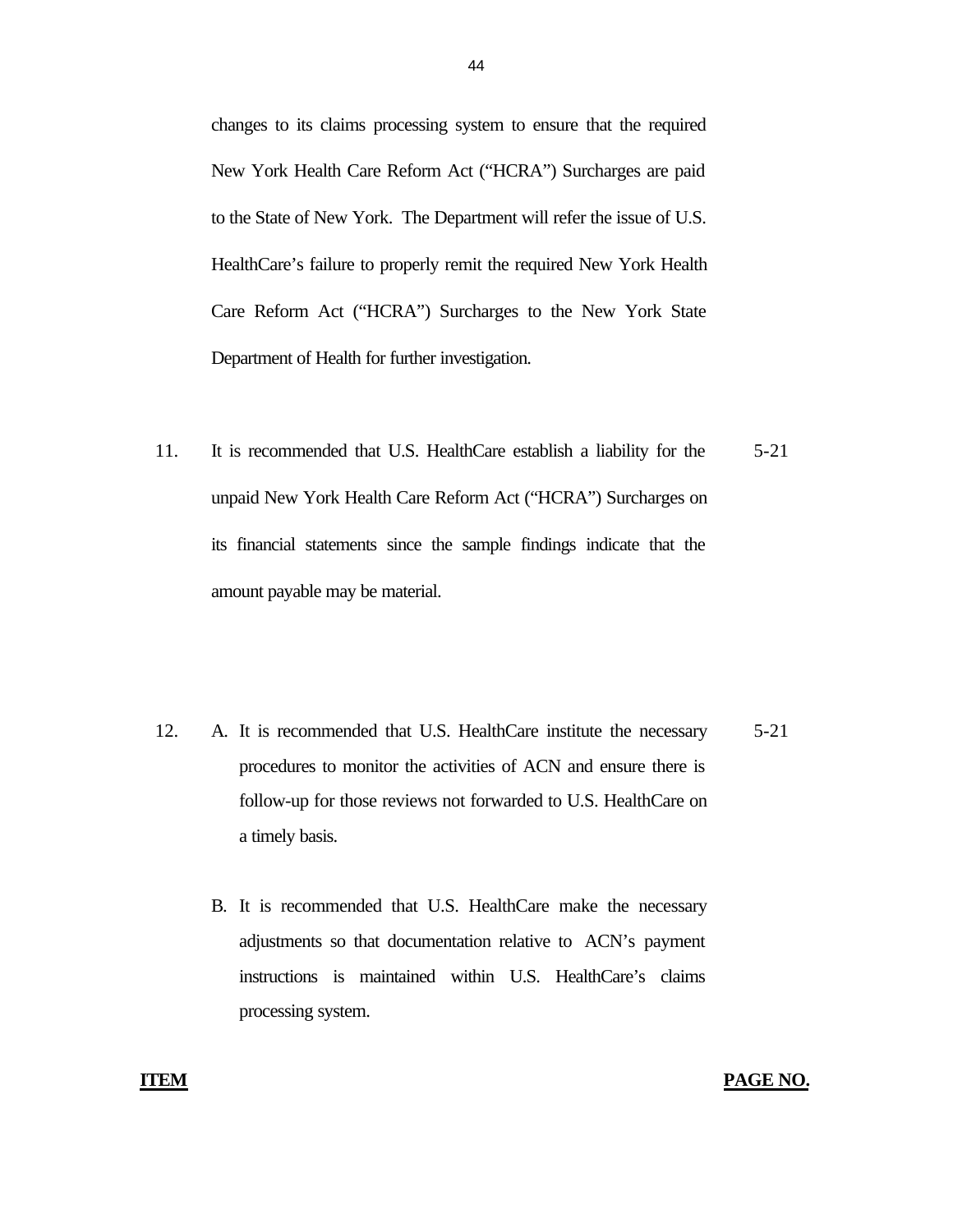- 13. It is recommended that U.S. HealthCare take the necessary steps to ensure that its claims processing system correctly applies proper copayments and reimbursement rates for participating and nonparticipating providers as applicable to specific contracts. 5-21
- 14 It is recommended that U.S. HealthCare implement the necessary claims processing procedures to ensure that all screens reflecting the sum total of all parts of a claim are associated with all of the underlying documentation including referrals. 5-21
- 15. It is recommended that U.S. HealthCare implement the necessary changes to the claims processing system to ensure that its EOB language clearly communicates to the subscriber and/or provider that U.S. HealthCare has processed a claim and how it was adjudicated. This includes the requisite programming that should ensure that inapplicable processing codes that result from manual overrides are not reflected on the EOB. 5-21
- 16. It is recommended that U.S. HealthCare implement the necessary changes to its claims processing system to ensure that paper referrals are properly administered. 5-21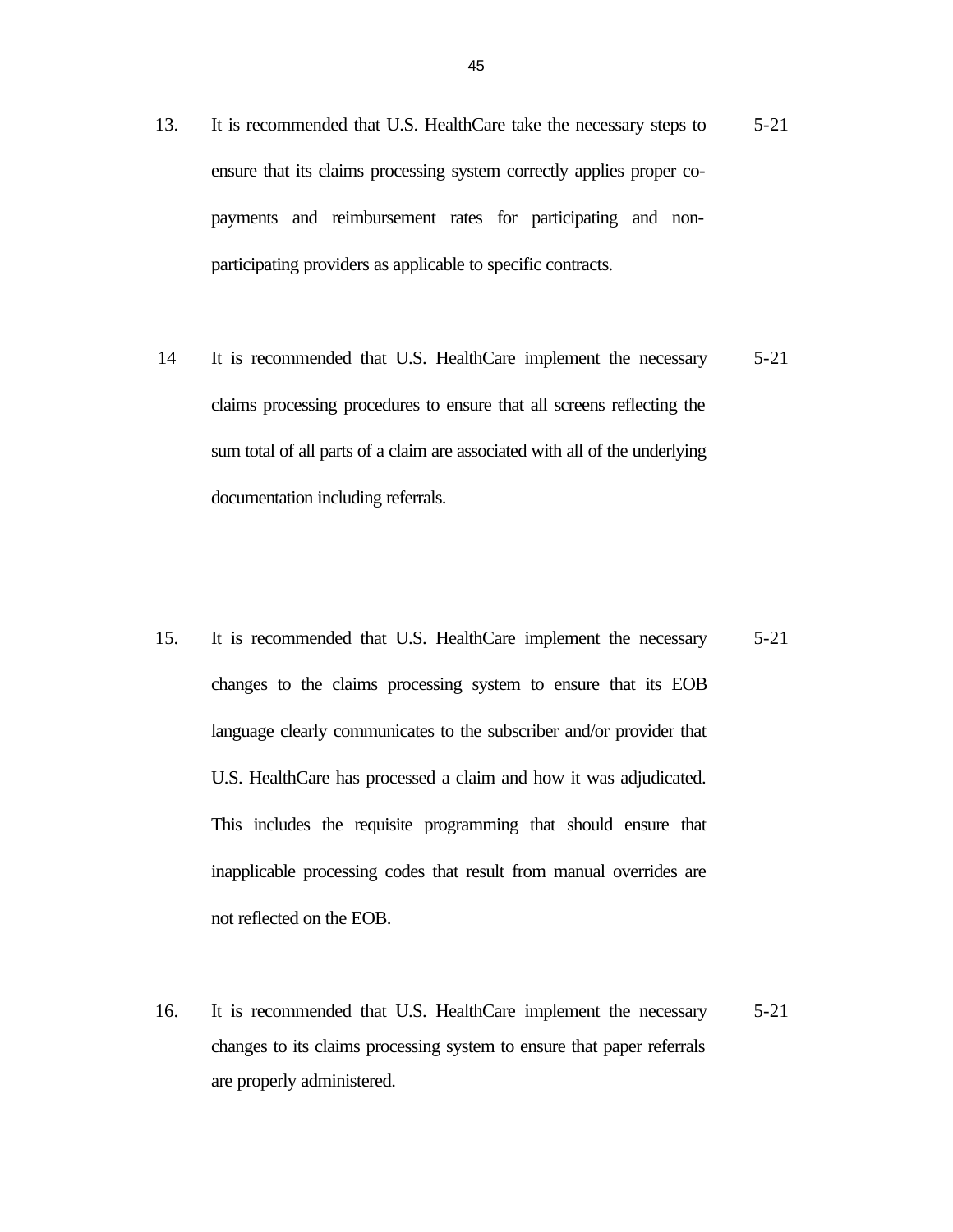#### **PAGE NO.**

- 17. It is recommended that U.S. HealthCare require the use of a signed claim submission form or envelope that includes the fraud warning statement as described in Section 86.2 of 11NYCRR 86 (Regulation 95) and require that important information such as coordination of benefits information and/or other insurance coverage be supplied. 5-21
- 18. It is recommended that U.S. HealthCare take the necessary steps to ensure that the date embossed on the claim form, which represents the date the claim is received, is clearly displayed on any electronically imaged and optically stored document. 5-21
- 19. It is recommended that due to the high number of claims found to be in error and the weaknesses described in this report that U.S. HealthCare prepare for the Department's consideration a corrective action plan that addresses the identified claim processing errors and weaknesses, including the re-adjudication of claims processed in error. 5-21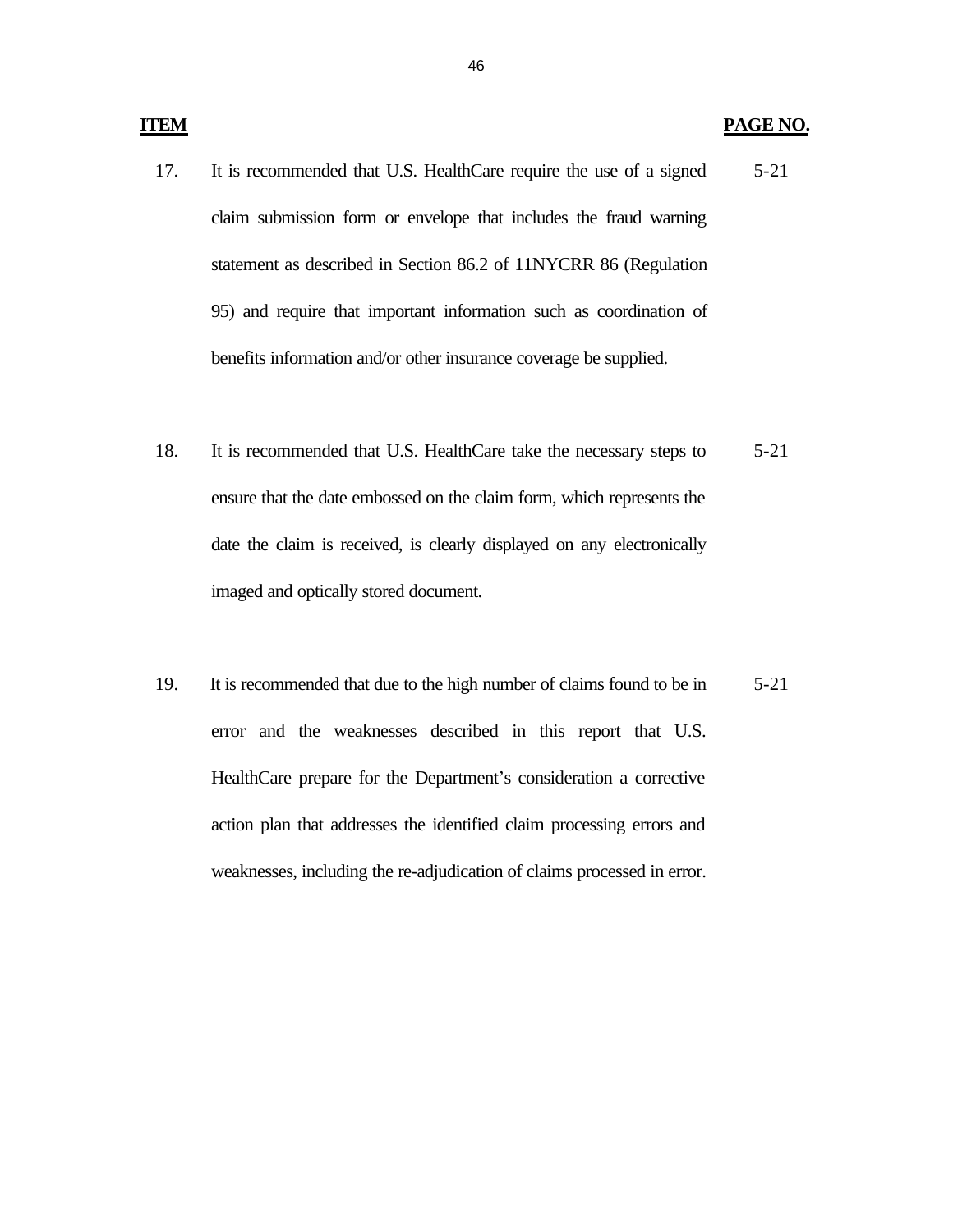Respectfully submitted,

 $\frac{1}{s}$ 

Martin A. Schwartzman, CPCU, CFE, CIE Supervising Insurance Examiner

STATE OF NEW YORK ) )SS. ) COUNTY OF NEW YORK)

Martin A. Schwartzman being duly sworn deposes and says that the foregoing report submitted by him is true to the best of his knowledge and belief.

 $\frac{1}{s}$ 

Martin A. Schwartzman

Subscribed and sworn to before me this \_\_\_\_\_ of \_\_\_\_\_\_\_\_\_\_\_\_\_ 2001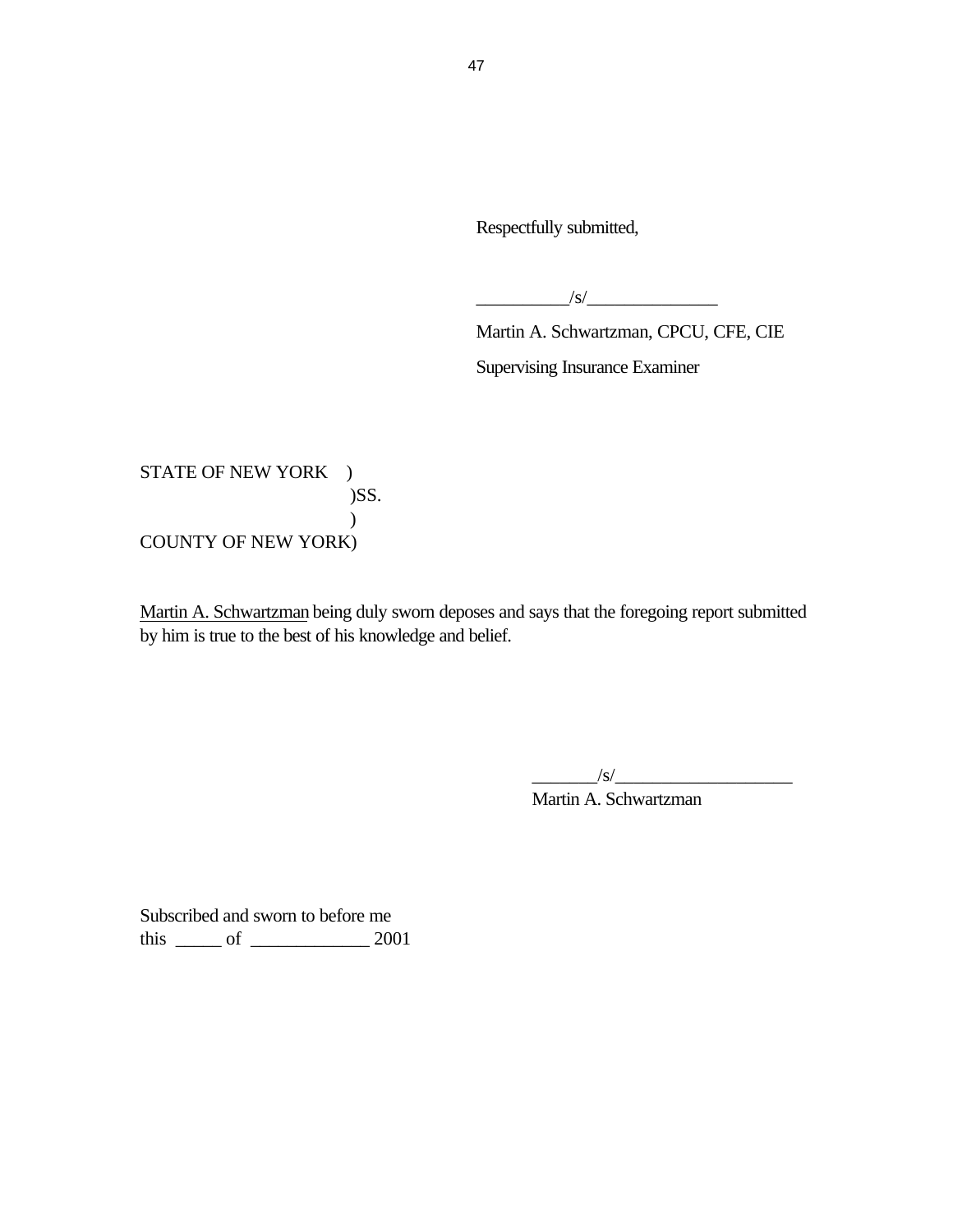Appointment No. 21618

# STATE OF NEW YORK **INSURANCE DEPARTMENT**

 $l_{\cdot}$  $\overline{\text{NEIL D. LEVIN}}$ . Superintendent of Insurance of the State of New York. pursuant to the provisions of the Insurance Law, do hereby appoint:

# Martin Schwartzman

as a proper person to examine into the affairs of the

US HealthCare. Inc.

and to make a report to me in writing of the condition of the said

# Company

with such other information as he shall deem requisite.

In Witness Whereof, I have hereunto subscribed by the name and affixed the official Seal of this Department, at the City of New York.

this 2nd day of October 2000

NEIL D. LEVIN Superintendent of Insurance

Gregor Serio  $(bv)$  / First Deputy Superintendent